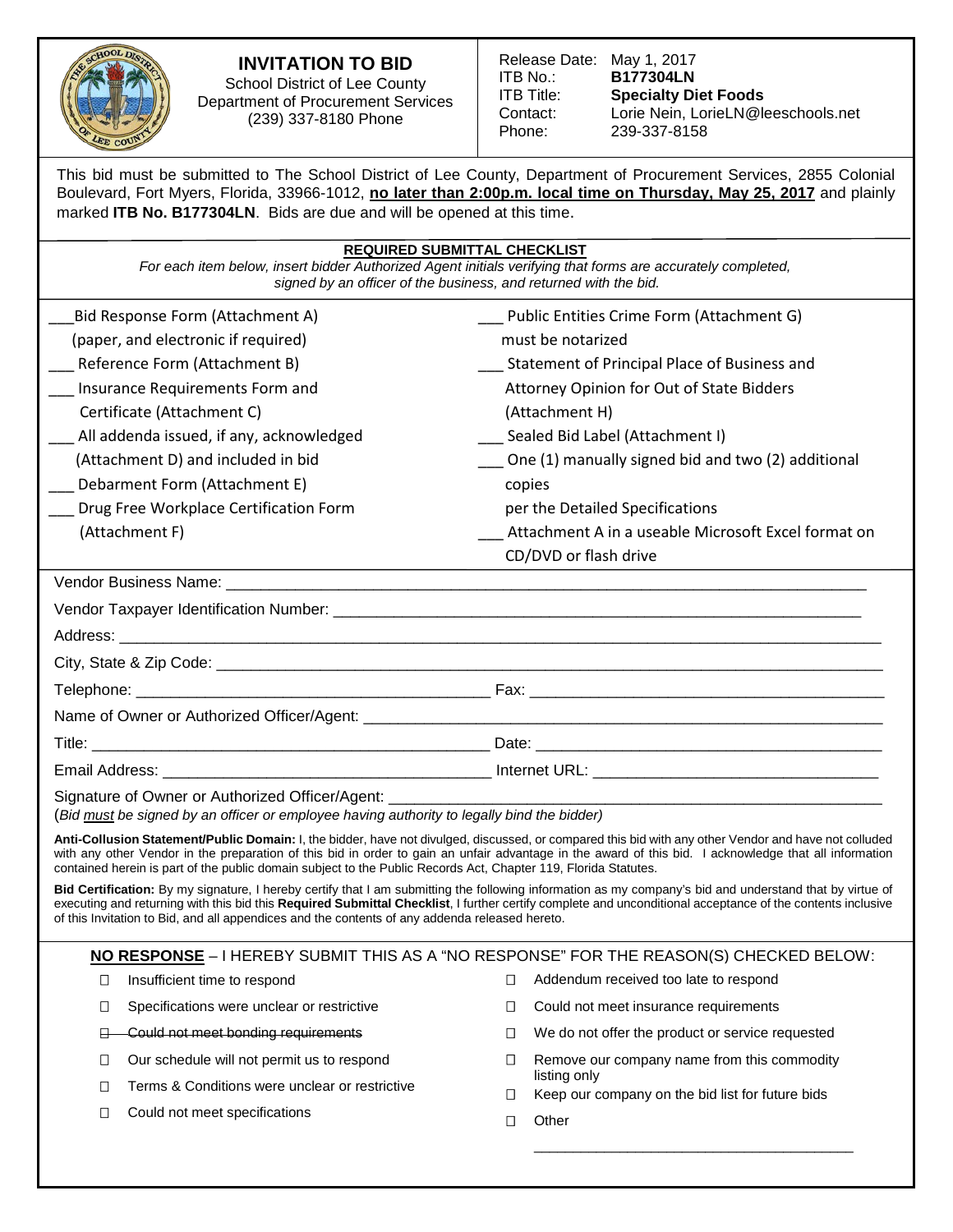## **TABLE OF CONTENTS**

# **Page**

| 1  |
|----|
| 3  |
| 9  |
| 10 |
| 10 |
| 12 |
| 15 |
| 18 |
| 19 |
| 21 |
| 22 |
| 23 |
| 24 |
| 26 |
| 27 |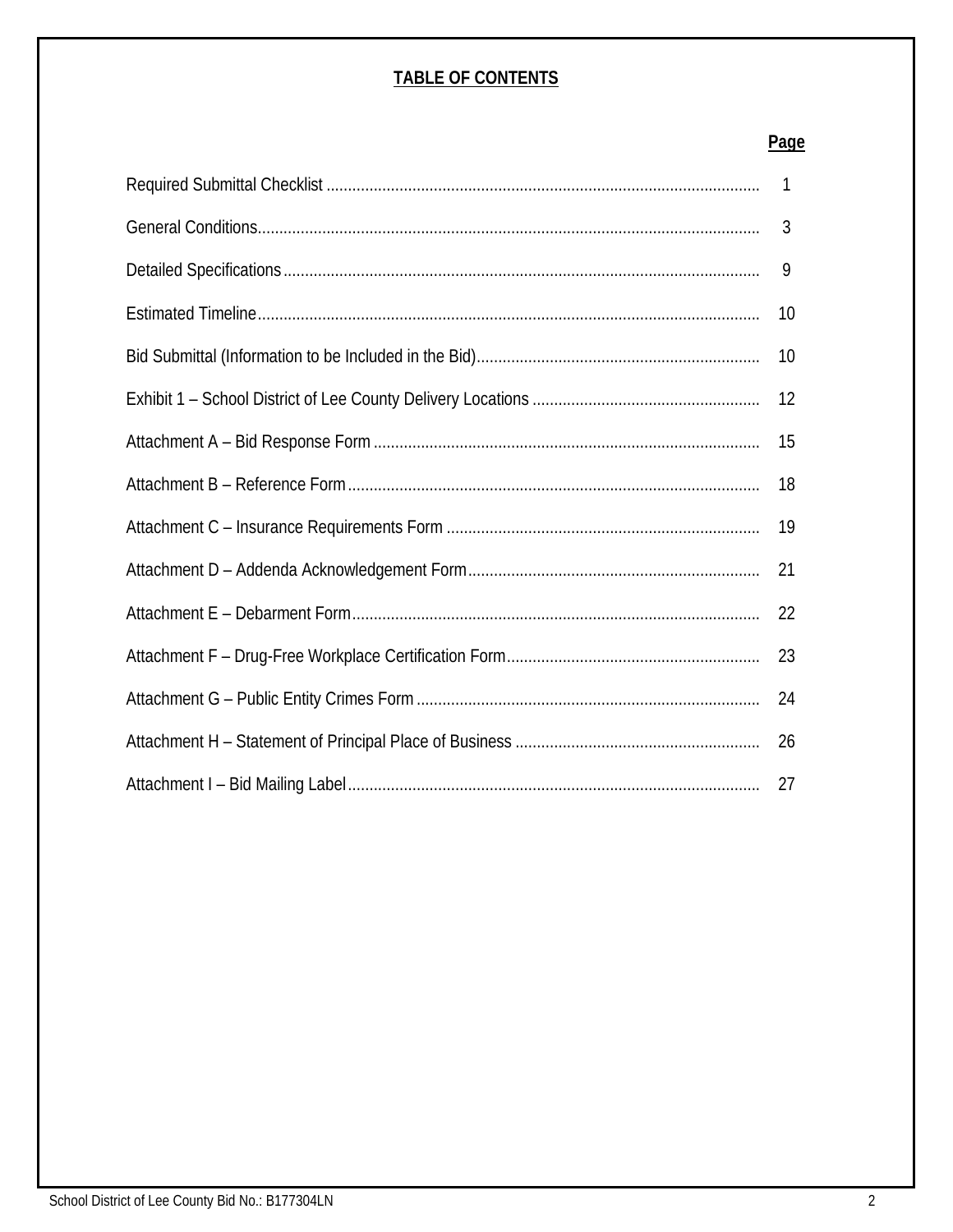## **GENERAL CONDITIONS**

Bidder: To ensure acceptance of the bid, follow these instructions

- 1. **Sealed Bid Requirements:** The "Invitation to Bid" sheet must be completed, signed, and returned with each bid. Bidders must submit one original, manually signed bid, signed by a representative authorized to legally bind the Bidder to the provisions herein; additional copies as required in the detailed specifications; one electronic version on CD/DVD or flash drive identical to the original in PDF format; and all attachments and forms completed as required herein. Additional bid submittal requirements may be defined in the detailed specifications herein. Unless otherwise specified, Bidders must use the form(s) furnished by The District. **Bids received that fail to comply with these submittal requirements may not be considered for award.**
- 2. **Definitions:** for the purpose of this Invitation to Bid (ITB), the following words and phrases shall have these meaning:
	- a) "District" shall mean The School District of Lee County, Florida.
	- b) "Bidder" shall mean any person, firm or corporation who submits a bid pursuant to this ITB.
- 3. "Vendor" shall mean the successful bidder(s), whether a corporation, partnership, individual or any combination thereof, and its, their or his successors, personal representatives, executors, administrators, and assignees.
- 4. **Bidder's Responsibility: It is the responsibility of the Bidder to obtain all pages of the ITB package and all attachments thereto, together with any addenda to the ITB package that may be issued prior to the ITB due date.** Bidders are required, before submitting their bid, to obtain and carefully examine the ITB specifications and to completely familiarize themselves with all of the terms and conditions. Ignorance on the part of a Bidder will in no way relieve them of any of the obligations and responsibilities which are a part of this bid.
- 5. **Bid Submittal:** All bids shall be typewritten or filled in with pen and ink. Bids having erasure or corrections must be initialed by the Bidder in ink. All bids must be signed in ink by an officer or employee having authority to legally bind the Bidder. All bid pricing shall be on Attachment A Bid Response Form and signed by an authorized officer of the company. By signing, Bidder attests that they fully understand there will be no recourse for negligence or oversight for not doing so. Completed bid must be submitted in a sealed envelope.
- 6. **Specification Precedence:** If a conflict exists between the general conditions and the detailed specifications, then the detailed specifications shall prevail.
- 7. **Public Entity Crime:** Pursuant to Florida Statute 287.133, a person or affiliate who has been placed on the convicted vendor list following a conviction for a public entity crime may not submit a bid on a contract to provide any goods or services to a public entity, may not submit a bid on a contract with a public entity for the construction or repair of a public building or public work, may not submit bids on leases of real property to a public entity, may not be awarded or perform work as a vendor, supplier, subcontractor, or consultant under a contract with any public entity, and may not transact business with any public entity in excess of the threshold amount provided in Section 287.017, for CATEGORY TWO, for a period of 36 months from the date of being placed on the convicted vendor list.

Bidders shall complete and submit with their bid the complete, accurate, and notarized statement required by Section 287.133, Florida Statutes, Public Entity Crimes Statement, provided herein. Failure to submit a properly completed and notarized form shall be cause for submittal to be judged non-responsive.

Specification Variances: For purpose of evaluation, the Bidder must indicate any and all variances from specifications, terms and/or conditions regardless of how slight. If variations are not stated in the bid, it shall be assumed that the proposed product or service fully complies with the specifications, terms and conditions herein.

- 9. **Requests for Clarifications:** Any and all questions regarding this ITB, whether technical, procedural or otherwise, must be submitted in writing to the attention of the Procurement Agent designated herein, seven (7) business days prior to the ITB due date unless otherwise stated in the detailed specifications. All such interpretations and supplemental instructions will be in the form of written addenda to the ITB documents. No correction or clarification of any ambiguity, inconsistency or error in the ITB terms, conditions or specifications will be made to any Bidder orally. Only the interpretation or correction so given by the Procurement Agent, in writing, shall be binding. Bidders are advised that no other source is authorized to give information concerning, explaining, or interpreting the ITB documents. If a Bidder should be of the opinion that the meaning of any part of the bid specifications are uncertain, obscure, or contains errors or omissions, they should report such opinion to the Procurement Agent in writing no more than three (3) days after the receipt of the documents.
- 10. **Delivery of Bid:** One bid clearly marked "Original", copies as required herein, and an electronic version on CD/DVD or flash drive identical to the original in PDF must arrive no later than 2:00 PM., local time, on or before the due date specified on the cover sheet of this ITB. Bids shall be organized and shall include necessary information as to be in full compliance with the ITB specifications. The District reserves the right to reject and not consider any bid that is not submitted in accordance with the ITB general conditions, specifications or ITB submittal requirements. The response shall be submitted in a sealed envelope addressed to The School District of Lee County, Department of Procurement Services. 2855 Colonial Blvd., Fort Myers, FL 33966-1012.
	- a) If a bid is delivered in person, Bidder must follow the District's security access procedures as follows: park in visitor's parking area; enter building through front door; present bid to Procurement Department representative for official date/time stamping.
	- b) Bids received by telephone, telegraph, electronic mail, or facsimile machine shall not be accepted unless stated in the special conditions of this ITB.
- 11. **Bid Opening:** Bid openings shall be public at the date and time stated in the ITB at the Department of Procurement Services of The School District of Lee County, 2855 Colonial Blvd., Fort Myers, Florida 33966-1012, unless otherwise indicated.
- 12. **Bids Received Late:** It is the Bidder's responsibility to assure that the bid is received by the Department of Procurement Services prior to the opening date and time specified. Any bid received after the opening date and time shall not be considered for award. The District will not be responsible for bids received late because of delays by a third party delivery service; e.g., U.S. Mail, UPS, Federal Express, etc.
- 13. **Processing Time:** It is understood that the normal bid processing time shall be 90 days after the opening date of this ITB, and that prices reflected by the bid will be firm through the bid processing time and the delivery of items awarded.
- 14. **Original and Renewal Term:** Unless otherwise indicated in the detailed specifications the award resulting from this bid shall be in effect for one (1) year commencing upon Board approval or until new bids are taken and awarded. The award resulting from this bid (or any portion thereof) may be renewed for two (2) additional one (1) year periods, or extended for a period up to 180 days beyond the term, including the final term, upon mutual agreement of both parties, under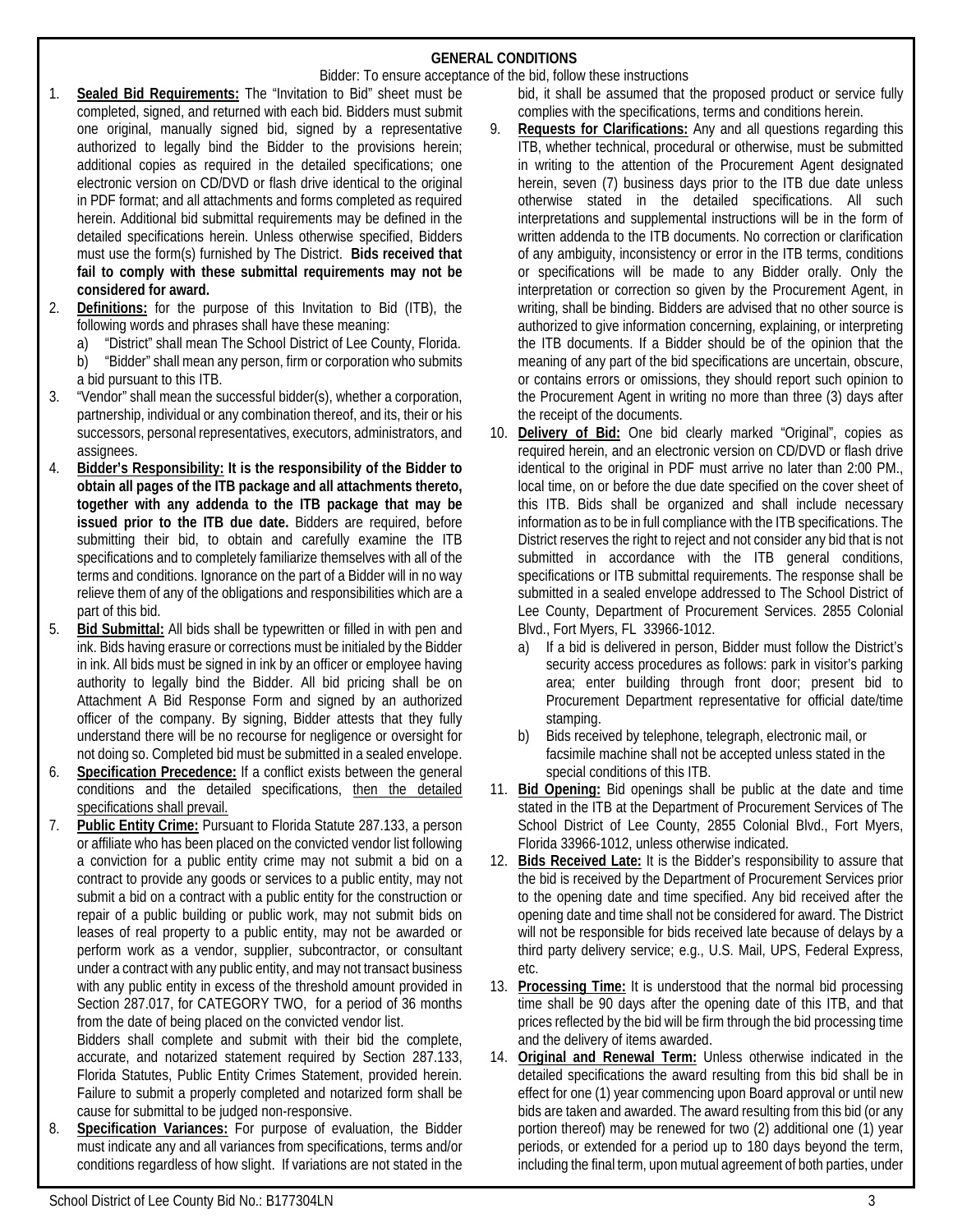the same terms and conditions as the original award. The District, through its Department of Procurement Services, will, if considering a renewal or extension, request a letter of intent to renew or extend from one or more awardees, prior to the end of the current contract period. The awardees will be notified when the recommendation has been acted upon by The District. The Bidder agrees to these conditions by signing its bid.

15. **Lobbying:** From the time that a formal solicitation is released until such time as an award is made by the School Board, vendors are prohibited from lobbying School Board Members, District employees, or any community member appointed to serve on the relevant selection committee, regarding the formal solicitation. All inquiries must be written and directed to the Department of Procurement Services.

(a) Lobbying is defined as any action taken by an individual, firm, association, joint venture, partnership, syndicate, corporation, and all other groups who seek to influence the governmental decision of School Board Members, District employees, or any community member appointed to serve on the relevant selection committee, on the award of a contract. Lobbying by any respondent or any individual on behalf of a vendor will result in rejections/disqualification of said response. (b) Violation of the provision regarding lobbying may also result in debarment of the vendor as provided in Policy 6.071.

- 16. **Prompt Payment Discount:** Cash discount for prompt payment of invoices, if offered, shall not be considered in evaluating bids and making awards. Cash discount terms, if offered in the bid, must be clearly indicated on each invoice.
- 17. **Brands:** Bidders shall indicate, for each item proposed, the name and model of the brand being proposed. Use of brand names, trade names, make, model, manufacturer, or Bidder catalog number in the specifications is for the purpose of establishing a grade or quality of material only. It is not The District's intent to rule out other competition; therefore, the phrase "OR APPROVED EQUAL" is added, unless otherwise indicated in the specifications. However, if a product other than specified is proposed, it is the Bidder's responsibility to submit, with the bid, samples, descriptive literature and/or detailed specifications which illustrate the product sufficiently for evaluation. Bids received without this information, or with insufficient information, as determined by the evaluation committee, may not be considered. If the words "ONLY" or "NO SUBSTITUTES" appear in the specification, then no other brands, trade names, makes, models or manufacturers shall be considered. The District shall be the sole judge concerning the merits of bids submitted. Once an item is awarded from this bid to a Vendor, no substitution of brands shall be permitted. If a Bidder does not indicate what he is offering in the proper blank and if the Bidder is successful in being awarded the item(s) then the Vendor shall be obligated to furnish the item(s) specified by The District.
- 18. **Warranty/Guarantee:** All materials and/or services furnished under this bid shall be warranted by the Vendor, distributor and manufacturer to be free from defects and fit for the intended use. Unless otherwise requested, the items proposed must be new and equal to or exceed specifications. The manufacturer's standard guarantee or warranty shall apply. During the guarantee or warranty period, the Vendor must repair and/or replace the unit without cost to The District with the understanding that all replacements shall carry the same guarantee or warranty as the original equipment. Further, in the event a unit requires a return to the manufacturer for repairs and/or replacements, freight charges both ways shall be the responsibility of the Vendor. The Vendor shall make any such repairs and/or replacements immediately upon receiving notice from The **District**
- 19. **Bid Evaluation and Award:** Bids shall be reviewed in accordance with the ITB specifications and conditions and the best interest of the District. The District reserves the right to accept or reject any or all bids in part or in whole, waive minor variations, informalities, irregularities, omissions or technicalities, request new bids, and/or consider alternate bids which meet the general specifications set forth. Bids which contain any alteration, addition, conditions, limitations, unauthorized alternates or show irregularities of any kind may be rejected by the District. The District reserves the right to award bids on such products and/or services it deems will best serve the District's best interest from the standpoint of price (including any applicable preference pursuant to Section 287.084, F.S.), quality, and suitability for the intended purpose and any other determining factors.
	- a) A tabulation of the responses with intent to award shall be posted for review by interested parties at the office of the Department of Procurement Services and shall remain posted for a period of no less than three (3) days. This information shall also be posted on School District of Lee County's website http://www.leeschools.net/procurement.
	- b) A recommendation for award will be presented to the Superintendent, and subsequently to the School Board for consideration. The School Board exercises final award of a contract.
- 20. **Notification of Award/Purchase Orders:** Upon Board approval to award a contract, participating Bidders, successful and unsuccessful, shall be notified of the award configuration in writing by the Department of Procurement Services. Bidders who are awarded a contract resulting from this ITB are cautioned not to provide goods or services to any District site or to any District employee prior to receiving purchase orders issued by the District's Department of Procurement Services. Notification of Award is not to be construed as authorization to provide goods or services.
- 21. **Contract Documents:** The submission of a bid constitutes an offer by the Bidder. Upon Board approval the Department of Procurement Services will issue a letter of award. This ITB, any addenda to this ITB, the submitted bid, and the corresponding purchase order(s) and change order(s) will constitute the complete agreement between the successful Bidder and the District. If a specific contract document is requested by the District, it shall be included with the above mentioned items as part of the contract agreement. Each bid is received with the understanding that an acceptance in writing by The District of the offer to furnish any or all of the services and materials described shall constitute a contract between the Bidder and The District. This contract shall bind the Bidder to furnish and deliver the services and materials quoted, at the prices stated and in accordance with the terms conditions of said accepted bid. It is agreed that the Bidder will not assign, transfer, convey or otherwise dispose of the contract or its right, title or interest in or to the same, or any part thereof, without previous consent of The District and any sureties.
- 22. **Bid Bonds:** Bid bonds, when required, shall be submitted with the bid in the amount specified in the detailed specifications. Bid bonds will be returned to unsuccessful Bidders.
- 23. **Performance Bonds:** When required and after acceptance of a bid, the District will notify the successful Bidder to submit a recorded payment and performance bond in the amount specified in the detailed specifications.
- 24. **General Information about the District:** The District and its School Board of Lee County were created pursuant to Section 4, Article IX of the Constitution of the State of Florida. The District is an independent taxing and reporting entity managed, controlled, operated, administered, and supervised by District school officials in accordance with Chapter 1001, Florida Statutes.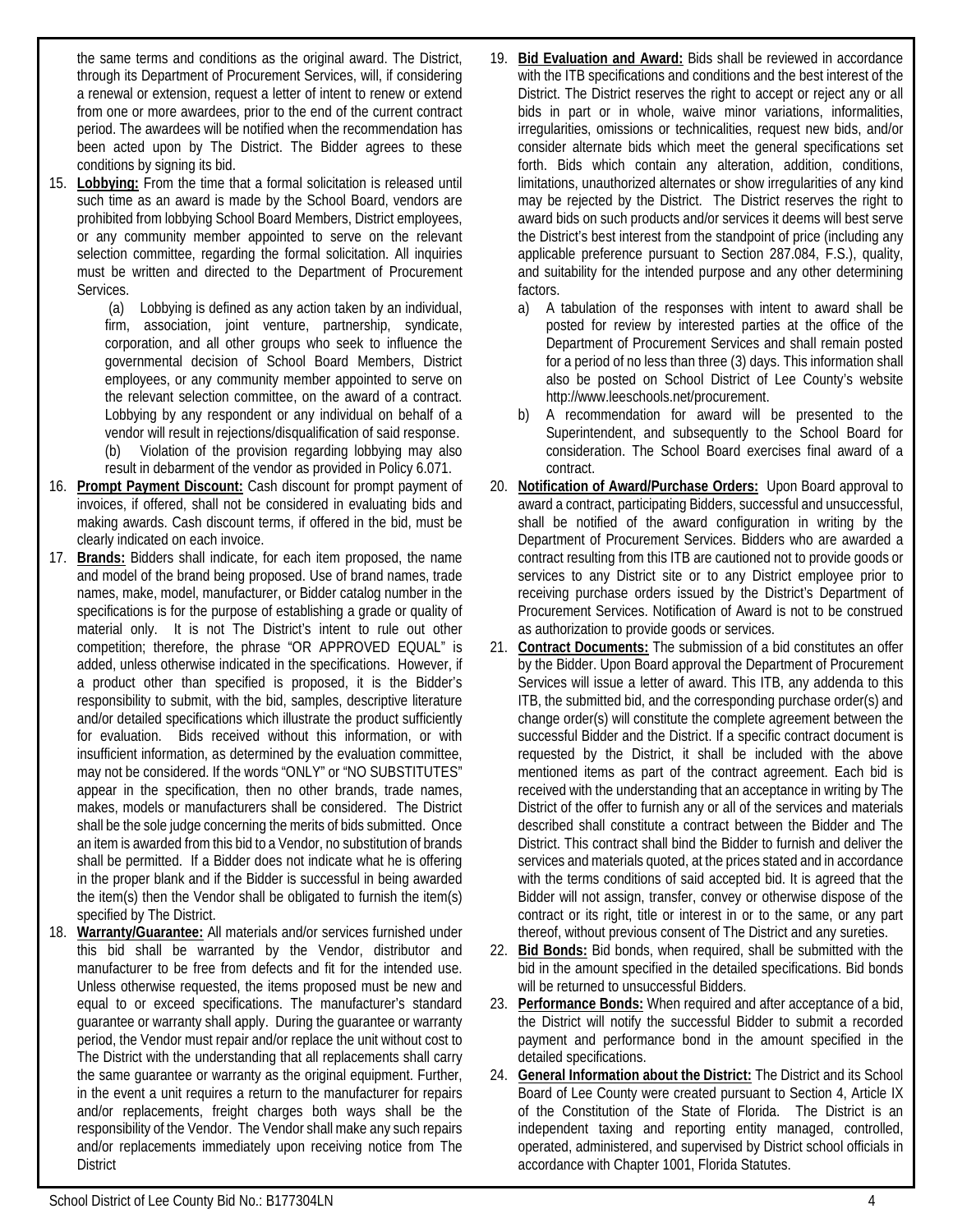- a) The School Board consists of seven elected officials responsible for the adoption of policies, which govern the operation of District public schools. The Superintendent of Schools is responsible for the administration and management of the schools within the applicable parameters of State Laws, State Board of Education Rules, and School Board policies. The Superintendent is also specifically delegated the responsibility of maintaining a uniform system of records and accounts in the District by Section 1001.51, Florida Statutes as prescribed by the State Board of Education.
- b) The School District of Lee County serves the entire area of the county, including the cities of Bonita Springs, Cape Coral, Estero, Fort Myers, Fort Myers Beach, Sanibel and the Village of Estero. The District's enrollment is approximately 90,000 K-12 students. With approximately 11,500 employees (including full-time, part-time, substitutes, short-course instructors, and hourly employees), the School District is the largest employer in Lee County.
- 25. **Price Adjustments:** The District may, in its sole discretion, make an equitable adjustment in the contract terms and/or pricing if pricing or availability of supply are affected by extreme and unforeseen volatility in the marketplace, that is, by circumstances that satisfy all of the following criteria:
	- a) The volatility is due to causes wholly beyond the vendor's control
	- b) The volatility affects the marketplace or industry, not just the particular vendor's source of supply
	- c) The effect on pricing or availability of supply is substantial
	- The volatility so affects the vendor that continued performance of the contract would result in substantial loss or financial hardship.

The determination as to whether a situation represents "extreme" volatility of the marketplace and/or whether the effect on pricing or availability is "substantial" shall be solely at the discretion of the District. Requests for adjustments must be made to the Director of Procurement Services within twenty four hours after receipt of an order from the District for the affected product and will not be considered more than once in a 120-day period.

- 26. **Substitutions:** Should a particular product become unavailable after award due to discontinuance by manufacturer, extreme market demand or inability of manufacturer to produce the product for a certain period of time, or be unacceptable in quality or compatibility as solely determined by the District, Vendor may propose a substitute product to the District. The Vendor shall provide specifications for the proposed substitute product, or if requested by the District, a sample of the proposed substitute. If requested by the District, the Vendor will also provide documentation as to the unavailability of the original awarded product to the District. A substitute will only be considered if the District has a continued need for the product within the contract time frame. Whether a substitute is necessary and whether the proposed substitute is acceptable are solely within the discretion of the District.
- 27. **Vendor Performance:** The Vendor shall provide competent, suitable, qualified personnel to perform any project required by the ITB. The Vendor shall at all times maintain good discipline and order while on District property**.** Vendor employees and subcontractor employees (if authorized) assigned to this project must be prescreened and will be thoroughly reviewed for but not limited to current certification and documentation.
	- a) The Vendor shall furnish all equipment, labor, transportation, construction equipment and machinery, tools, appliances, fuel, power, heat, light, telephone, water and sanitary facilities and

incidentals necessary for the execution, testing, initial operation and completion of any project unless otherwise specified.

- b) The Vendor shall be responsible for the appearance and demeanor of all personnel assigned to the project and shall require that all employees wear shirts with visible company logo and personal identification of the individual employee. Uniforms and/or dress code shall be inclusive of, but not limited to, neat and clean company uniforms or attire that are appropriate and easily identifiable. District identification badges shall be worn and clearly visible while on any District property.
- c) The Vendor's personnel shall have no contact with students or school staff, other than administrative staff or designated representatives, with the exception of emergency situations. The Vendors employees shall refrain from using foul, abusive, or profane language on District property.
- d) Upon arrival and departure onto any District school campus, the Vendor's employees shall enter their company information into the School Log Book provided in the Administrative office of each campus.
- e) The Vendor's personnel shall be aware that all District sites are smoke free areas. The use of tobacco products is prohibited on any property owned by The District. Vendor's personnel shall be aware that it is illegal to have in one's possession or be under the influence of any illegal drug or alcoholic beverage while on District property.
- Vendor shall strictly limit its operations to the designated work areas and shall not permit any employees to enter any other portions of District property without District's expressed prior written consent.
- g) All employees are prohibited from distributing any papers or other materials upon District property, and are strictly prohibited from using any District telephones or other office equipment.
- h) All employees shall enter and leave District facilities only through the ingress and egress points designated, from time to time, by The District.
- i) The Vendor shall be responsible for the removal of all trash and debris occasioned by this contract. Failure to adhere to this requirement will result in the costs of the performance of this work by others being charged to the Vendor.
- j) The Vendor shall be responsible for all damages caused by the Vendor its subcontractor and employees of each, and shall be held responsible for replacing or repairing any damage due to negligence on their part to any person(s) and/or property. The District may withhold payment or make such deductions as deemed necessary to insure reimbursement or replacement for loss or damage to property.
- k) Any existing surface or subsurface improvements, including, but not limited to, pavements, curbs, sidewalks, pipes, utilities, footings, structures, trees and shrubbery, not indicated in the contract documents to be removed or altered, shall be protected by Vendor from damage during the prosecution of any project. Any such improvements so damaged shall be restored by Vendor to condition at least equal to that existing at the time of Vendor's commencement of any project.
- l) Vendor acknowledges that work may be performed at a particular project site where The District simultaneously is conducting and continuing its operations upon the same site. In such event, Vendor shall coordinate its work so as to cause no unreasonable interference with or disruption to The District's operations. The District may perform other work related to any particular project at the site by The District's own forces, have other work performed by utility owners or let other direct contracts.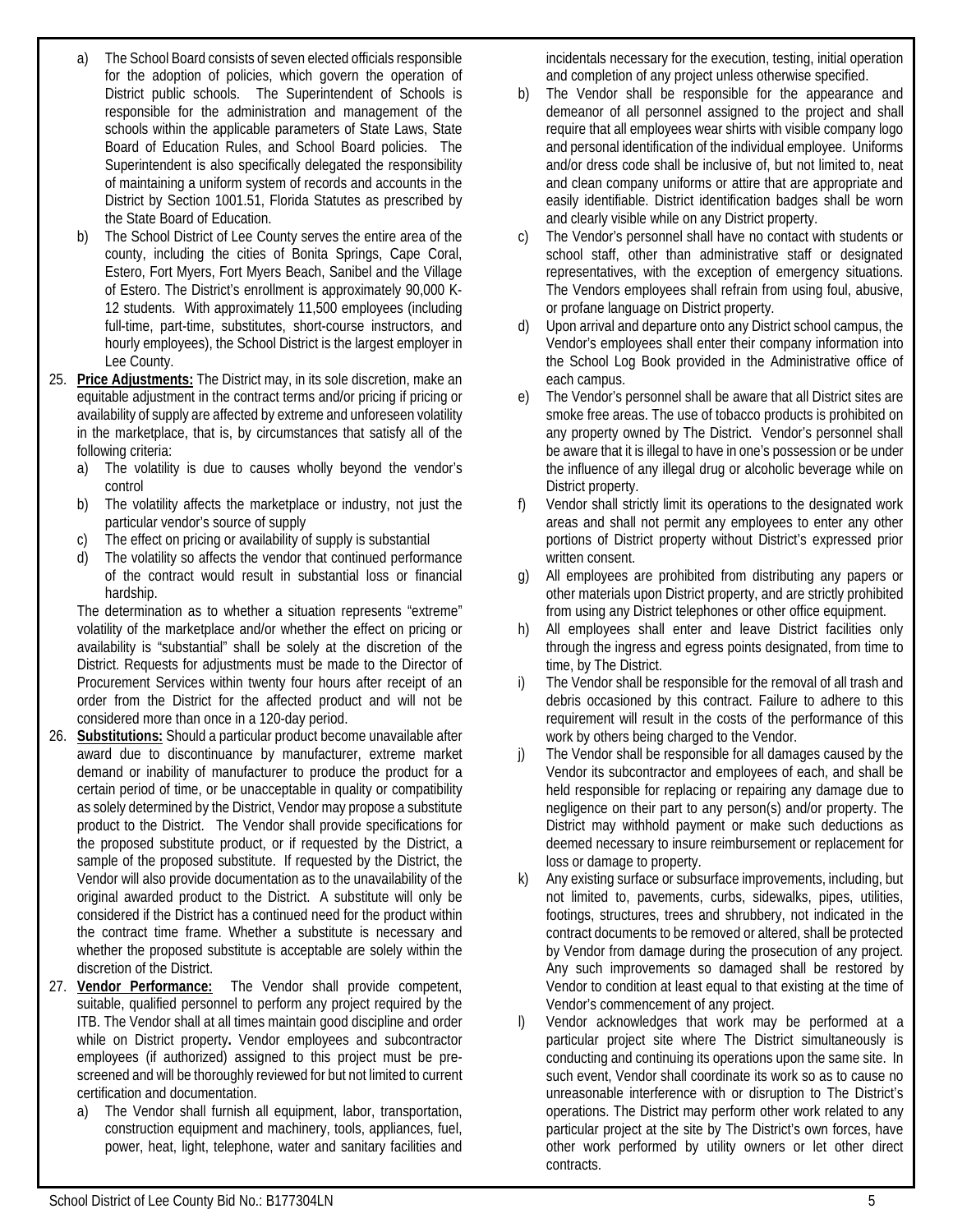- m) If during the performance of any project, Vendor or any subcontractor, sub-subcontractor, agent, employee or anyone else for whom Vendor is legally liable, causes a disruption to any Utilities service to other facilities or customers within a project area, Vendor shall take all actions necessary and required to immediately restore such Utilities service. If Vendor fails to take such immediate actions The District shall have the right to take whatever actions it deems necessary and required to immediately restore the disrupted services, and all costs incurred by The District as a result thereof shall be reimbursed to The District by Vendor within five (5) business days of written demand for same from The District.
- n) Vendor is responsible for the safety and protection of all persons and property on or about the project site during the progress of any project. Further, it is Vendor's responsibility to protect from damage or loss all material and equipment to be incorporated into any project which may be stored off the project site. Vendor shall develop and implement, in accordance with the requirements of the contract documents (including any District rules or regulations), a safety plan for any project, as required. Vendor shall comply with all applicable codes, laws, ordinances, rules and regulations of The District and any public body having jurisdiction over any project, including all of their safety codes, laws, ordinances, rules and regulations. If Vendor observes that the Contract Documents are at variance therewith, it shall promptly notify The District in writing.
- o) When requested, Vendor shall cooperate with any ongoing District investigation involving personal injury, economic loss or damage to The District's facilities or personal property therein.
- p) Proper safety barricades, protective, and covering devices shall be used to divert traffic and protect personnel. Normal safety signs, necessary lighting and temporary fencing/barricades around work areas shall be installed and maintained in accordance with OSHA requirements while the work is in progress. Materials must be secured in accordance with OSHA regulations when not in use.
- The Vendor shall be responsible for instructing their employees in all safety measures. All equipment used by the Vendor shall be free from defects or wear that may in any way constitute a hazard to any person or persons on District property. At no time shall equipment be operated without guards, shields, or other manufacturers recommended safety accessories in place and functioning as intended by the manufacturer. All current OSHA safety standards shall be reinforced including, but not limited to, the following rules:
	- 1. All OSHA and Federal required safety equipment shall be installed and functioning on all equipment.
	- 2. All equipment shall be in sound working condition and must meet all OSHA Safety Standards. All workers shall be aware of and trained in the operation of all safety equipment required for this project.
	- 3. The Vendor shall ensure that employees are equipped with proper safety items such as glasses, hard hats, gloves, etc.
	- 4. All incidents on campus involving District property or personnel shall be reported to the Director of Maintenance Services Department and the Campus Administrator immediately upon occurrence.
	- 5. All debris shall be removed to an environmentally approved landfill or recycling center.

**FAILURE TO COMPLY WITH ANY OF THE ABOVE PERFORMANCE REQUIREMENTS MAY RESULT IN TERMINATION OF CONTRACT.**

- 28. **Inspection, Identification and Acceptance:** Vendors shall be responsible for delivery of items in new condition meeting specification at point of destination. Vendors shall file with the carrier all claims for breakage, imperfections and other losses. If the material and/or services supplied to The District is found to be defective or does not conform to specifications, The District reserves the right to cancel the order upon written notice to the seller and return the product to the seller at the seller's expense.
- 29. **Worker's Compensation:** Vendors shall obtain and maintain during the life of the contract Workers' Compensation Insurance in compliance with Chapter 440, Florida Statutes for all of his employees employed on the project. In case any work is sublet, Vendor shall require subcontractors similarly to provide Workers' Compensation Insurance.
- 30. **Cancellation/Termination:** In the event any of the provisions of the contract awarded as a result of this ITB are violated by the Vendor, the Superintendent or designee will give written notice to the Vendor stating the deficiencies and unless the deficiencies are corrected within ten (10) calendar days, recommendation may be made to the Board for immediate cancellation. Upon cancellation hereunder the Board may pursue any and all legal remedies as provided herein and by law. The Board reserves the right to terminate any contract resulting from this invitation at any time and for any reason, upon giving seven (7) days prior written notice to the other party. If said contract should be terminated for convenience as provided herein, the Board will be relieved of all obligations under said contract. The Board will only be required to pay to the Vendor that amount of the contract actually performed to the date of termination. Repeated instance of failure to perform may result in cancellation of the contract and removal of the Vendor from consideration on other District contracts for the duration of the document contract period or for three years, whichever is longer, pursuant to the School Board Policy 6.071. The contract may be terminated in accordance with Section 287.135, Florida Statutes, by the District if:
	- a) Vendor is found to have submitted a false certification concerning inclusion on a Scrutinized Companies List;
	- b) Vendor has been placed on the Scrutinized Companies that Boycott Israel List, or is engaged in a boycott of Israel;
	- c) Vendor has been placed on the Scrutinized Companies with activities in Sudan List or the Scrutinized Companies with activities in the Iran Petroleum Energy Sector List; or
	- d) Vendor has been engaging in business operations in Cuba or Syria.
- 31. **Default:** In the event that the awarded Vendor should breach this contract, the District and the School Board reserve the right to seek all remedies in law and/or in equity.
- 32. **Liability:** Where Vendors are required to enter or go onto District property to deliver materials, perform work or provide services as a result of a bid award, the Vendor assumes full duty, obligation and expense of obtaining all necessary licenses, permits and insurance, and shall be fully responsible for its own negligent or willful acts or omissions. Refer to Attachment C, Insurance Requirements form for District insurance requirements.
- 33. **Indemnity: This General Condition is NOT subject to negotiation and any bid that fails to accept these conditions will be rejected as "non-responsive", unless Vendor is entitled to sovereign immunity by action of the Florida Legislature.** The District agrees to assume liability in the amounts and for the cause established in Section 768.28, (F.S.) for only injuries or damage caused by the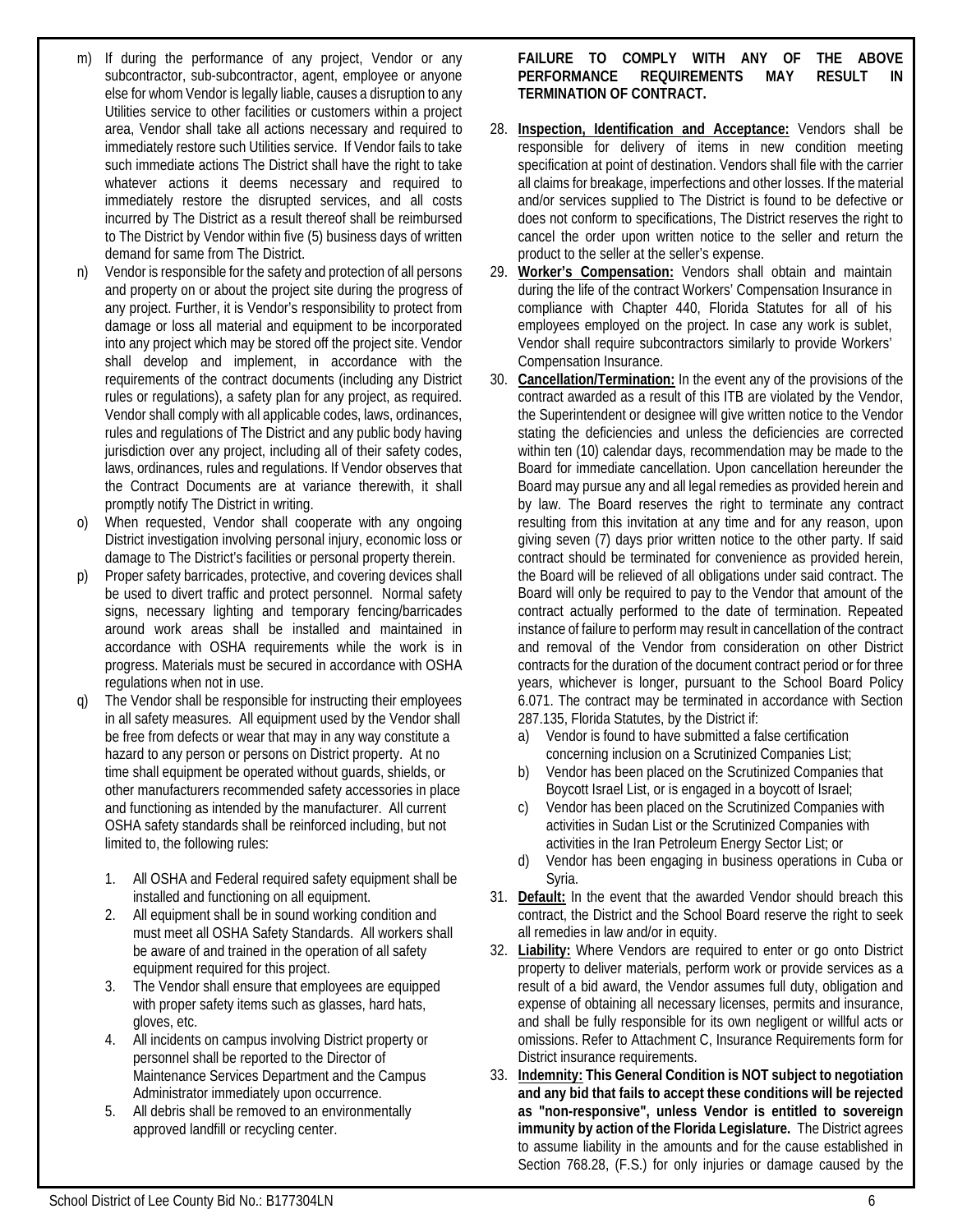negligence of The District, its agents or employees in performance of duties of this contract. Nothing herein is intended to serve as a waiver of sovereign immunity by the District. Nothing herein shall be construed as consent by the District to be sued by third parties in any matter arising out of any contract. Vendor shall hold harmless and defend the District and its agents and employees from all suits and actions, including attorney's fees and all costs of litigation and judgments of any name and description arising out of or incidental to the performance of this contract or work performed there under. This provision shall also pertain to any claims brought against the District by an employee of the named Vendor, any Subcontractor, or anyone directly or indirectly employed by any of them. The Vendor's obligation under this provision shall not be limited in any way by the agreed upon contract price as shown in this Contract or the Vendor's limit of, or lack of, sufficient insurance protection.

- 34. **Taxes:** The District is exempt from any Taxes. State Exemption Certificate certified on request. State Sales Tax Exemption Certificate is No. 85-8012622066C-4, and Federal Tax Identification is No. 59-6000701.
- 35. **Occupational Safety Hazards Act Requirements:** The Bidder certifies that all material, equipment, etc., contained in the Bid meets all Occupational Safety Hazards Act (OSHA) requirements. The Bidder further certifies that if he or she is the successful Bidder and the material, equipment, etc., delivered is subsequently found to be deficient pursuant to any OSHA requirement in effect on the date of delivery, all costs necessary to bring the material, equipment, etc. into compliance with aforementioned requirements shall borne solely by the Bidder.
- 36. **Drug Free Workplace/Identical Tie Bids:** Whenever two or more bids, which are equal with respect to price, quality and service, are received for the procurement of commodities or contractual services, a bid received from a business that certifies that it has implemented a drug-free workplace program shall be given preference in the award process. In order to have a drug-free workplace program, a business shall comply with the requirements of Florida Statute 287.087.
- 37. **Ethics:** All awarded Vendors shall comply with the requirements of law regarding ethics as set forth in Chapter 112, Florida Statutes, rules promulgated by the Florida Commission of Ethics, and District Purchasing and Bidding Policies.
- 38. **Confidentiality:** Bidders shall be aware that all submittals provided with a bid are subject to public disclosure and will **not** be afforded confidentiality with the exception of financial statements.
- 39. **Use of Other Contracts:** The District reserves the right to utilize other District contracts, State of Florida Contracts, contracts awarded by other city or county governmental agencies, other school boards, other community college/state university system cooperative bid agreement, or to directly negotiate/purchase per School Board policy and/or State Board Rule 6A-1.012(5) in lieu of any offer received or award made as a result of this bid, if it is in its best interest to do so. The District also reserves the right to separately propose any single order to purchase any item on this bid if it is in its best interest to do so.
- 40. **Authority to Piggyback:** The School District of Lee County is a member of S.W. Florida Cooperative Purchasing Consortium; other members include governmental entities in Charlotte, Collier, Hendry and Lee Counties. The District is also a member of the Bay Area Schools Purchasing Consortium; other members include the school boards of Brevard, Charlotte, Florida Virtual Schools, Hernando, Hillsborough, Lake, Manatee, Osceola, Pasco, Pinellas, Polk, Sarasota, and Seminole; and additional Florida school boards may join the Consortium. Upon award of this bid, if mutually agreed upon between the successful Bidder(s) and a governmental entity that is a member of either of the two above referenced Consortia, a

submission of any bid in response to this request constitutes a bid made under the same conditions, for the same price, and for the same effective period as this bid, to any other participating members of the above referenced Consortium entity.

- 41. **Invoicing:** Orders shall be processed or work performed only upon receipt of authorized purchase orders issued by The School District of Lee County Procurement Department. The Vendor will provide **two copies of the original invoice to The School District of Lee County, Financial Accounting Department, located at 2855 Colonial Blvd, Fort Myers, FL 33966-1012.**
	- a) All invoices shall include purchase order number for proper identification. Invoices must be prepared properly to avoid unnecessary delays in payment. Upon receipt of invoices forwarded from the Finance Department, the user school/department will approve payment for requested work that has been completed satisfactorily. All invoices and correspondence shall be legibly written, signed and dated.
	- b) In the event of errors, a credit or debit (as the case may be) is to be issued against the invoice as it was presented to the designated representative.
	- c) The credit or debit shall show the original invoice number, date, delivery location and error being corrected on the face of said credit or debit.
	- d) All invoices are to clearly show the District's name and delivery location. Such as "Allen Park Elementary School Cafeteria."
- 42. **Liquidated Damages Recovery:** Vendor agrees to the use of Liquidated Damages Recovery in the event the Vendor fails to perform in accordance with contract provisions. On any occasion where the Vendor fails to perform or defaults on the contract, or any material provision thereof, the District may procure the necessary supplies/services from other sources and hold the Vendor financially responsible for any excess costs incurred. The difference between the contracted price of the products and the actual price paid in this circumstance may be deducted from funds owed to the nonperforming Vendor.
- 43. **Contact Information:** The Vendor shall appoint a person or persons to act as a primary contact with the District. This person or their designated back up shall be readily available during normal business hours by phone or in person; knowledgeable of the terms, conditions and procedures involved; and respond to messages within 24 hours. The District shall appoint a person or persons to act as the District Representative. The Vendor shall have access to the site after school hours, on weekends, and during school hours at the discretion of District Representative. All scheduling shall be coordinated with the District Representative.
- 44. **Bid Protest:** All solicitations and notices of intended decisions with respect to contract awards shall include the following statement: "Failure to follow the requirements of the bid protest procedures established by The School District of Lee County, Florida, shall constitute a waiver of all protest rights. Failure to file a protest within the time prescribed in Section 120.57(3), Florida Statutes, or failure to post the bond or other security required by law within the time allowed for filing a bond shall constitute a waiver of proceedings under Chapter 120, Florida Statutes.
- 45. **Maintaining Public Records:** Parties awarded a contract as a result of this solicitation who provide a service acting on behalf of the District shall:
	- a) Keep and maintain public records required by the District to perform the service.
	- b) Upon request from the District's custodian of public records, provide the District with a copy of the requested records or allow the records to be inspected or copied within a reasonable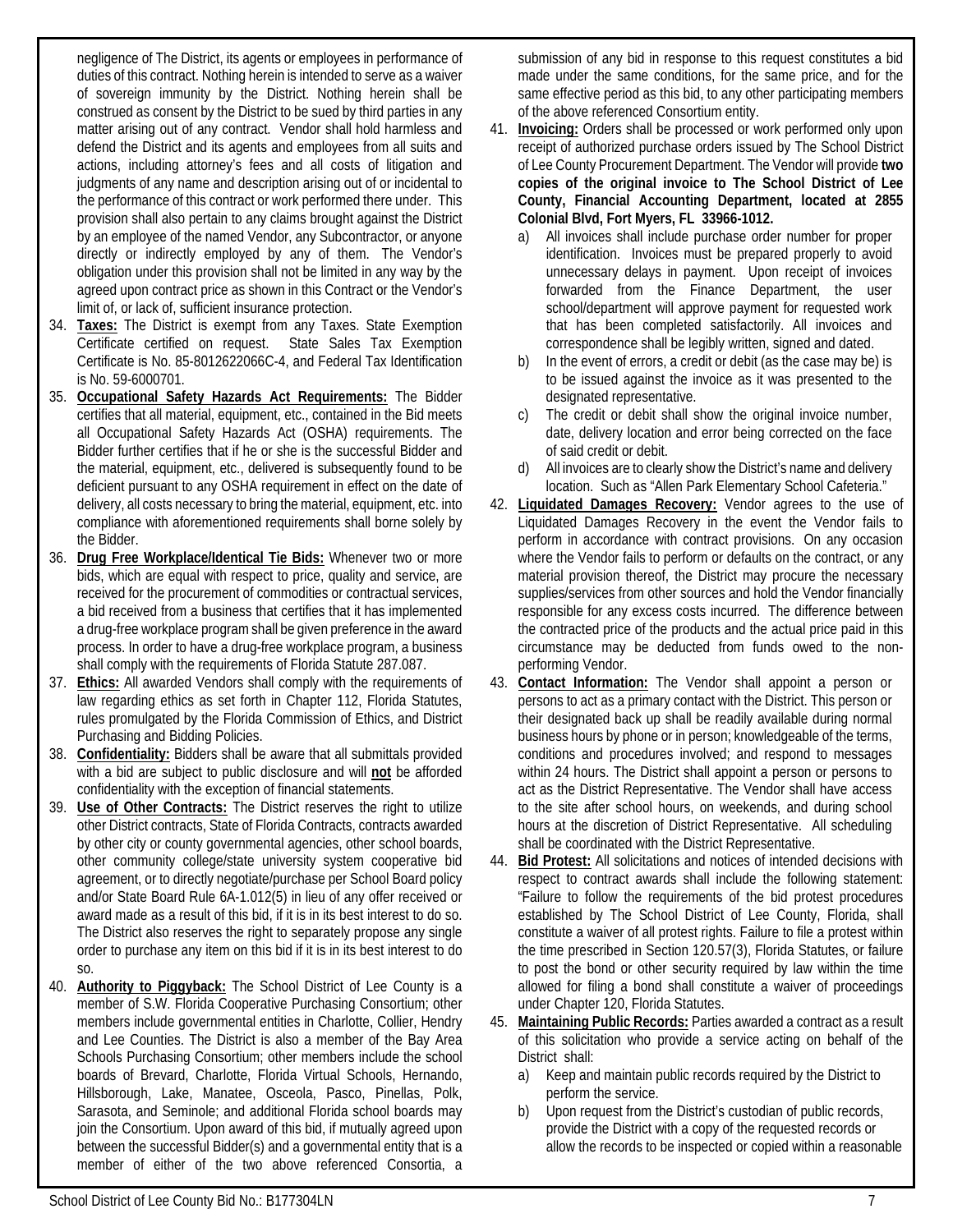time at a cost that does not exceed the cost provided in the Chapter 119, Florida Statues or as otherwise provided by law.

- Ensure that public records that are exempt or confidential and exempt from public records disclosure requirements are not disclosed except as authorized by law for the duration of the contract term and following completion of the contract if the Vendor does not transfer the records to the District.
- d) Upon completion of the contract, transfer, at no cost, to the District all public records in possession of Vendor or keep and maintain public records required by the District to perform the service. If Vendor transfers all public records to the District upon completion of the contract, Vendor shall destroy any duplicate public records that are exempt or confidential and exempt from public records disclosure requirements. If Vendor keeps and maintains public records upon completion of the contract, Vendor shall meet all applicable requirements for retaining public records. All records stored electronically must be provided to the District, upon request of the District's custodian of public records, in a format that is compatible with the information technology systems of the District.
- 46. **State Purchasing Agreements:** Prior to the release of this ITB, a review of State of Florida purchasing agreements was conducted to determine if their use would be economically advantageous to the District.

[http://www.dms.myflorida.com/business\\_operations/state\\_purchasing/sta](http://www.dms.myflorida.com/business_operations/state_purchasing/state_contracts_and_agreements) [te\\_contracts\\_and\\_agreements](http://www.dms.myflorida.com/business_operations/state_purchasing/state_contracts_and_agreements)

- 47. **Vendor Background Screening Requirements:** Vendor will comply with all requirements of Florida Statutes 1012.32, 1012.465, 1012.467 and 1012.468, by certifying that the Vendor and all of its employees who provide services under this contract have completed the background screening required by the referenced statutes and meet the standards established by the statutes. This certification will be provided to The District in advance of the Vendor providing any services on campus while students are present. The Vendor will bear the cost of acquiring the background screening and any fee imposed by the Florida Department of Law Enforcement to maintain the fingerprints provided with respect to Vendor and its employees. Vendor will provide The District a list of its employees who have completed background screening as required by the referenced statutes and meet the statutory requirements. Vendor will update these lists in the event that any employee listed fails to meet the statutory standards or new employees who have completed the background check and meet standards are added. Vendor agrees that in the event the Vendor or any employee who the Vendor has certified as completing the background check and meeting the statutory standards then is convicted of any disqualifying offense, the Vendor will notify The District within 48 hours of such.
	- a) The parties agree that in the event that Vendor fails to perform any of the duties described in this paragraph, this will constitute a material breach of the contract entitling The District to terminate immediately with no further responsibility to make payment or perform any other duties under this contract. Vendor agrees to indemnify and hold harmless The District, its officers and employees from any liability in the form of physical injury, death, or property damage resulting from Vendor's failure to comply with the requirements of this paragraph of the Florida Statutes.
	- b) Effective October 1, 2005 the Florida Department of Law Enforcement opened a new shared fingerprint database that is available to all School Districts in Florida. Vendor and their employees who were fingerprinted within the last five (5) years in any county in Florida should be in the State fingerprinting database. Vendors and their employees who have been

fingerprinted in one of the School Districts should have the ability to notify other School Districts Human Resources Department of their fingerprinting status by providing the name of the School District in which they were fingerprinted, employee name and social security number. This legislation alleviates the issue of requiring vendors to be fingerprinted in every District in which they provide services.

- c) Vendor must provide a list of employees that will participate in this contract for fingerprinting appointments to the District's Department of Professional Standards and Equity at 239-337- 8331.
- d) Any costs associated with obtaining District badges through the Department of Professional Standards and Equity shall be the sole responsibility of the Vendor.
- 48. **Vendor Process for Fingerprinting:** Upon award, Vendor is required to comply with the requirements of Florida Statutes, Section 1012.32, 1012.465, 1012.467 and 1012.468 and the Lee County School Board Policy 5.04, Fingerprinting and Background screening, sections 4 and 5. Among other compliance items included in this policy, section 5 (a) and (b) state: (a) Prior to the start of work on any District site, all construction Vendors and other vendors including but not limited to construction manager, company owners, architects, engineers, specialty Vendors, subcontractors and personnel for the same shall be subject to a criminal background check to determine eligibility to perform work on a District site, unless the individual meets an exception contained in the School Board Policy. Individuals subject to a criminal background screening under this section shall pay the processing and maintenance fee required for all appropriate background checks.

(b) In the event a contract results in the deployment of personnel, whether they are a direct employee of the Vendor or a subcontractor, to a District construction site or any District property it is the responsibility of the Vendor to follow the requirements of this policy.

Vendor Fingerprinting - Frequently Asked Questions and Cost: The cost for fingerprinting, and answers to frequently asked questions (FAQs) related to the fingerprinting process, are located on the School District's website: [http://www.leeschools.net/vendor-fingerprinting-faq.](http://www.leeschools.net/vendor-fingerprinting-faq) 

#### **Vendors who will never be present on a school district campus are not required to be fingerprinted.**

Effective May 12, 2014, fingerprinting services for Vendors with the School District of Lee County will be provided by Fieldprint. There are currently multiple local locations that offer Fieldprint fingerprinting services. Those locations, as well as the locations of additional authorized service centers in Florida and other states, are available on the Fieldprint registration website at [http://www.fieldprintflorida.com.](http://www.fieldprintflorida.com/)

### **THERE WILL BE NO EXCEPTIONS TO THIS PROCESS.**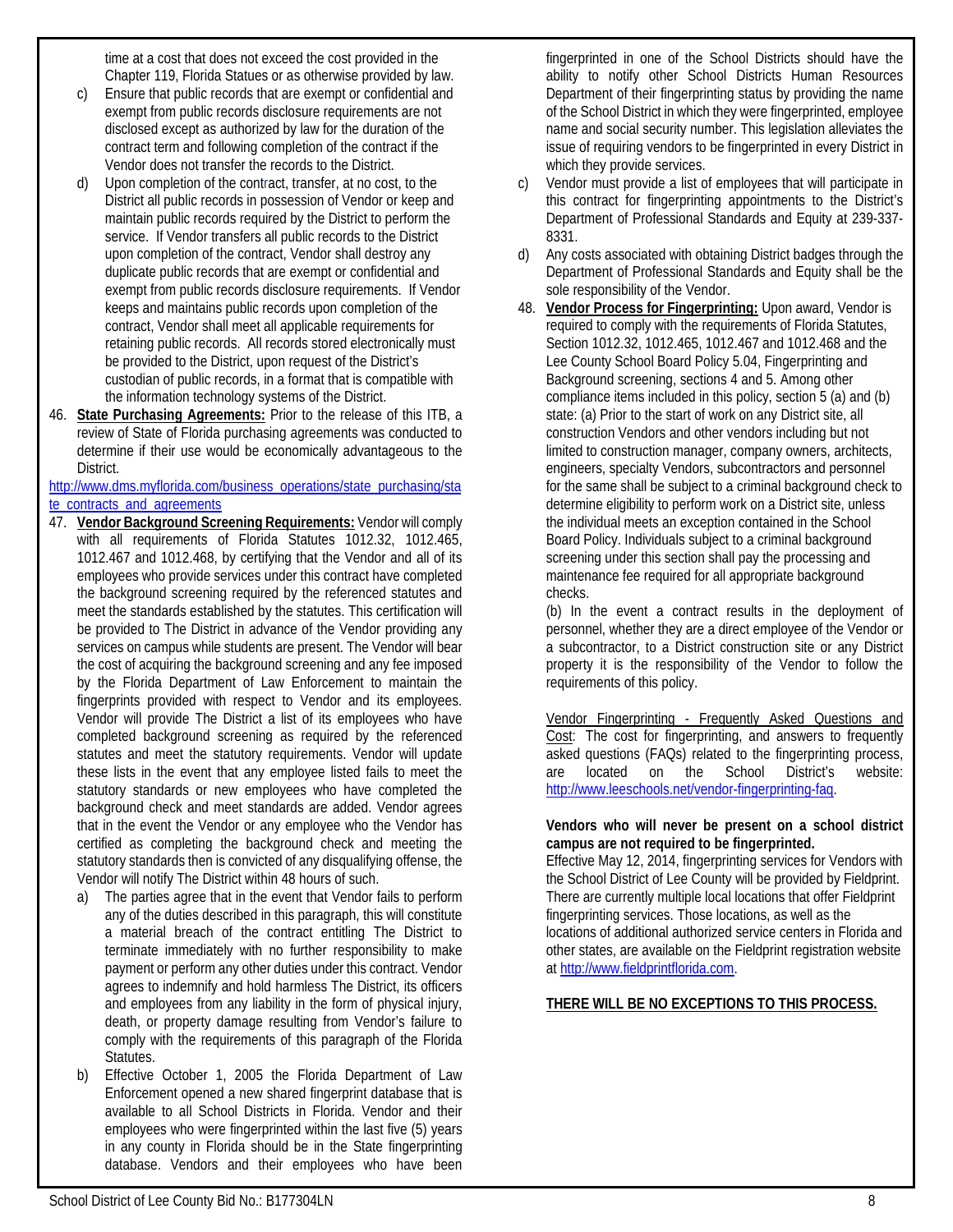## **DETAILED SPECIFICATIONS Specialty Diet Foods ITB No. B177304LN**

- **1. SCOPE:** The purpose and intent of this invitation to bid is to secure firm prices for Specialty Diet Foods as described in Attachment A. Nutritional labels for each proposed product must be submitted. The District reserves the right to award a contract to one or more Bidders.
- **2. DELIVERY REQUIREMENTS:** Prices bid shall be inclusive of all costs including shipping/handling and delivery. Deliveries are to be F. O. B. destination, inside delivered and are to be placed in designated areas as specified by building supervisors and/or designees to the following location.

**District Warehouse Operations 3308 Canal Street Fort Myers, FL 33916-6594**

- **3. DELIVERIES SHALL BE RECEIVED:** Monday through Friday between the hours of 7:00 am and 2:30 pm exclusive of holidays observed by the District. Please call in advance for very large deliveries.
- **4. ADDITION OR DELETION OF SITES:** The District reserves the right to add or delete locations at its discretion at any time throughout the term of this bid. Any additional equipment/facility added during the term of this agreement will be handled in accordance with the conditions and prices of this agreement.
- **5. BID SAMPLES:** When a product is designated as "OR APPROVED EQUAL" a sample of the alternate product along with nutritional data must be received by the Food and Nutrition Services (FNS) no later than the bid due date and time. The District shall evaluate samples and at the District's sole discretion, samples may be approved or rejected. The District shall not buy samples and shall assume no cost.
- **6. CONTRACT TERM:** The District anticipates awarding a contract for three (3) years commencing upon Board approval or until new bids are taken and awarded. This bid (or any portion thereof) has the option of being renewed for three (3) additional one (1) year periods, upon mutual agreement of both parties, under the same terms and conditions. The District, through its Department of Procurement Services, will, if considering renewal, request a letter of intent to renew from each awardee, prior to the end of the current contract period. The awardee will be notified when the recommendation has been acted upon by The District. The proposer agrees to this condition by signing its proposal.
- **7. ESTIMATED DOLLAR VALUE:** The estimated expenditure for this bid is \$100,000. No guarantee of the dollar amount of this bid is implied or given. This is an as needed basis contract.
- **8. SUBTITUTIONS/ADDITIONS:** For the duration of the awarded contract, upon request of the District, products of a similar nature and cost may be substituted or added, when approved in writing in advance by the District.
- **9. ORDERS:** All orders will be placed directly to the Vendor by the District's Food and Nutrition Services Department via a blanket purchase order. No stipulation will be accepted for minimum or maximum orders.
- **10. GUARANTEE/WARRANTY:** All bidders must state guarantee/warranty policy on items purchased under this contract. Although specific requirements are not made a part of these specifications, evaluation and award of this bid will consider price in addition to guarantee/warranty policy. Products that are deemed inferior, of poor quality, or unacceptable by representatives of the District shall be returned at no cost to the District and must be replaced within 48 hours from time of notice of unacceptability with an acceptable product. Consistent shipment of unacceptable product will result in immediate termination of this contract. Bidders shall submit their guarantee/warranty policy with their bid.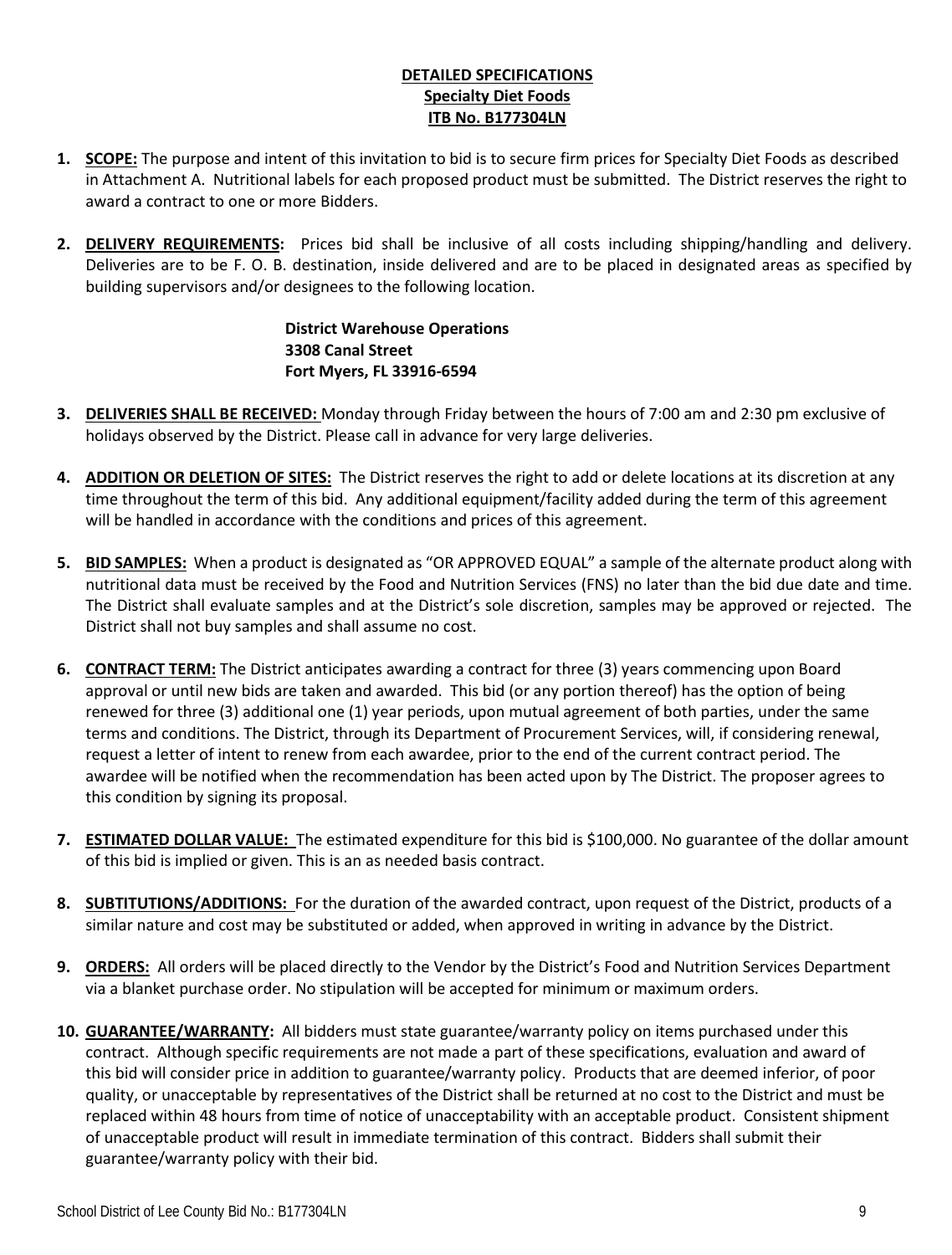**11. QUESTIONS ABOUT THE BID:** Any questions concerning the Invitation to Bid shall be directed in writing to:

The School District of Lee County Department of Procurement Services Lorie Nein, Procurement Agent 2855 Colonial Blvd., Fort Myers, FL 33966 Via fax at (239) 337-8200 or E-mail LorieLN@leeschools.net

All questions must be received no later than **May 9, 2017.** Any and all written questions received will be compiled and official responses will be developed by appropriate District employees. The compilation of written questions and their official responses will be issued by the Department of Procurement Services in the form of an addendum and placed on The District's website http://www.leeschools.net/procurement. Bidder shall be responsible for the acknowledgement of each addendum on Attachment D, the Addenda Acknowledgement Form.

## **12. ESTIMATED TIMELINE:**

| May 1, 2017  | Release of ITB No. B177304LN                                                                                                            |
|--------------|-----------------------------------------------------------------------------------------------------------------------------------------|
| May 9, 2017  | Written questions due in the Department of Procurement Services by 2:00<br>PM, local time.                                              |
| May 25, 2017 | Bids due on or before 2:00 PM local time<br>Department of Procurement Services<br>2855 Colonial Blvd.<br>Fort Myers, Florida 33966-1012 |
| June 2017    | <b>School Board Action</b>                                                                                                              |

Dates and times are estimated and are subject to change. Notification of changes to the time schedule will be made to registered bidders. Response to inquiries regarding the status of a bid will not be made prior to the posting of award recommendation.

- **13. BID SUBMITTAL: Information to be Included in the Bid:** The following forms shall be accurately completed, signed by an officer of the business and included as part of the bid. **Failure to comply with bid submittal requirements may be grounds for bid rejection.**
	- **13.1. Required Submittal Checklist:** Bidder shall complete and submit the following:
		- i. Invitation to Bid coversheet, page 1 of the ITB, with all required information completed. Any modifications or alterations to this form shall not be accepted and may cause bid to be rejected.
		- ii. One (1) original manually signed and two (2) copies of the complete bid submittal (blue ink preferred on original).
		- iii. One (1) electronic PDF copy of the complete bid submittal on CD/DVD or flash drive.
		- iv. Attachment A in a usable Microsoft Excel format on CD/DVD or flash drive (a single CD/DVD or flash drive is desired for items iii and iv).

**13.2. Attachment A – Bid Response Form:** Bid Response Form accurately completed, each response verified, and bid signed. In addition, **an electronic copy, on flash drive, CD or DVD, of the completed Attachment A in Excel Format shall be submitted with the proposal**. (e.g. with no locked cells; Adobe PDF is not acceptable). **Failure to comply with proposal submittal requirements may be grounds for proposal rejection.**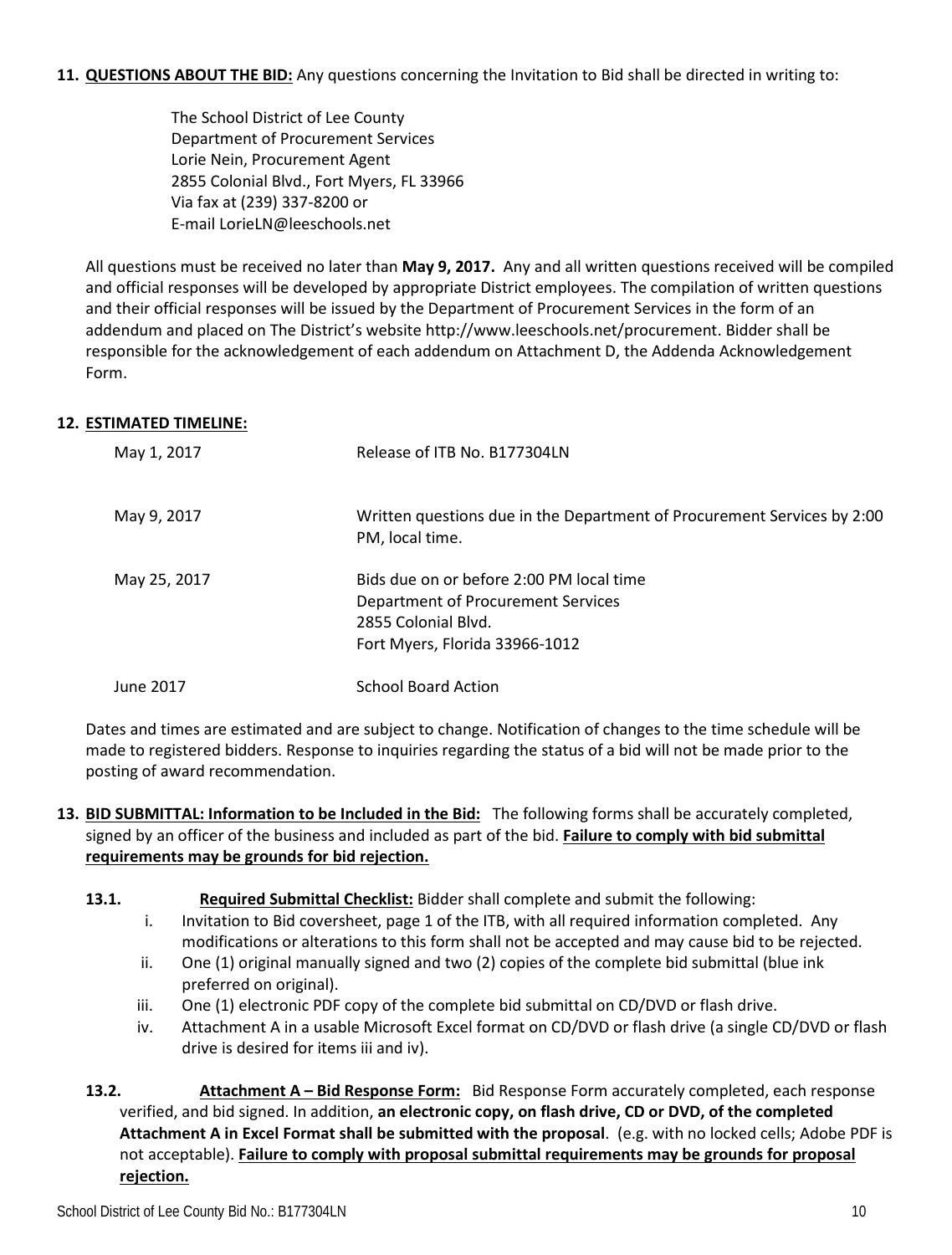- **13.3. Attachment B – Reference Form:** Bidder shall provide three (3) references of similar size and scope to this solicitation. (performed within the last five (5) years.)
- **13.4. Attachment C – Insurance Requirements Form:** Bidder shall respond to the District insurance requirements. The School Board of Lee County shall be listed as an additional insured on the certificate of coverage for both the commercial general liability and the business auto liability policies.
- **13.5. Attachment D – Addenda Acknowledgement Form:** Bidder shall complete form with all required information and all signatures as specified. The enclosed Addenda Acknowledgement Form must be signed and returned in order for the bid to be considered.
- **13.6. Attachment E Debarment Form:** Bidder shall submit a certification regarding debarment, suspension, ineligibility and voluntary exclusion – lower tier covered transactions.
- **13.7. Attachment F – Drug Free Workplace Certification:** Bidder shall complete form with all required information and all signatures as specified.
- **13.8. Attachment G – Public Entity Crimes Form:** Bidder shall submit a sworn statement as required under section 287.133(3), (a), Florida Statutes, Public Entity Crimes. **Form shall be signed and notarized.**
- **13.9. Attachment H – Bidder's Statement of Principal Place of Business and Opinion of Out-Of-State Bidder's Attorney on Bidding Preferences:** All Bidders shall complete Part A of the Principal Place of Business form. All out-of-state Bidders (Bidders with a principal place of business outside the State of Florida) shall have Part B of the form completed by an attorney representing the Bidder. Forms with incomplete information shall cause the bid to be deemed non-responsive. The District may accept a copy of a previously completed form that was submitted as part of a District or other Florida school district bid, if the form was submitted to the District or another Florida school District within one (1) year of the due date of the current bid, at the District's sole discretion.
- **13.10. Attachment I – Sealed Bid Label:** Bidder shall complete a sealed bid label and adhere it to the sealed bid.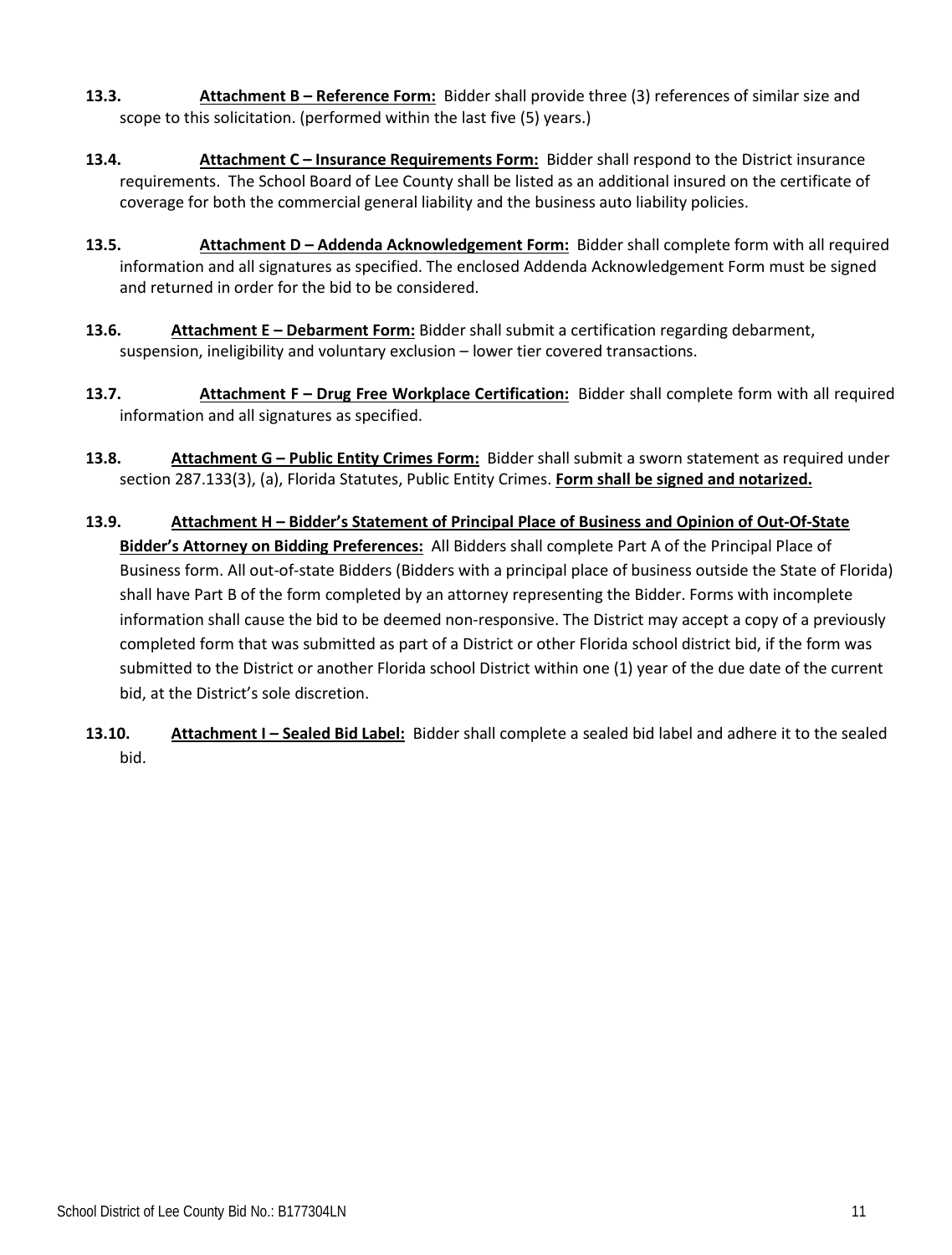## **EXHIBIT 1 – SCHOOL DISTRICT OF LEE COUNTY DELIVERY LOCATIONS**

| <b>Adult and Career Education</b><br><b>Bayshore Elementary</b><br>Allen Park Elementary<br>3345 Canelo Drive<br>17050 Williams Road<br>2855 Colonial Blvd<br>Fort Myers, FL 33966<br>Fort Myers, FL 33901<br>North Fort Myers, FL 33917<br>Bonita Springs Middle Center for the<br><b>Buckingham Exceptional Center</b><br><b>Bonita Springs Elementary</b><br>Arts<br>10701 Dean Street S. E.<br>3291 Buckingham Road<br>10141 West Terry Street<br>Fort Myers, FL 33905<br>Bonita Springs, FL 34135<br>Bonita Springs, FL 34135<br>Caloosa Elementary<br>Cape Coral High<br>Caloosa Middle<br>620 South Del Prado Blvd<br>610 South Del Prado Blvd<br>2300 Santa Barbra Blvd<br>Cape Coral, FL 33990<br>Cape Coral, FL 33990<br>Cape Coral, FL 33991<br>Cape Coral Technical College<br>Cape Elementary<br><b>Challenger Middle</b><br>360 Santa Barbara Blvd.<br>4519 Vincennes Blvd<br>624 Trafalgar Parkway<br>Cape Coral, FL 33993<br>Cape Coral, FL 33904<br>Cape Coral, FL 33991<br><b>Colonial Elementary</b><br>Cypress Lake High<br>Cypress Lake Middle<br>3800 Schoolhouse Road East<br>6750 Panther Lane<br>8901 Cypress Lake Drive<br>Fort Myers, FL 33919<br>Fort Myers, FL 33916<br>Fort Myers, FL 33919<br>Dr. Carrie D. Robinson Littleton<br><b>Diplomat Elementary</b><br>Diplomat Middle<br>Elementary<br>1115 N.E. 16th Terrace<br>1039 N.E. 16th Terrace<br>700 Hutto Road<br>Cape Coral, FL 33909<br>Cape Coral, FL 33909<br>N. Fort Myers, FL 33903<br>Early Childhood Learning Services<br><b>Dunbar Community School</b><br>Dunbar High<br>3800 E. Edison Avenue<br>1857 High Street<br>3650 Michigan Ave., Suite 4<br>Fort Myers, FL 33916<br>Fort Myers, FL 33916<br>Fort Myers, FL 33916<br><b>Edison Park Creative and Expressive</b><br>East Lee County High<br><b>Edgewood Elementary</b><br>Arts School<br>715 Thomas Sherwin Avenue<br>3464 Edgewood Avenue<br>2401 Euclid Avenue<br>Lehigh Acres, FL 33974<br>Fort Myers, FL 33916<br>Fort Myers, FL 33901<br>Estero High<br>Fort Myers Beach Elementary<br>Fort Myers High<br>2635 Cortez Blvd.<br>21900 River Ranch Road<br>2751 Oak Street<br>Estero, 33928<br>Fort Myers Beach, FL 33931<br>Fort Myers, FL 33901<br>Fort Myers Technical College<br>Fort Myers Middle Academy<br>Franklin Park Elementary<br>3050 Central Avenue<br>3800 Michigan Avenue<br>2323 Ford Street<br>Fort Myers, FL 33916<br>Fort Myers, FL 33901<br>Fort Myers, FL 33916<br>G. Weaver Hipps Elementary<br><b>Gateway Elementary</b><br><b>Gulf Elementary</b><br>13280 Griffin Drive<br>1200 Homestead Rd. N.<br>3400 S.W. 17th Place<br>Lehigh Acres, FL 33936<br>Fort Myers, FL 33913<br>Cape Coral, FL 33914<br><b>Gulf Middle</b><br>Harns Marsh Elementary<br>Hancock Creek Elementary<br>1809 S.W. 36th Terrace<br>1601 Skyline Drive<br>1800 Unice Avenue N.<br>N. Fort Myers, FL 33903<br>Lehigh Acres, FL 33971<br>Cape Coral, FL 33614<br>Hector A. Cafferata, Jr. Elem.<br>Harns Marsh Middle<br><b>Heights Elementary</b><br>1820 Unice Avenue N.<br>250 Santa Barbara Blvd.<br>15200 Alexandria Court<br>Cape Coral, FL 33993<br>Lehigh Acres, FL 33971<br>Fort Myers, FL 33908<br>Ida S. Baker High<br><b>Island Coast High</b><br>J. Colin English Elementary<br>3500 Agualinda Blvd<br>2125 De Navarra Pkwy<br>120 Pine Island Road<br>Cape Coral, FL 33914<br>Cape Coral, FL 33909<br>North Fort Myers, FL 33903<br>Lehigh Senior High<br>Lexington Middle<br>Manatee Elementary<br>16351 Summerlin Road<br>901 Gunnery Road<br>5301 Tice Street<br>Lehigh Acres, FL 33971<br>Fort Myers, FL 33908<br>Fort Myers, FL 33905<br>Mariner High<br><b>Mariner Middle</b><br>Mirror Lakes Elementary<br>525 Charwood Avenue S.<br>701 Chiquita Blvd<br>425 Chiquita Blvd<br>Cape Coral, FL 33993<br>Cape Coral, FL 33993<br>Lehigh Acres, FL 33936<br>North Fort Myers Acad. for the Arts<br>North Fort Myers High<br>Oak Hammock Middle<br>1856 Arts Way<br>5000 Orange Grove Road<br>5321 Tice Street |  |  |
|-----------------------------------------------------------------------------------------------------------------------------------------------------------------------------------------------------------------------------------------------------------------------------------------------------------------------------------------------------------------------------------------------------------------------------------------------------------------------------------------------------------------------------------------------------------------------------------------------------------------------------------------------------------------------------------------------------------------------------------------------------------------------------------------------------------------------------------------------------------------------------------------------------------------------------------------------------------------------------------------------------------------------------------------------------------------------------------------------------------------------------------------------------------------------------------------------------------------------------------------------------------------------------------------------------------------------------------------------------------------------------------------------------------------------------------------------------------------------------------------------------------------------------------------------------------------------------------------------------------------------------------------------------------------------------------------------------------------------------------------------------------------------------------------------------------------------------------------------------------------------------------------------------------------------------------------------------------------------------------------------------------------------------------------------------------------------------------------------------------------------------------------------------------------------------------------------------------------------------------------------------------------------------------------------------------------------------------------------------------------------------------------------------------------------------------------------------------------------------------------------------------------------------------------------------------------------------------------------------------------------------------------------------------------------------------------------------------------------------------------------------------------------------------------------------------------------------------------------------------------------------------------------------------------------------------------------------------------------------------------------------------------------------------------------------------------------------------------------------------------------------------------------------------------------------------------------------------------------------------------------------------------------------------------------------------------------------------------------------------------------------------------------------------------------------------------------------------------------------------------------------------------------------------------------------------------------------------------------------------------------------------------------------------------------------------------------------------------------------------------------------------------------------------------------------------------------------------------------------------------------------------------------------------------------------------------------------------------------------------------|--|--|
|                                                                                                                                                                                                                                                                                                                                                                                                                                                                                                                                                                                                                                                                                                                                                                                                                                                                                                                                                                                                                                                                                                                                                                                                                                                                                                                                                                                                                                                                                                                                                                                                                                                                                                                                                                                                                                                                                                                                                                                                                                                                                                                                                                                                                                                                                                                                                                                                                                                                                                                                                                                                                                                                                                                                                                                                                                                                                                                                                                                                                                                                                                                                                                                                                                                                                                                                                                                                                                                                                                                                                                                                                                                                                                                                                                                                                                                                                                                                                                                         |  |  |
|                                                                                                                                                                                                                                                                                                                                                                                                                                                                                                                                                                                                                                                                                                                                                                                                                                                                                                                                                                                                                                                                                                                                                                                                                                                                                                                                                                                                                                                                                                                                                                                                                                                                                                                                                                                                                                                                                                                                                                                                                                                                                                                                                                                                                                                                                                                                                                                                                                                                                                                                                                                                                                                                                                                                                                                                                                                                                                                                                                                                                                                                                                                                                                                                                                                                                                                                                                                                                                                                                                                                                                                                                                                                                                                                                                                                                                                                                                                                                                                         |  |  |
|                                                                                                                                                                                                                                                                                                                                                                                                                                                                                                                                                                                                                                                                                                                                                                                                                                                                                                                                                                                                                                                                                                                                                                                                                                                                                                                                                                                                                                                                                                                                                                                                                                                                                                                                                                                                                                                                                                                                                                                                                                                                                                                                                                                                                                                                                                                                                                                                                                                                                                                                                                                                                                                                                                                                                                                                                                                                                                                                                                                                                                                                                                                                                                                                                                                                                                                                                                                                                                                                                                                                                                                                                                                                                                                                                                                                                                                                                                                                                                                         |  |  |
|                                                                                                                                                                                                                                                                                                                                                                                                                                                                                                                                                                                                                                                                                                                                                                                                                                                                                                                                                                                                                                                                                                                                                                                                                                                                                                                                                                                                                                                                                                                                                                                                                                                                                                                                                                                                                                                                                                                                                                                                                                                                                                                                                                                                                                                                                                                                                                                                                                                                                                                                                                                                                                                                                                                                                                                                                                                                                                                                                                                                                                                                                                                                                                                                                                                                                                                                                                                                                                                                                                                                                                                                                                                                                                                                                                                                                                                                                                                                                                                         |  |  |
|                                                                                                                                                                                                                                                                                                                                                                                                                                                                                                                                                                                                                                                                                                                                                                                                                                                                                                                                                                                                                                                                                                                                                                                                                                                                                                                                                                                                                                                                                                                                                                                                                                                                                                                                                                                                                                                                                                                                                                                                                                                                                                                                                                                                                                                                                                                                                                                                                                                                                                                                                                                                                                                                                                                                                                                                                                                                                                                                                                                                                                                                                                                                                                                                                                                                                                                                                                                                                                                                                                                                                                                                                                                                                                                                                                                                                                                                                                                                                                                         |  |  |
|                                                                                                                                                                                                                                                                                                                                                                                                                                                                                                                                                                                                                                                                                                                                                                                                                                                                                                                                                                                                                                                                                                                                                                                                                                                                                                                                                                                                                                                                                                                                                                                                                                                                                                                                                                                                                                                                                                                                                                                                                                                                                                                                                                                                                                                                                                                                                                                                                                                                                                                                                                                                                                                                                                                                                                                                                                                                                                                                                                                                                                                                                                                                                                                                                                                                                                                                                                                                                                                                                                                                                                                                                                                                                                                                                                                                                                                                                                                                                                                         |  |  |
|                                                                                                                                                                                                                                                                                                                                                                                                                                                                                                                                                                                                                                                                                                                                                                                                                                                                                                                                                                                                                                                                                                                                                                                                                                                                                                                                                                                                                                                                                                                                                                                                                                                                                                                                                                                                                                                                                                                                                                                                                                                                                                                                                                                                                                                                                                                                                                                                                                                                                                                                                                                                                                                                                                                                                                                                                                                                                                                                                                                                                                                                                                                                                                                                                                                                                                                                                                                                                                                                                                                                                                                                                                                                                                                                                                                                                                                                                                                                                                                         |  |  |
|                                                                                                                                                                                                                                                                                                                                                                                                                                                                                                                                                                                                                                                                                                                                                                                                                                                                                                                                                                                                                                                                                                                                                                                                                                                                                                                                                                                                                                                                                                                                                                                                                                                                                                                                                                                                                                                                                                                                                                                                                                                                                                                                                                                                                                                                                                                                                                                                                                                                                                                                                                                                                                                                                                                                                                                                                                                                                                                                                                                                                                                                                                                                                                                                                                                                                                                                                                                                                                                                                                                                                                                                                                                                                                                                                                                                                                                                                                                                                                                         |  |  |
|                                                                                                                                                                                                                                                                                                                                                                                                                                                                                                                                                                                                                                                                                                                                                                                                                                                                                                                                                                                                                                                                                                                                                                                                                                                                                                                                                                                                                                                                                                                                                                                                                                                                                                                                                                                                                                                                                                                                                                                                                                                                                                                                                                                                                                                                                                                                                                                                                                                                                                                                                                                                                                                                                                                                                                                                                                                                                                                                                                                                                                                                                                                                                                                                                                                                                                                                                                                                                                                                                                                                                                                                                                                                                                                                                                                                                                                                                                                                                                                         |  |  |
|                                                                                                                                                                                                                                                                                                                                                                                                                                                                                                                                                                                                                                                                                                                                                                                                                                                                                                                                                                                                                                                                                                                                                                                                                                                                                                                                                                                                                                                                                                                                                                                                                                                                                                                                                                                                                                                                                                                                                                                                                                                                                                                                                                                                                                                                                                                                                                                                                                                                                                                                                                                                                                                                                                                                                                                                                                                                                                                                                                                                                                                                                                                                                                                                                                                                                                                                                                                                                                                                                                                                                                                                                                                                                                                                                                                                                                                                                                                                                                                         |  |  |
|                                                                                                                                                                                                                                                                                                                                                                                                                                                                                                                                                                                                                                                                                                                                                                                                                                                                                                                                                                                                                                                                                                                                                                                                                                                                                                                                                                                                                                                                                                                                                                                                                                                                                                                                                                                                                                                                                                                                                                                                                                                                                                                                                                                                                                                                                                                                                                                                                                                                                                                                                                                                                                                                                                                                                                                                                                                                                                                                                                                                                                                                                                                                                                                                                                                                                                                                                                                                                                                                                                                                                                                                                                                                                                                                                                                                                                                                                                                                                                                         |  |  |
|                                                                                                                                                                                                                                                                                                                                                                                                                                                                                                                                                                                                                                                                                                                                                                                                                                                                                                                                                                                                                                                                                                                                                                                                                                                                                                                                                                                                                                                                                                                                                                                                                                                                                                                                                                                                                                                                                                                                                                                                                                                                                                                                                                                                                                                                                                                                                                                                                                                                                                                                                                                                                                                                                                                                                                                                                                                                                                                                                                                                                                                                                                                                                                                                                                                                                                                                                                                                                                                                                                                                                                                                                                                                                                                                                                                                                                                                                                                                                                                         |  |  |
|                                                                                                                                                                                                                                                                                                                                                                                                                                                                                                                                                                                                                                                                                                                                                                                                                                                                                                                                                                                                                                                                                                                                                                                                                                                                                                                                                                                                                                                                                                                                                                                                                                                                                                                                                                                                                                                                                                                                                                                                                                                                                                                                                                                                                                                                                                                                                                                                                                                                                                                                                                                                                                                                                                                                                                                                                                                                                                                                                                                                                                                                                                                                                                                                                                                                                                                                                                                                                                                                                                                                                                                                                                                                                                                                                                                                                                                                                                                                                                                         |  |  |
|                                                                                                                                                                                                                                                                                                                                                                                                                                                                                                                                                                                                                                                                                                                                                                                                                                                                                                                                                                                                                                                                                                                                                                                                                                                                                                                                                                                                                                                                                                                                                                                                                                                                                                                                                                                                                                                                                                                                                                                                                                                                                                                                                                                                                                                                                                                                                                                                                                                                                                                                                                                                                                                                                                                                                                                                                                                                                                                                                                                                                                                                                                                                                                                                                                                                                                                                                                                                                                                                                                                                                                                                                                                                                                                                                                                                                                                                                                                                                                                         |  |  |
|                                                                                                                                                                                                                                                                                                                                                                                                                                                                                                                                                                                                                                                                                                                                                                                                                                                                                                                                                                                                                                                                                                                                                                                                                                                                                                                                                                                                                                                                                                                                                                                                                                                                                                                                                                                                                                                                                                                                                                                                                                                                                                                                                                                                                                                                                                                                                                                                                                                                                                                                                                                                                                                                                                                                                                                                                                                                                                                                                                                                                                                                                                                                                                                                                                                                                                                                                                                                                                                                                                                                                                                                                                                                                                                                                                                                                                                                                                                                                                                         |  |  |
|                                                                                                                                                                                                                                                                                                                                                                                                                                                                                                                                                                                                                                                                                                                                                                                                                                                                                                                                                                                                                                                                                                                                                                                                                                                                                                                                                                                                                                                                                                                                                                                                                                                                                                                                                                                                                                                                                                                                                                                                                                                                                                                                                                                                                                                                                                                                                                                                                                                                                                                                                                                                                                                                                                                                                                                                                                                                                                                                                                                                                                                                                                                                                                                                                                                                                                                                                                                                                                                                                                                                                                                                                                                                                                                                                                                                                                                                                                                                                                                         |  |  |
|                                                                                                                                                                                                                                                                                                                                                                                                                                                                                                                                                                                                                                                                                                                                                                                                                                                                                                                                                                                                                                                                                                                                                                                                                                                                                                                                                                                                                                                                                                                                                                                                                                                                                                                                                                                                                                                                                                                                                                                                                                                                                                                                                                                                                                                                                                                                                                                                                                                                                                                                                                                                                                                                                                                                                                                                                                                                                                                                                                                                                                                                                                                                                                                                                                                                                                                                                                                                                                                                                                                                                                                                                                                                                                                                                                                                                                                                                                                                                                                         |  |  |
|                                                                                                                                                                                                                                                                                                                                                                                                                                                                                                                                                                                                                                                                                                                                                                                                                                                                                                                                                                                                                                                                                                                                                                                                                                                                                                                                                                                                                                                                                                                                                                                                                                                                                                                                                                                                                                                                                                                                                                                                                                                                                                                                                                                                                                                                                                                                                                                                                                                                                                                                                                                                                                                                                                                                                                                                                                                                                                                                                                                                                                                                                                                                                                                                                                                                                                                                                                                                                                                                                                                                                                                                                                                                                                                                                                                                                                                                                                                                                                                         |  |  |
|                                                                                                                                                                                                                                                                                                                                                                                                                                                                                                                                                                                                                                                                                                                                                                                                                                                                                                                                                                                                                                                                                                                                                                                                                                                                                                                                                                                                                                                                                                                                                                                                                                                                                                                                                                                                                                                                                                                                                                                                                                                                                                                                                                                                                                                                                                                                                                                                                                                                                                                                                                                                                                                                                                                                                                                                                                                                                                                                                                                                                                                                                                                                                                                                                                                                                                                                                                                                                                                                                                                                                                                                                                                                                                                                                                                                                                                                                                                                                                                         |  |  |
|                                                                                                                                                                                                                                                                                                                                                                                                                                                                                                                                                                                                                                                                                                                                                                                                                                                                                                                                                                                                                                                                                                                                                                                                                                                                                                                                                                                                                                                                                                                                                                                                                                                                                                                                                                                                                                                                                                                                                                                                                                                                                                                                                                                                                                                                                                                                                                                                                                                                                                                                                                                                                                                                                                                                                                                                                                                                                                                                                                                                                                                                                                                                                                                                                                                                                                                                                                                                                                                                                                                                                                                                                                                                                                                                                                                                                                                                                                                                                                                         |  |  |
|                                                                                                                                                                                                                                                                                                                                                                                                                                                                                                                                                                                                                                                                                                                                                                                                                                                                                                                                                                                                                                                                                                                                                                                                                                                                                                                                                                                                                                                                                                                                                                                                                                                                                                                                                                                                                                                                                                                                                                                                                                                                                                                                                                                                                                                                                                                                                                                                                                                                                                                                                                                                                                                                                                                                                                                                                                                                                                                                                                                                                                                                                                                                                                                                                                                                                                                                                                                                                                                                                                                                                                                                                                                                                                                                                                                                                                                                                                                                                                                         |  |  |
|                                                                                                                                                                                                                                                                                                                                                                                                                                                                                                                                                                                                                                                                                                                                                                                                                                                                                                                                                                                                                                                                                                                                                                                                                                                                                                                                                                                                                                                                                                                                                                                                                                                                                                                                                                                                                                                                                                                                                                                                                                                                                                                                                                                                                                                                                                                                                                                                                                                                                                                                                                                                                                                                                                                                                                                                                                                                                                                                                                                                                                                                                                                                                                                                                                                                                                                                                                                                                                                                                                                                                                                                                                                                                                                                                                                                                                                                                                                                                                                         |  |  |
|                                                                                                                                                                                                                                                                                                                                                                                                                                                                                                                                                                                                                                                                                                                                                                                                                                                                                                                                                                                                                                                                                                                                                                                                                                                                                                                                                                                                                                                                                                                                                                                                                                                                                                                                                                                                                                                                                                                                                                                                                                                                                                                                                                                                                                                                                                                                                                                                                                                                                                                                                                                                                                                                                                                                                                                                                                                                                                                                                                                                                                                                                                                                                                                                                                                                                                                                                                                                                                                                                                                                                                                                                                                                                                                                                                                                                                                                                                                                                                                         |  |  |
|                                                                                                                                                                                                                                                                                                                                                                                                                                                                                                                                                                                                                                                                                                                                                                                                                                                                                                                                                                                                                                                                                                                                                                                                                                                                                                                                                                                                                                                                                                                                                                                                                                                                                                                                                                                                                                                                                                                                                                                                                                                                                                                                                                                                                                                                                                                                                                                                                                                                                                                                                                                                                                                                                                                                                                                                                                                                                                                                                                                                                                                                                                                                                                                                                                                                                                                                                                                                                                                                                                                                                                                                                                                                                                                                                                                                                                                                                                                                                                                         |  |  |
|                                                                                                                                                                                                                                                                                                                                                                                                                                                                                                                                                                                                                                                                                                                                                                                                                                                                                                                                                                                                                                                                                                                                                                                                                                                                                                                                                                                                                                                                                                                                                                                                                                                                                                                                                                                                                                                                                                                                                                                                                                                                                                                                                                                                                                                                                                                                                                                                                                                                                                                                                                                                                                                                                                                                                                                                                                                                                                                                                                                                                                                                                                                                                                                                                                                                                                                                                                                                                                                                                                                                                                                                                                                                                                                                                                                                                                                                                                                                                                                         |  |  |
|                                                                                                                                                                                                                                                                                                                                                                                                                                                                                                                                                                                                                                                                                                                                                                                                                                                                                                                                                                                                                                                                                                                                                                                                                                                                                                                                                                                                                                                                                                                                                                                                                                                                                                                                                                                                                                                                                                                                                                                                                                                                                                                                                                                                                                                                                                                                                                                                                                                                                                                                                                                                                                                                                                                                                                                                                                                                                                                                                                                                                                                                                                                                                                                                                                                                                                                                                                                                                                                                                                                                                                                                                                                                                                                                                                                                                                                                                                                                                                                         |  |  |
|                                                                                                                                                                                                                                                                                                                                                                                                                                                                                                                                                                                                                                                                                                                                                                                                                                                                                                                                                                                                                                                                                                                                                                                                                                                                                                                                                                                                                                                                                                                                                                                                                                                                                                                                                                                                                                                                                                                                                                                                                                                                                                                                                                                                                                                                                                                                                                                                                                                                                                                                                                                                                                                                                                                                                                                                                                                                                                                                                                                                                                                                                                                                                                                                                                                                                                                                                                                                                                                                                                                                                                                                                                                                                                                                                                                                                                                                                                                                                                                         |  |  |
|                                                                                                                                                                                                                                                                                                                                                                                                                                                                                                                                                                                                                                                                                                                                                                                                                                                                                                                                                                                                                                                                                                                                                                                                                                                                                                                                                                                                                                                                                                                                                                                                                                                                                                                                                                                                                                                                                                                                                                                                                                                                                                                                                                                                                                                                                                                                                                                                                                                                                                                                                                                                                                                                                                                                                                                                                                                                                                                                                                                                                                                                                                                                                                                                                                                                                                                                                                                                                                                                                                                                                                                                                                                                                                                                                                                                                                                                                                                                                                                         |  |  |
|                                                                                                                                                                                                                                                                                                                                                                                                                                                                                                                                                                                                                                                                                                                                                                                                                                                                                                                                                                                                                                                                                                                                                                                                                                                                                                                                                                                                                                                                                                                                                                                                                                                                                                                                                                                                                                                                                                                                                                                                                                                                                                                                                                                                                                                                                                                                                                                                                                                                                                                                                                                                                                                                                                                                                                                                                                                                                                                                                                                                                                                                                                                                                                                                                                                                                                                                                                                                                                                                                                                                                                                                                                                                                                                                                                                                                                                                                                                                                                                         |  |  |
|                                                                                                                                                                                                                                                                                                                                                                                                                                                                                                                                                                                                                                                                                                                                                                                                                                                                                                                                                                                                                                                                                                                                                                                                                                                                                                                                                                                                                                                                                                                                                                                                                                                                                                                                                                                                                                                                                                                                                                                                                                                                                                                                                                                                                                                                                                                                                                                                                                                                                                                                                                                                                                                                                                                                                                                                                                                                                                                                                                                                                                                                                                                                                                                                                                                                                                                                                                                                                                                                                                                                                                                                                                                                                                                                                                                                                                                                                                                                                                                         |  |  |
|                                                                                                                                                                                                                                                                                                                                                                                                                                                                                                                                                                                                                                                                                                                                                                                                                                                                                                                                                                                                                                                                                                                                                                                                                                                                                                                                                                                                                                                                                                                                                                                                                                                                                                                                                                                                                                                                                                                                                                                                                                                                                                                                                                                                                                                                                                                                                                                                                                                                                                                                                                                                                                                                                                                                                                                                                                                                                                                                                                                                                                                                                                                                                                                                                                                                                                                                                                                                                                                                                                                                                                                                                                                                                                                                                                                                                                                                                                                                                                                         |  |  |
|                                                                                                                                                                                                                                                                                                                                                                                                                                                                                                                                                                                                                                                                                                                                                                                                                                                                                                                                                                                                                                                                                                                                                                                                                                                                                                                                                                                                                                                                                                                                                                                                                                                                                                                                                                                                                                                                                                                                                                                                                                                                                                                                                                                                                                                                                                                                                                                                                                                                                                                                                                                                                                                                                                                                                                                                                                                                                                                                                                                                                                                                                                                                                                                                                                                                                                                                                                                                                                                                                                                                                                                                                                                                                                                                                                                                                                                                                                                                                                                         |  |  |
|                                                                                                                                                                                                                                                                                                                                                                                                                                                                                                                                                                                                                                                                                                                                                                                                                                                                                                                                                                                                                                                                                                                                                                                                                                                                                                                                                                                                                                                                                                                                                                                                                                                                                                                                                                                                                                                                                                                                                                                                                                                                                                                                                                                                                                                                                                                                                                                                                                                                                                                                                                                                                                                                                                                                                                                                                                                                                                                                                                                                                                                                                                                                                                                                                                                                                                                                                                                                                                                                                                                                                                                                                                                                                                                                                                                                                                                                                                                                                                                         |  |  |
|                                                                                                                                                                                                                                                                                                                                                                                                                                                                                                                                                                                                                                                                                                                                                                                                                                                                                                                                                                                                                                                                                                                                                                                                                                                                                                                                                                                                                                                                                                                                                                                                                                                                                                                                                                                                                                                                                                                                                                                                                                                                                                                                                                                                                                                                                                                                                                                                                                                                                                                                                                                                                                                                                                                                                                                                                                                                                                                                                                                                                                                                                                                                                                                                                                                                                                                                                                                                                                                                                                                                                                                                                                                                                                                                                                                                                                                                                                                                                                                         |  |  |
|                                                                                                                                                                                                                                                                                                                                                                                                                                                                                                                                                                                                                                                                                                                                                                                                                                                                                                                                                                                                                                                                                                                                                                                                                                                                                                                                                                                                                                                                                                                                                                                                                                                                                                                                                                                                                                                                                                                                                                                                                                                                                                                                                                                                                                                                                                                                                                                                                                                                                                                                                                                                                                                                                                                                                                                                                                                                                                                                                                                                                                                                                                                                                                                                                                                                                                                                                                                                                                                                                                                                                                                                                                                                                                                                                                                                                                                                                                                                                                                         |  |  |
|                                                                                                                                                                                                                                                                                                                                                                                                                                                                                                                                                                                                                                                                                                                                                                                                                                                                                                                                                                                                                                                                                                                                                                                                                                                                                                                                                                                                                                                                                                                                                                                                                                                                                                                                                                                                                                                                                                                                                                                                                                                                                                                                                                                                                                                                                                                                                                                                                                                                                                                                                                                                                                                                                                                                                                                                                                                                                                                                                                                                                                                                                                                                                                                                                                                                                                                                                                                                                                                                                                                                                                                                                                                                                                                                                                                                                                                                                                                                                                                         |  |  |
|                                                                                                                                                                                                                                                                                                                                                                                                                                                                                                                                                                                                                                                                                                                                                                                                                                                                                                                                                                                                                                                                                                                                                                                                                                                                                                                                                                                                                                                                                                                                                                                                                                                                                                                                                                                                                                                                                                                                                                                                                                                                                                                                                                                                                                                                                                                                                                                                                                                                                                                                                                                                                                                                                                                                                                                                                                                                                                                                                                                                                                                                                                                                                                                                                                                                                                                                                                                                                                                                                                                                                                                                                                                                                                                                                                                                                                                                                                                                                                                         |  |  |
|                                                                                                                                                                                                                                                                                                                                                                                                                                                                                                                                                                                                                                                                                                                                                                                                                                                                                                                                                                                                                                                                                                                                                                                                                                                                                                                                                                                                                                                                                                                                                                                                                                                                                                                                                                                                                                                                                                                                                                                                                                                                                                                                                                                                                                                                                                                                                                                                                                                                                                                                                                                                                                                                                                                                                                                                                                                                                                                                                                                                                                                                                                                                                                                                                                                                                                                                                                                                                                                                                                                                                                                                                                                                                                                                                                                                                                                                                                                                                                                         |  |  |
|                                                                                                                                                                                                                                                                                                                                                                                                                                                                                                                                                                                                                                                                                                                                                                                                                                                                                                                                                                                                                                                                                                                                                                                                                                                                                                                                                                                                                                                                                                                                                                                                                                                                                                                                                                                                                                                                                                                                                                                                                                                                                                                                                                                                                                                                                                                                                                                                                                                                                                                                                                                                                                                                                                                                                                                                                                                                                                                                                                                                                                                                                                                                                                                                                                                                                                                                                                                                                                                                                                                                                                                                                                                                                                                                                                                                                                                                                                                                                                                         |  |  |
|                                                                                                                                                                                                                                                                                                                                                                                                                                                                                                                                                                                                                                                                                                                                                                                                                                                                                                                                                                                                                                                                                                                                                                                                                                                                                                                                                                                                                                                                                                                                                                                                                                                                                                                                                                                                                                                                                                                                                                                                                                                                                                                                                                                                                                                                                                                                                                                                                                                                                                                                                                                                                                                                                                                                                                                                                                                                                                                                                                                                                                                                                                                                                                                                                                                                                                                                                                                                                                                                                                                                                                                                                                                                                                                                                                                                                                                                                                                                                                                         |  |  |
|                                                                                                                                                                                                                                                                                                                                                                                                                                                                                                                                                                                                                                                                                                                                                                                                                                                                                                                                                                                                                                                                                                                                                                                                                                                                                                                                                                                                                                                                                                                                                                                                                                                                                                                                                                                                                                                                                                                                                                                                                                                                                                                                                                                                                                                                                                                                                                                                                                                                                                                                                                                                                                                                                                                                                                                                                                                                                                                                                                                                                                                                                                                                                                                                                                                                                                                                                                                                                                                                                                                                                                                                                                                                                                                                                                                                                                                                                                                                                                                         |  |  |
|                                                                                                                                                                                                                                                                                                                                                                                                                                                                                                                                                                                                                                                                                                                                                                                                                                                                                                                                                                                                                                                                                                                                                                                                                                                                                                                                                                                                                                                                                                                                                                                                                                                                                                                                                                                                                                                                                                                                                                                                                                                                                                                                                                                                                                                                                                                                                                                                                                                                                                                                                                                                                                                                                                                                                                                                                                                                                                                                                                                                                                                                                                                                                                                                                                                                                                                                                                                                                                                                                                                                                                                                                                                                                                                                                                                                                                                                                                                                                                                         |  |  |
|                                                                                                                                                                                                                                                                                                                                                                                                                                                                                                                                                                                                                                                                                                                                                                                                                                                                                                                                                                                                                                                                                                                                                                                                                                                                                                                                                                                                                                                                                                                                                                                                                                                                                                                                                                                                                                                                                                                                                                                                                                                                                                                                                                                                                                                                                                                                                                                                                                                                                                                                                                                                                                                                                                                                                                                                                                                                                                                                                                                                                                                                                                                                                                                                                                                                                                                                                                                                                                                                                                                                                                                                                                                                                                                                                                                                                                                                                                                                                                                         |  |  |
|                                                                                                                                                                                                                                                                                                                                                                                                                                                                                                                                                                                                                                                                                                                                                                                                                                                                                                                                                                                                                                                                                                                                                                                                                                                                                                                                                                                                                                                                                                                                                                                                                                                                                                                                                                                                                                                                                                                                                                                                                                                                                                                                                                                                                                                                                                                                                                                                                                                                                                                                                                                                                                                                                                                                                                                                                                                                                                                                                                                                                                                                                                                                                                                                                                                                                                                                                                                                                                                                                                                                                                                                                                                                                                                                                                                                                                                                                                                                                                                         |  |  |
|                                                                                                                                                                                                                                                                                                                                                                                                                                                                                                                                                                                                                                                                                                                                                                                                                                                                                                                                                                                                                                                                                                                                                                                                                                                                                                                                                                                                                                                                                                                                                                                                                                                                                                                                                                                                                                                                                                                                                                                                                                                                                                                                                                                                                                                                                                                                                                                                                                                                                                                                                                                                                                                                                                                                                                                                                                                                                                                                                                                                                                                                                                                                                                                                                                                                                                                                                                                                                                                                                                                                                                                                                                                                                                                                                                                                                                                                                                                                                                                         |  |  |
|                                                                                                                                                                                                                                                                                                                                                                                                                                                                                                                                                                                                                                                                                                                                                                                                                                                                                                                                                                                                                                                                                                                                                                                                                                                                                                                                                                                                                                                                                                                                                                                                                                                                                                                                                                                                                                                                                                                                                                                                                                                                                                                                                                                                                                                                                                                                                                                                                                                                                                                                                                                                                                                                                                                                                                                                                                                                                                                                                                                                                                                                                                                                                                                                                                                                                                                                                                                                                                                                                                                                                                                                                                                                                                                                                                                                                                                                                                                                                                                         |  |  |
|                                                                                                                                                                                                                                                                                                                                                                                                                                                                                                                                                                                                                                                                                                                                                                                                                                                                                                                                                                                                                                                                                                                                                                                                                                                                                                                                                                                                                                                                                                                                                                                                                                                                                                                                                                                                                                                                                                                                                                                                                                                                                                                                                                                                                                                                                                                                                                                                                                                                                                                                                                                                                                                                                                                                                                                                                                                                                                                                                                                                                                                                                                                                                                                                                                                                                                                                                                                                                                                                                                                                                                                                                                                                                                                                                                                                                                                                                                                                                                                         |  |  |
|                                                                                                                                                                                                                                                                                                                                                                                                                                                                                                                                                                                                                                                                                                                                                                                                                                                                                                                                                                                                                                                                                                                                                                                                                                                                                                                                                                                                                                                                                                                                                                                                                                                                                                                                                                                                                                                                                                                                                                                                                                                                                                                                                                                                                                                                                                                                                                                                                                                                                                                                                                                                                                                                                                                                                                                                                                                                                                                                                                                                                                                                                                                                                                                                                                                                                                                                                                                                                                                                                                                                                                                                                                                                                                                                                                                                                                                                                                                                                                                         |  |  |
|                                                                                                                                                                                                                                                                                                                                                                                                                                                                                                                                                                                                                                                                                                                                                                                                                                                                                                                                                                                                                                                                                                                                                                                                                                                                                                                                                                                                                                                                                                                                                                                                                                                                                                                                                                                                                                                                                                                                                                                                                                                                                                                                                                                                                                                                                                                                                                                                                                                                                                                                                                                                                                                                                                                                                                                                                                                                                                                                                                                                                                                                                                                                                                                                                                                                                                                                                                                                                                                                                                                                                                                                                                                                                                                                                                                                                                                                                                                                                                                         |  |  |
|                                                                                                                                                                                                                                                                                                                                                                                                                                                                                                                                                                                                                                                                                                                                                                                                                                                                                                                                                                                                                                                                                                                                                                                                                                                                                                                                                                                                                                                                                                                                                                                                                                                                                                                                                                                                                                                                                                                                                                                                                                                                                                                                                                                                                                                                                                                                                                                                                                                                                                                                                                                                                                                                                                                                                                                                                                                                                                                                                                                                                                                                                                                                                                                                                                                                                                                                                                                                                                                                                                                                                                                                                                                                                                                                                                                                                                                                                                                                                                                         |  |  |
|                                                                                                                                                                                                                                                                                                                                                                                                                                                                                                                                                                                                                                                                                                                                                                                                                                                                                                                                                                                                                                                                                                                                                                                                                                                                                                                                                                                                                                                                                                                                                                                                                                                                                                                                                                                                                                                                                                                                                                                                                                                                                                                                                                                                                                                                                                                                                                                                                                                                                                                                                                                                                                                                                                                                                                                                                                                                                                                                                                                                                                                                                                                                                                                                                                                                                                                                                                                                                                                                                                                                                                                                                                                                                                                                                                                                                                                                                                                                                                                         |  |  |
|                                                                                                                                                                                                                                                                                                                                                                                                                                                                                                                                                                                                                                                                                                                                                                                                                                                                                                                                                                                                                                                                                                                                                                                                                                                                                                                                                                                                                                                                                                                                                                                                                                                                                                                                                                                                                                                                                                                                                                                                                                                                                                                                                                                                                                                                                                                                                                                                                                                                                                                                                                                                                                                                                                                                                                                                                                                                                                                                                                                                                                                                                                                                                                                                                                                                                                                                                                                                                                                                                                                                                                                                                                                                                                                                                                                                                                                                                                                                                                                         |  |  |
|                                                                                                                                                                                                                                                                                                                                                                                                                                                                                                                                                                                                                                                                                                                                                                                                                                                                                                                                                                                                                                                                                                                                                                                                                                                                                                                                                                                                                                                                                                                                                                                                                                                                                                                                                                                                                                                                                                                                                                                                                                                                                                                                                                                                                                                                                                                                                                                                                                                                                                                                                                                                                                                                                                                                                                                                                                                                                                                                                                                                                                                                                                                                                                                                                                                                                                                                                                                                                                                                                                                                                                                                                                                                                                                                                                                                                                                                                                                                                                                         |  |  |
| N. Ft. Myers, FL 33917<br>N. Ft. Myers, FL 33903<br>Fort Myers, FL 33905                                                                                                                                                                                                                                                                                                                                                                                                                                                                                                                                                                                                                                                                                                                                                                                                                                                                                                                                                                                                                                                                                                                                                                                                                                                                                                                                                                                                                                                                                                                                                                                                                                                                                                                                                                                                                                                                                                                                                                                                                                                                                                                                                                                                                                                                                                                                                                                                                                                                                                                                                                                                                                                                                                                                                                                                                                                                                                                                                                                                                                                                                                                                                                                                                                                                                                                                                                                                                                                                                                                                                                                                                                                                                                                                                                                                                                                                                                                |  |  |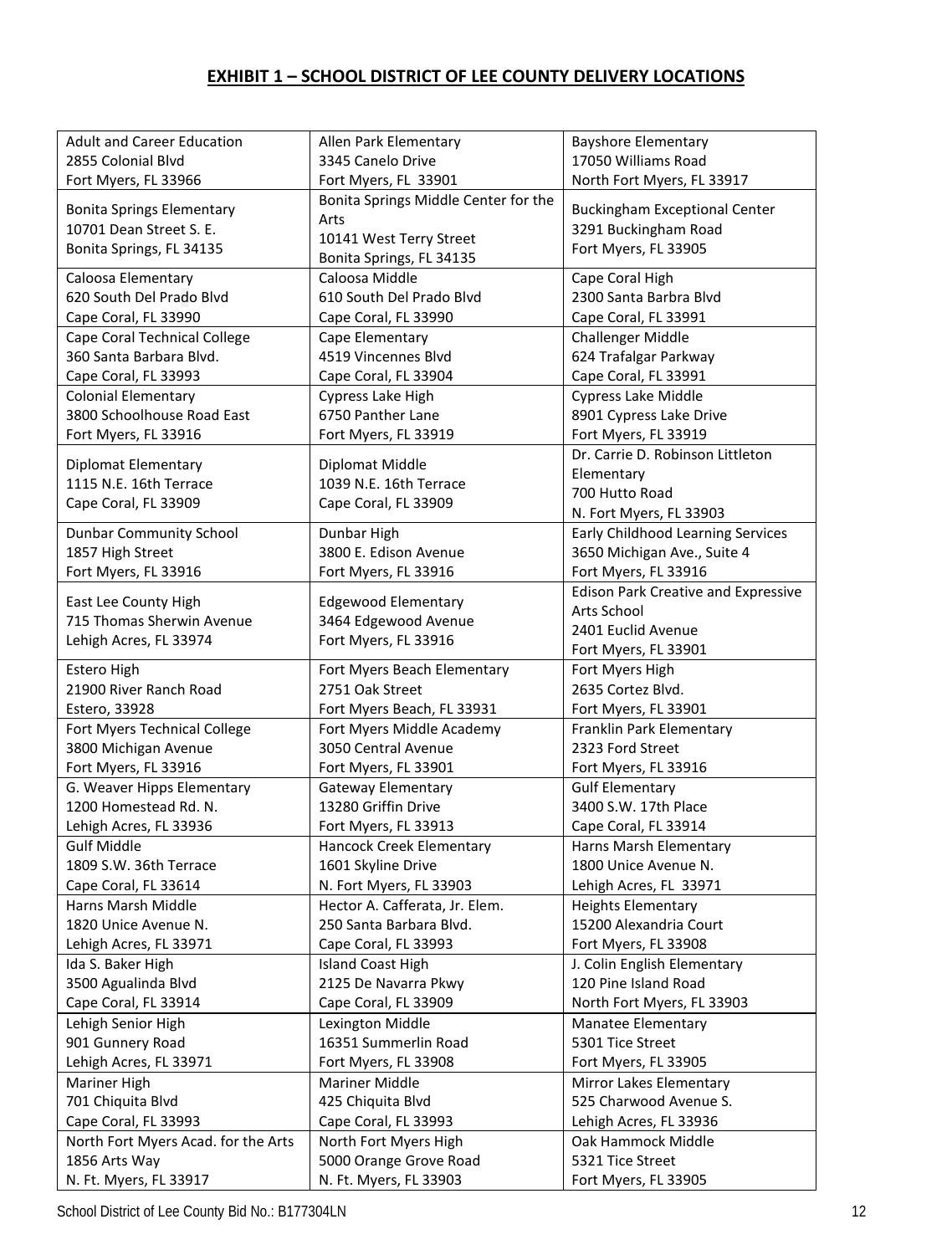| <b>Orange River Elementary</b>       | Orangewood Elementary                              | <b>Patriot Elementary</b>          |
|--------------------------------------|----------------------------------------------------|------------------------------------|
| 4501 Underwood Drive                 | 4001 De Leon Street                                | 711 S.W. 18th Street               |
| Fort Myers, FL 33905                 | Fort Myers, FL 33901                               | Cape Coral, FL 33991               |
| Paul Laurence Dunbar Middle          | Pelican Elementary                                 | Pine Island Elementary             |
| 4750 Winkler Ave. Ext.               | 3525 S.W. 3rd Ave.                                 | 5360 Ridgewood Drive               |
| Fort Myers, FL 33966                 | Cape Coral, FL 33914                               | Bokeelia, FL 33922                 |
| Pinewoods Elementary                 | Ray V. Pottorf Elementary                          | Rayma C. Page Elementary           |
| 11900 Stoneybrook Golf Drive         | 4600 Challenger Blvd                               | 17000 S. Tamiami Trail             |
| Estero, FL 33928                     | Fort Myers, FL 33912                               | Fort Myers, FL 33908               |
| Riverdale High                       | <b>River Hall Elementary</b>                       | Royal Palm Exceptional Center      |
| 2600 Buckingham Road                 | 2800 River Hall Parkway                            | 3050 Indian Street                 |
| Fort Myers, FL 33905                 | Alva, FL 33920                                     | Fort Myers, FL 33916               |
| San Carlos Park Elementary           | Skyline Elementary                                 | South Fort Myers High              |
| 17282 Lee Road                       | 620 S.W. 19th Street                               | 14020 Plantation Road              |
| Fort Myers, 33967                    | Cape Coral, FL 33991                               | Fort Myers, FL 33912               |
| <b>Spring Creek Elementary</b>       | Sunshine Elementary                                | <b>Support Services Annex</b>      |
| 25571 Elementary Way                 | 601 Sara Avenue                                    | 3308 Canal Street                  |
| Bonita Springs, FL 34135             | Lehigh Acres, FL 33971                             | Fort Myers, FL 33916               |
| Tanglewood Elementary                | The Alva School                                    | The Sanibel School                 |
| 1620 Manchester Blvd                 | 17500 Church Avenue                                | 3840 Sanibel-Captiva Road          |
| Fort Myers, FL 33919                 | Alva, FL 33920                                     | Sanibel, FL 33957                  |
| <b>Three Oaks Elementary</b>         | Three Oaks Middle                                  | <b>Tice Elementary</b>             |
| 19600 Cypress View Drive             | 18500 Three Oaks Pkwy.                             | 4524 Tice Street                   |
| Fort Myers, FL 33967                 | Fort Myers, FL 33912                               | Fort Myers, FL 33905               |
| <b>Tortuga Preserve Elementary</b>   | <b>Trafalgar Elementary</b>                        | <b>Trafalgar Middle</b>            |
| 1711 Gunnery Road N.                 | 1850 S.W. 20th Avenue                              | 2120 Trafalgar Pkwy                |
| Lehigh Acres, FL 33971               | Cape Coral, FL 33991                               | Cape Coral, FL 33991               |
| <b>Treeline Elementary</b>           | <b>Tropic Isles Elementary</b>                     | Varsity Lakes Middle               |
| 10900 Treeline Avenue                | 5145 Orange Grove Blvd.                            | 801 Gunnery Road                   |
| Fort Myers, FL 33913                 | North Fort Myers, FL 33903                         | Lehigh Acres, FL 33971             |
|                                      | <b>Villas Elementary</b>                           | Lee County Public Education Center |
| Veterans Park Academy for the Arts   | 8385 Beacon Blvd.                                  | 2855 Colonial Blvd.                |
| 49 Homestead Road S.                 | Fort Myers, FL 33907                               | Fort Myers, FL 33966               |
| Lehigh Acres, FL 33936               |                                                    |                                    |
|                                      |                                                    | Lee Adolescent Mothers Program     |
| <b>District Warehouse Operations</b> | Vince Smith Center                                 | (LAMP)                             |
| 3308 Canal Street                    | 2450 Prince Street                                 | 3650 Michigan Ave. Suite 2         |
| Fort Myers, FL 33916-6594            | Fort Myers, FL 33916                               | Fort Myers, FL 33916               |
| <b>Student Assignment</b>            | SW Florida Public Service Academy                  |                                    |
| Lehigh Acres Office                  | 4312 Michigan Avenue                               | <b>Transportation Central</b>      |
| 1262 Wings Way Suite 207             | Fort Myers, FL 33905                               | 3234 Canal Street                  |
| Lehigh Acres, FL 33936               |                                                    | Fort Myers, FL 33916               |
| <b>Transportation East</b>           |                                                    | <b>Transportation South</b>        |
| 3291 Buckingham Road                 | <b>Transportation Leonard</b><br>301 Leonard Blvd. | 14701 Ben C. Pratt                 |
| Fort Myers, FL 33905                 |                                                    | Six Mile Cypress Parkway           |
|                                      | Lehigh Acres, FL 33971                             | Fort Myers, FL 33912               |
| <b>Transportation West</b>           | PACE Center for Girls of Lee County                | AMI Kids Southwest Florida         |
| 450 N.W. 14th Avenue                 | 3800 Evans Avenue                                  | 1190 Main Street                   |
| Cape Coral, FL 33909                 | Fort Myers, FL 33901                               | Fort Myers, FL 33931               |
| SW Florida Detention Center          | <b>Success Academy</b>                             | Bonita Springs High School         |
| 2525 Ortiz Avenue                    | 3650 Michigan Avenue                               | 25592 Imperial Parkway             |
| Fort Myers, FL 33906                 | Fort Myers, FL 33916                               | Bonita Springs, FL 34135           |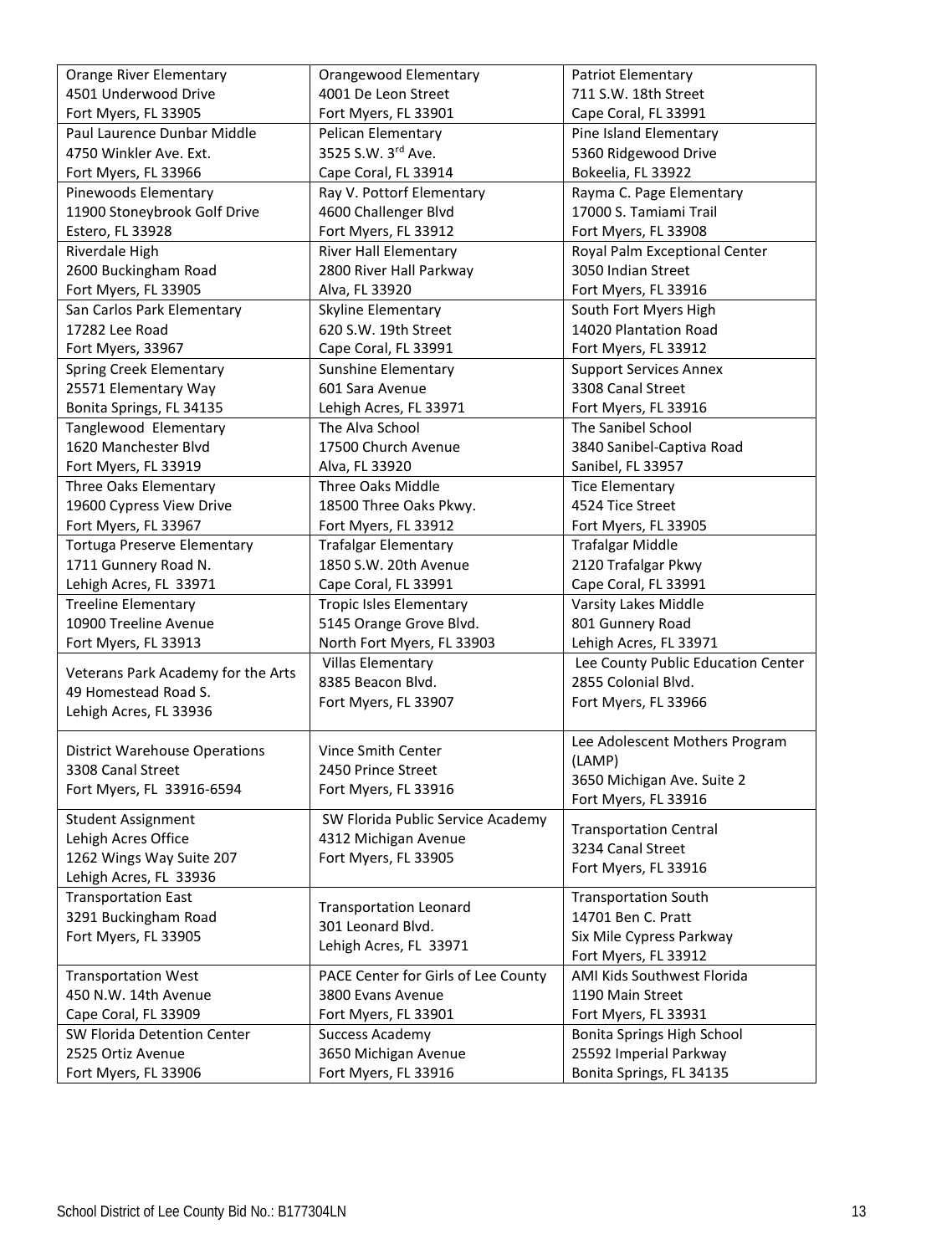## **Lee County Charter Schools: Updated October 2016**

| <b>Acceleration Middle School</b>  | <b>Bonita Springs Charter School</b> | Cape Coral Charter School          |
|------------------------------------|--------------------------------------|------------------------------------|
| 3365 Seminole Avenue               | 25380 Bernwood Drive                 | 76 Mid Cape Terrace                |
| Fort Myers, FL 33916-1429          | Bonita Springs, FL 34135             | Cape Coral, FL 33990               |
| Edison Collegiate High School      | Christa McAuliffe Charter            | City of Palms Charter High         |
| 8099 College Parkway               | Elementary                           | 2830 Winkler Avenue, Ste. 201      |
| Fort Myers, FL 33919               | 2817 SW 3rd Lane                     | Fort Myers, FL 33916               |
|                                    | Cape Coral, FL 33991                 |                                    |
| Coronado High School               | Donna J. Beasley Technical Academy   | Florida SouthWestern Collegiate    |
| 3057 Cleveland Avenue              | 13830 Jetport Commerce Parkway,      | High School-Lee                    |
| Fort Myers, FL 33901               | Suite No. 6                          | 8099 College Parkway               |
|                                    | Fort Myers, FL 33913-7726            | Fort Myers, FL 33919-5566          |
|                                    |                                      |                                    |
| <b>Gateway Charter Elementary</b>  | Gateway Charter Intermediate         | Gateway Charter High               |
| 12850 Commonwealth Drive           | 12770 Gateway Boulevard              | 12770 Gateway Blvd                 |
| Fort Myers, FL 33913               | Fort Myers, FL 33913-8654            | Fort Myers, FL 33913               |
| Goodwill LIFE Academy              | Harlem Heights Community Charter     | <b>Island Park High School</b>     |
| 5100 Tice Street, Suite D          | 15570 Hagie Drive                    | 16520 S. Tamiami Trail, Suite      |
| Fort Myers, FL 33905-5203          | Fort Myers, FL 33908                 | 190Fort Myers, FL 33908-5349       |
| The Island School                  | North Nicholas High School           | Northern Palms Charter High        |
| P.O. Box 1090 135 1st Street W.    | 428 SW Pine Island Road              | 13251 North Cleveland Avenue       |
| Boca Grande, FL 33921-1090         | Cape Coral, FL 33991-1916            | North Fort Myers, FL 33903         |
| Oak Creek Charter School of Bonita | <b>Oasis Charter Elementary</b>      | <b>Oasis Charter Middle School</b> |
| Springs                            | 3415 Oasis Blvd,                     | 3507 Oasis Blvd.                   |
| 28011 Performance Lane             | Cape Coral, FL 33914                 | Cape Coral, FL 33914               |
| Bonita Springs, FL 34135           |                                      |                                    |
| Oasis Charter High School          | Palm Acres Charter High School       | <b>Pivot Charter School</b>        |
| 3519 Oasis Blvd.                   | 507 Sunshine Boulevard North         | 2675 Winkler Ave. Extension        |
| Cape Coral, FL 33914               | Lehigh Acres, FL 33971               | Suite 200                          |
|                                    |                                      | Fort Myers, FL 33901               |
| Six Mile Charter Academy           | Unity Charter School of Cape Coral   | Unity Charter School of Fort Myers |
| 6851 Lancer Avenue                 | 2107 Santa Barbara Boulevard         | 4740 South Cleveland Avenue        |
| Fort Myers, FL 33912               | Cape Coral, FL 33991                 | Fort Myers, FL 33907-1311          |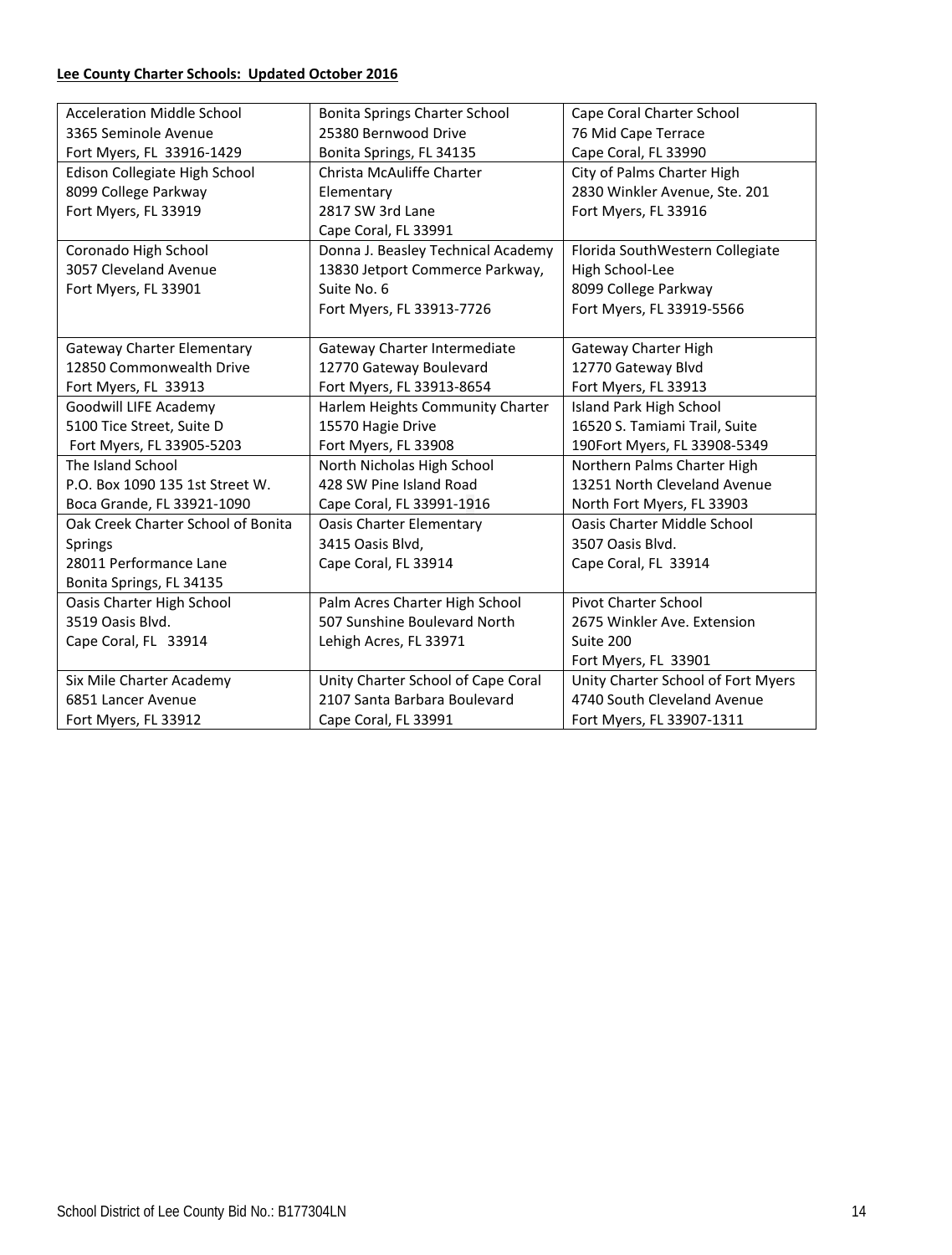### **ATTACHMENT A – BID RESPONSE FORM**

## **THE SCHOOL DISTRICT OF LEE COUNTY, FLORIDA DEPARTMENT OF PROCURMENT SERVICES ITB No. B177304LN SPECIALTY DIET FOODS**

DATE SUBMITTED: \_\_\_\_\_\_\_\_\_\_\_\_\_\_\_\_\_\_\_\_\_\_\_\_\_\_\_\_\_\_\_\_\_\_\_\_

VENDOR NAME:  $\blacksquare$ 

TO: The School District of Lee County Fort Myers, Florida

Having carefully examined the "General Conditions", and the "Detailed Specifications", all of which are contained herein, the Undersigned proposes to furnish the following which meet the bid specifications:

|                    | THE SCHOOL DISTRICT OF LEE COUNTY<br>DEPARTMENT OF PROCUREMENT<br><b>SERVICES</b><br>2855 COLONIAL BLVD.<br>FORT MYERS, FLORIDA 33966 |                                          |                            |                                         |                            |                                                        |                |
|--------------------|---------------------------------------------------------------------------------------------------------------------------------------|------------------------------------------|----------------------------|-----------------------------------------|----------------------------|--------------------------------------------------------|----------------|
|                    | <b>SPECIALTY DIET FOODS</b>                                                                                                           | Phone:                                   |                            |                                         |                            |                                                        |                |
|                    | <b>B177304LN</b>                                                                                                                      | Fax:                                     |                            |                                         |                            |                                                        |                |
|                    | <b>DUE DATE:</b><br>THURSDAY, MAY 25, 2017                                                                                            | Email:                                   |                            |                                         |                            |                                                        |                |
| <b>ITEM</b><br>NO. | <b>DESCRIPTION</b>                                                                                                                    | <b>PRODUCT</b><br>(BRAND)<br><b>NAME</b> | <b>CASE</b><br><b>SIZE</b> | <b>UNIT SIZE</b><br>(COUNT &<br>WEIGHT) | <b>UNIT</b><br><b>COST</b> | <b>NUTRITIONAL</b><br><b>LABELS</b><br><b>INCLUDED</b> | <b>SAMPLES</b> |
| 1.                 | <b>Gluten Free Sliced White</b><br>Sandwich Bread                                                                                     |                                          |                            |                                         |                            | Yes No                                                 | Yes No         |
| 2.                 | Gluten Free Hamburger<br><b>Buns</b>                                                                                                  |                                          |                            |                                         |                            | Yes No                                                 | Yes No         |
| 3.                 | Gluten Free Hot Dog Buns                                                                                                              |                                          |                            |                                         |                            | Yes_No_                                                | Yes_No_        |
| 4.                 | Gluten Free Tortillas or<br>Wraps                                                                                                     |                                          |                            |                                         |                            | Yes No                                                 | Yes_No_        |
| 5.                 | <b>Gluten Free/Dairy Free</b><br>Sliced Cheese, Rice Cheese                                                                           |                                          |                            |                                         |                            | Yes No                                                 | Yes No         |
| 6.                 | <b>Gluten Free/Dairy Free</b><br>Shredded Cheese, Variety<br>of Flavors                                                               |                                          |                            |                                         |                            | Yes_No_                                                | Yes No         |
| 7.                 | <b>Gluten Free Breakfast</b><br>Cereal, Variety of Flavors                                                                            |                                          |                            |                                         |                            | Yes_No_                                                | Yes No         |
| 8.                 | Gluten Free English<br>Muffins, Variety of Flavors                                                                                    |                                          |                            |                                         |                            | Yes_No_                                                | Yes_No_        |
| 9.                 | Gluten Free Muffins,<br>Variety of Flavors                                                                                            |                                          |                            |                                         |                            | Yes No                                                 | Yes No         |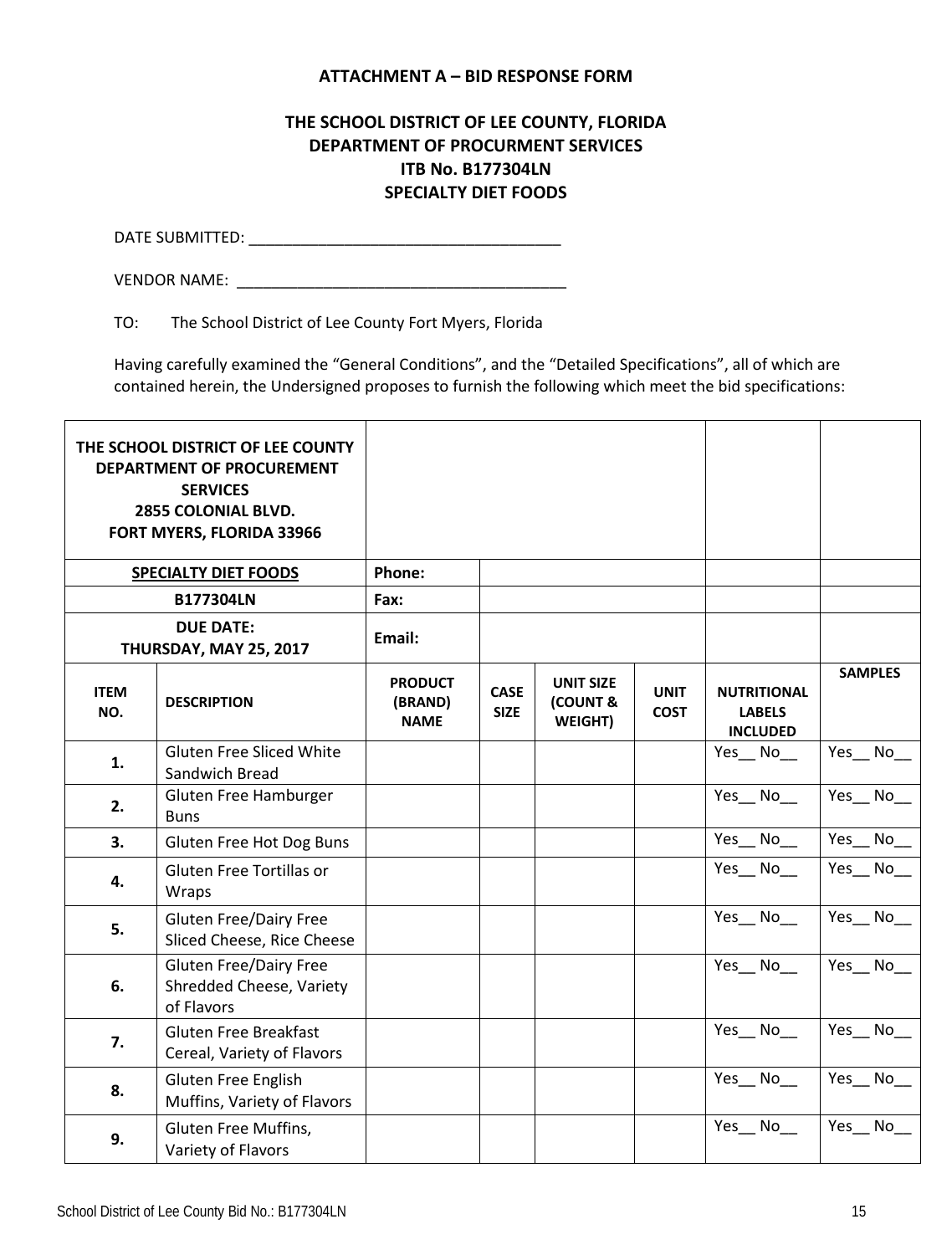|     | Gluten Free Crackers,                                 |  | Yes_No_ | Yes_No_    |
|-----|-------------------------------------------------------|--|---------|------------|
| 10. | Variety of Flavors                                    |  |         |            |
|     | Gluten Free Graham                                    |  | Yes No  | Yes No     |
| 11. | Crackers, Variety of                                  |  |         |            |
|     | Flavors                                               |  |         |            |
| 12. | Gluten Free Cookies,                                  |  | Yes No  | Yes No     |
|     | Variety of Flavors                                    |  |         |            |
|     | Gluten Free Pasta, White                              |  | Yes No  | Yes_No_    |
| 13. | Rice, Spaghetti or                                    |  |         |            |
|     | Approved Equal                                        |  |         |            |
|     | Gluten Free Pasta, Brown                              |  | Yes No  | Yes No     |
| 14. | Rice, Elbow Macaroni or                               |  |         |            |
|     | Approved Equal<br>Gluten Free Waffles,                |  | Yes No  | Yes No     |
| 15. | Variety of Flavors or                                 |  |         |            |
|     | Approved Equal                                        |  |         |            |
|     | Rice Milk, Original, 32 oz.                           |  | Yes No  | Yes No     |
| 16. | or Approved Equal                                     |  |         |            |
|     | Rice Milk, Vanilla, 32 oz. or                         |  | Yes No  | Yes No     |
| 17. | Approved Equal                                        |  |         |            |
|     | <b>Gluten Free Breakfast</b>                          |  | Yes No  | Yes No     |
|     | Bars, Variety of Flavors, No                          |  |         |            |
| 18. | Peanut Butter, We are a                               |  |         |            |
|     | Peanut Free District or                               |  |         |            |
|     | Approved Equal                                        |  |         |            |
| 19. | Gluten Free Pizza Crust,<br>Personal Size or Approved |  | Yes No  | Yes No     |
|     | Equal                                                 |  |         |            |
|     | <b>Gluten Free/Dairy Free</b>                         |  | Yes No  | Yes No     |
| 20. | Pizza or Approved Equal                               |  |         |            |
|     | Gluten Free Salad                                     |  | Yes_No_ | Yes_No_    |
| 21. | Dressing, Variety of                                  |  |         |            |
|     | Flavors or Approved Equal                             |  |         |            |
|     | <b>Gluten Free/Dairy Free</b>                         |  | Yes No  | Yes_No_    |
| 22. | Salad Dressing, Variety of                            |  |         |            |
|     | Flavors or Approved Equal                             |  |         |            |
| 23. | Goat's Milk                                           |  | Yes No  | Yes_<br>No |
|     | <b>Gluten Free/Dairy Free</b>                         |  | Yes_No_ | Yes_No_    |
| 24. | Macaroni & Cheese or                                  |  |         |            |
|     | <b>Approved Equal</b><br><b>Gluten and Yeast Free</b> |  |         | Yes No     |
| 25. | <b>Bread or Approved Equal</b>                        |  | Yes No  |            |
| 26. | Almond Milk, Original                                 |  | Yes_No_ | Yes No     |
|     |                                                       |  | Yes No  | Yes No     |
| a.  | Shelf Stable                                          |  | Yes_No_ | Yes No     |
| b.  | Refrigerated                                          |  | Yes No  | Yes No     |
| 27. | Coconut Milk                                          |  |         |            |
| a.  | Shelf Stable                                          |  | Yes_No_ | Yes No     |
| b.  | Refrigerated                                          |  | Yes No  | Yes<br>No  |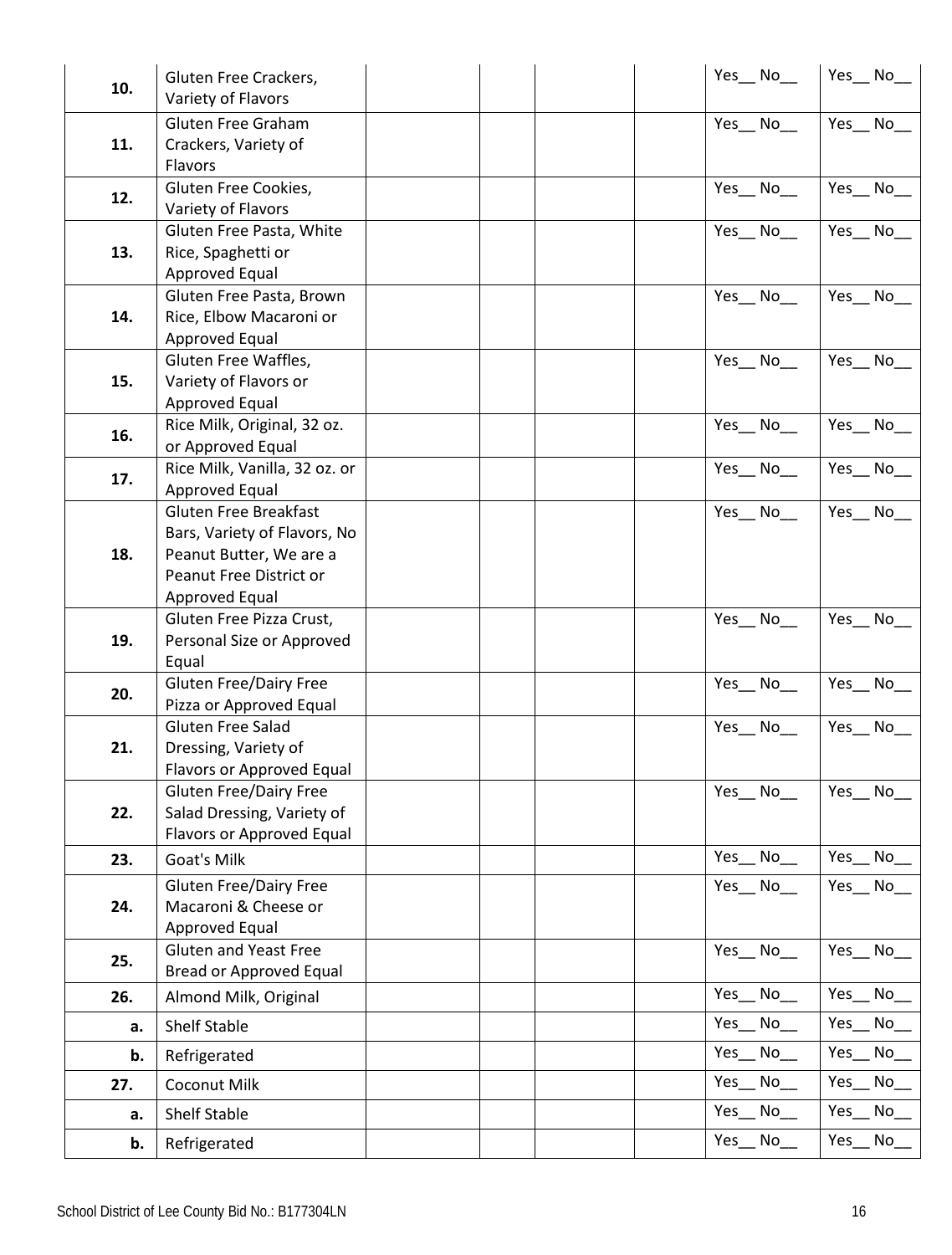| 28.<br>Nuggets or Approved<br>Equal                   |  |
|-------------------------------------------------------|--|
|                                                       |  |
|                                                       |  |
| Gluten Free Chicken<br>Yes_No_<br>Yes No              |  |
| 29.<br><b>Tenders or Approved</b>                     |  |
| Equal                                                 |  |
| Skim Plus 100% Lactose<br>Yes No<br>Yes_No            |  |
| 30.<br>Free Skim Plus (Fat Free                       |  |
| Milk) or Approved Equal                               |  |
| Dairy Free Yogurt, Variety<br>Yes No<br>Yes No<br>31. |  |
| if Flavors                                            |  |
| Other foods offered by the                            |  |
| Vendor (Gluten Free, Soy<br>32.                       |  |
| Free, Dairy Free or Egg                               |  |
| Free Items)                                           |  |
| Yes_No_<br>Yes_No_<br>a.                              |  |
| Yes_No_<br>Yes_No_<br>b.                              |  |
| Yes_No_<br>Yes_No<br>c.                               |  |
| Yes_No_<br>Yes_No_<br>d.                              |  |
| Yes_No<br>Yes_No_<br>e.                               |  |
| <b>DISCOUNT</b><br><b>MARKUP</b>                      |  |
| Percentage discount or                                |  |
| markup of future foods<br>$\%$<br>%                   |  |
| offered.                                              |  |
|                                                       |  |
|                                                       |  |
|                                                       |  |

Printed Name: \_\_\_\_\_\_\_\_\_\_\_\_\_\_\_\_\_\_\_\_\_\_\_\_\_\_\_\_\_\_\_\_\_\_\_\_\_\_\_\_\_\_\_\_\_\_\_\_\_\_\_\_\_\_\_\_\_\_\_\_\_\_\_\_\_\_\_\_\_

Officer or Employee Authorized to Legally Bind the Bidder

Signature: \_\_\_\_\_\_\_\_\_\_\_\_\_\_\_\_\_\_\_\_\_\_\_\_\_\_\_\_\_\_\_\_\_\_\_\_\_\_\_\_\_\_\_\_\_\_\_\_\_\_\_\_\_\_\_\_\_\_\_\_\_\_\_\_\_\_\_\_\_\_\_\_\_

Officer or Employee Authorized to Legally Bind the Bidder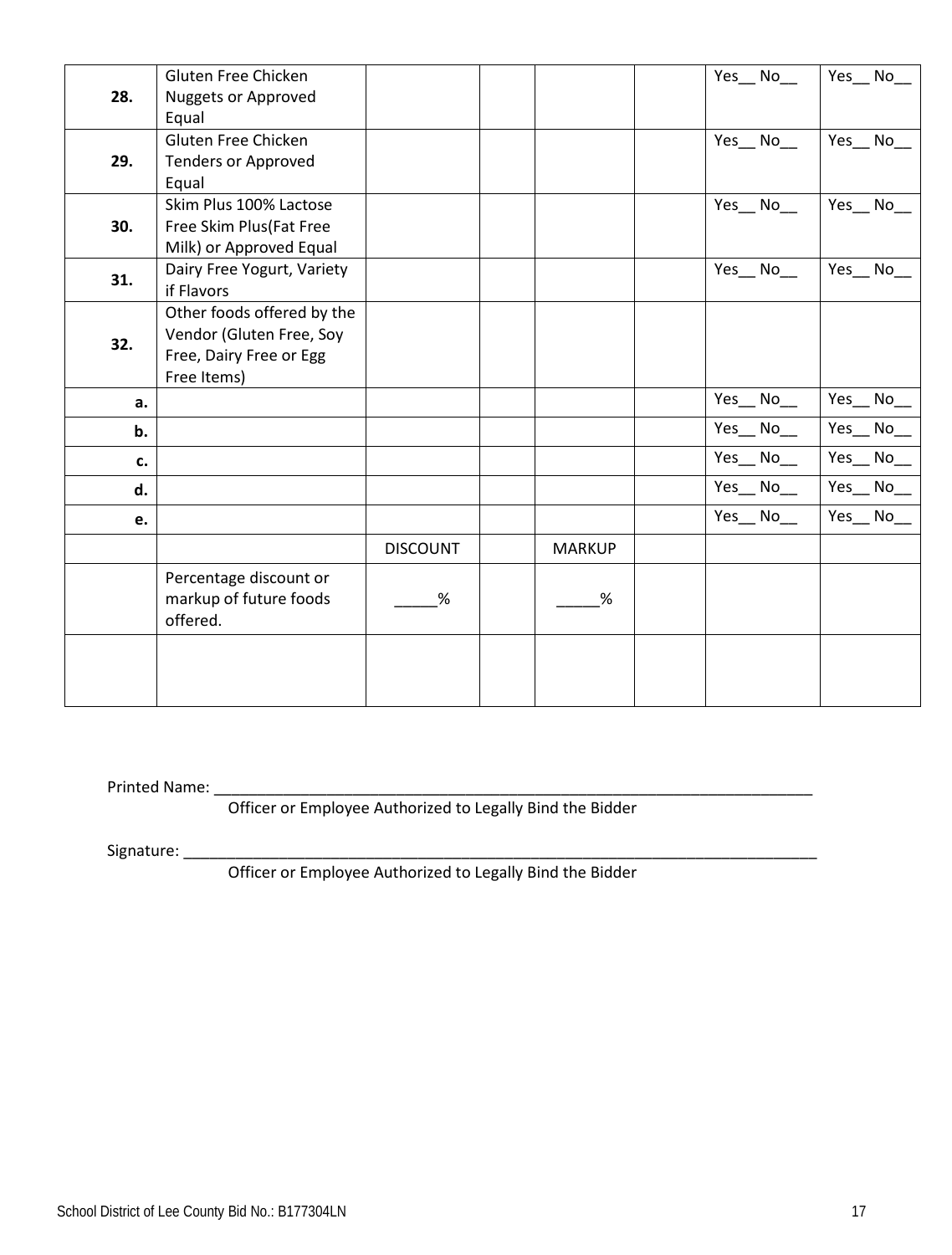#### **ATTACHMENT B – REFERENCE FORM**

Provide three (3) references (for projects completed in the last (5) years) of similar scope and size to this solicitation. The District prefers businesses to provide three (3) references, **exclusive of the District**. The District will consider responses with fewer than three (3) references, exclusive of the District. If fewer than three (3) non-District references are provided, the District will take into consideration the longevity and experience of the business, service to schools or government entities, and the nature of the service to be performed. References will be checked at the Districts discretion.

|                                                                            | <u> 1989 - Johann Barn, mars eta bainar eta politika</u> |  |
|----------------------------------------------------------------------------|----------------------------------------------------------|--|
|                                                                            |                                                          |  |
|                                                                            |                                                          |  |
|                                                                            |                                                          |  |
|                                                                            |                                                          |  |
|                                                                            |                                                          |  |
|                                                                            |                                                          |  |
|                                                                            |                                                          |  |
|                                                                            |                                                          |  |
|                                                                            |                                                          |  |
|                                                                            |                                                          |  |
|                                                                            |                                                          |  |
|                                                                            |                                                          |  |
|                                                                            |                                                          |  |
|                                                                            |                                                          |  |
|                                                                            |                                                          |  |
|                                                                            |                                                          |  |
|                                                                            |                                                          |  |
| <b>PROJECT DURATION: From</b><br>the company of the company of the company | To                                                       |  |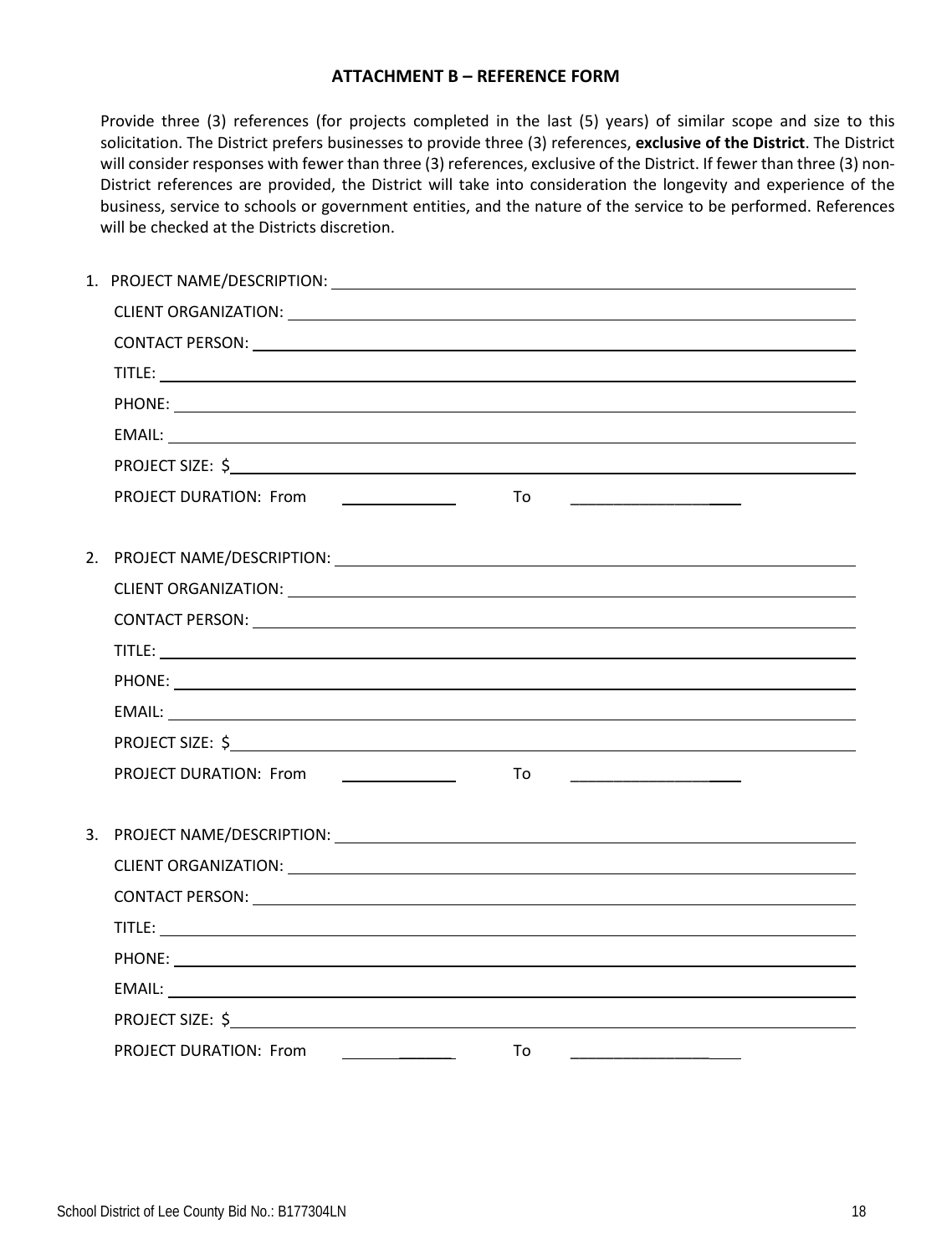### **ATTACHMENT C - INSURANCE REQUIREMENTS FORM The School Board of Lee County Florida Insurance Requirements**

| X 1. Workers' Compensation                                                                | Statutory Limits of Florida Statutes,<br>Chapter 440 and all Federal<br>Government Statutory Limits and<br>Requirements. Policy must include<br>Employers Liability with a limit of<br>\$500,000.00 each incident. |
|-------------------------------------------------------------------------------------------|--------------------------------------------------------------------------------------------------------------------------------------------------------------------------------------------------------------------|
| X 2. Commercial General Liability<br>(Occurrence Form)<br>patterned after the 1995 I.S.O. | Bodily Injury & Property Damage                                                                                                                                                                                    |
| form.                                                                                     | Single Limit<br>\$1.000.000.00<br>Per Occurrence                                                                                                                                                                   |

**INSURANCE TYPE REQUIRED LIMITS** 

 X 3. Indemnification: The Contractor/Vendor, in consideration of One Hundred Dollars (\$100.00), the receipt and sufficiency of which is accepted through the signing of this document, shall hold harmless and defend The School Board of Lee County and its agents and employees from all suits and actions, including attorney's fees and all costs of litigation and judgments of any name and description arising out of or incidental to the performance of this contract or work performed there under. This provision shall also pertain to any claims brought against The School Board of Lee County by an employee of the named Contractor/Vendor, any Subcontractor, or anyone directly or indirectly employed by any of them. The Contractor/Vendor's obligation under this provision shall not be limited in any way by the agreed upon contract price as shown in this Contract or the Contractor/Vendor's limit of, or lack of, sufficient insurance protection. The first One Hundred Dollars (\$100.00) or money received on the contract price is considered as payment of this obligation by The School Board of Lee County.

X 4. Automobile Liability  $$1,000,000.00$  Each Occurrence Owned/Non-owned/Hired Automobile Included

- $X$  5. Other Insurance as indicated below:
	- a) Professional Liability \$1,000,000.00
	- b) Builder's Risk  $\zeta$  -0-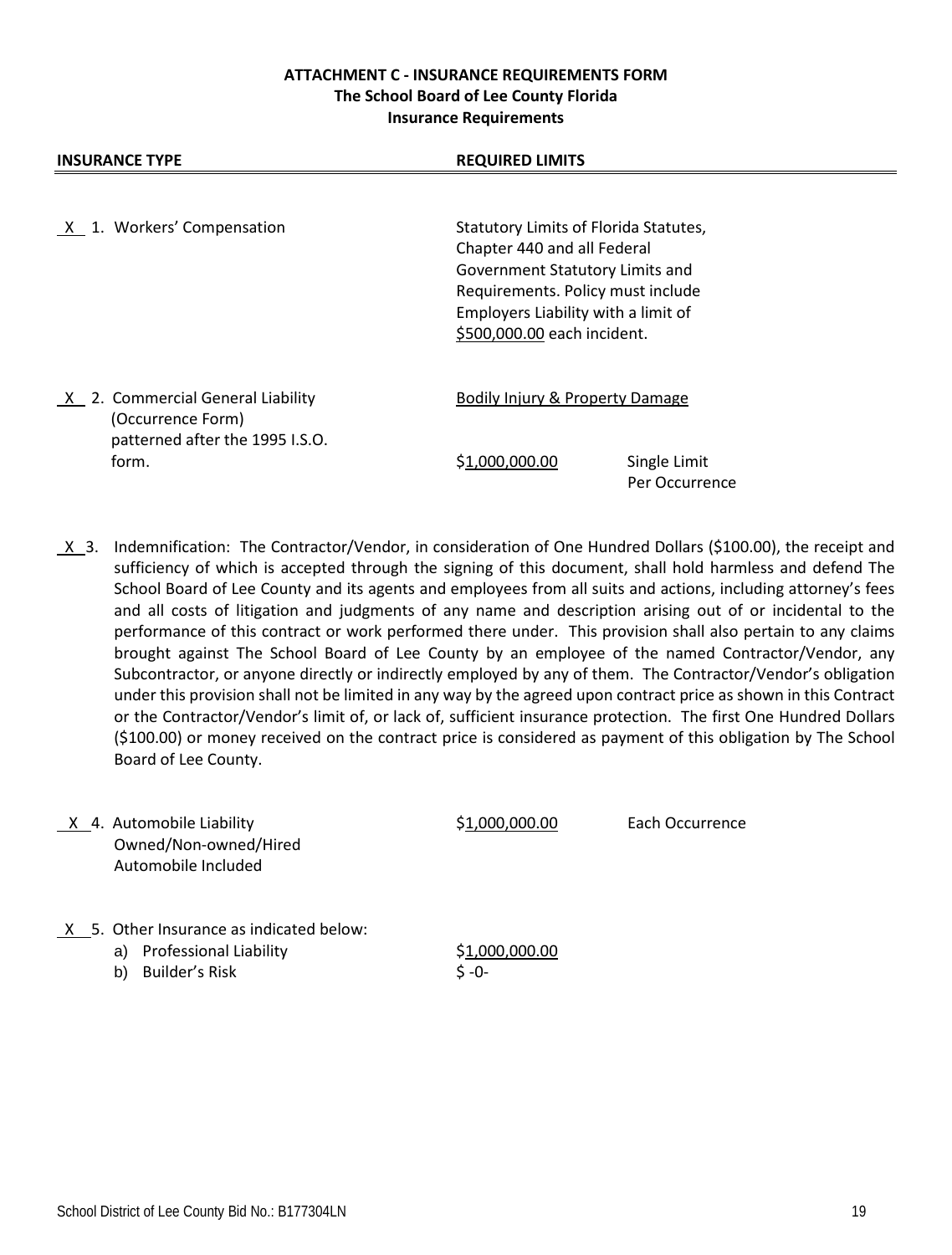### **The School Board of Lee County Florida Insurance Requirements** (Continued)

- X 6. Vendor shall insure that all subcontractors comply with the same insurance requirements that he is required to meet. The Vendor shall provide The School Board of Lee County with certificates of insurance meeting the required insurance provisions.
- X 7. The School Board of Lee County must be named as **"ADDITIONAL INSURED"** on the Insurance Certificate for Commercial General Liability and the Business Auto Liability policies.
- X 8. The School Board of Lee County shall be named as the Certificate Holder.

# **NOTE: The "Certificate Holder" should read as follows: The School Board of Lee County, Florida Attn: Procurement Services 2855 Colonial Boulevard Fort Myers, Florida 33966**

X 9. **Thirty (30) Days Cancellation Notice is required.**

# X 10. **The Certificate must state the Bid Number and Title.**

## BIDDER'S AND INSURANCE AGENT STATEMENT:

We understand the insurance requirements contained in these specifications, and that the evidence of said insurance is required within five (5) business days of the Notice of Award of the bid. The School Board of Lee County must be named as "ADDITIONAL INSURED" on the Insurance Certificate for Commercial General Liability and the Business Auto Liability policies. The School Board of Lee County desires proof of insurability at levels required for this bid.

A current certificate of insurance is attached: \_\_\_\_\_\_\_YES \_\_\_\_\_\_\_\_ NO

Vendor Name Vendor Title

Signature of Vendor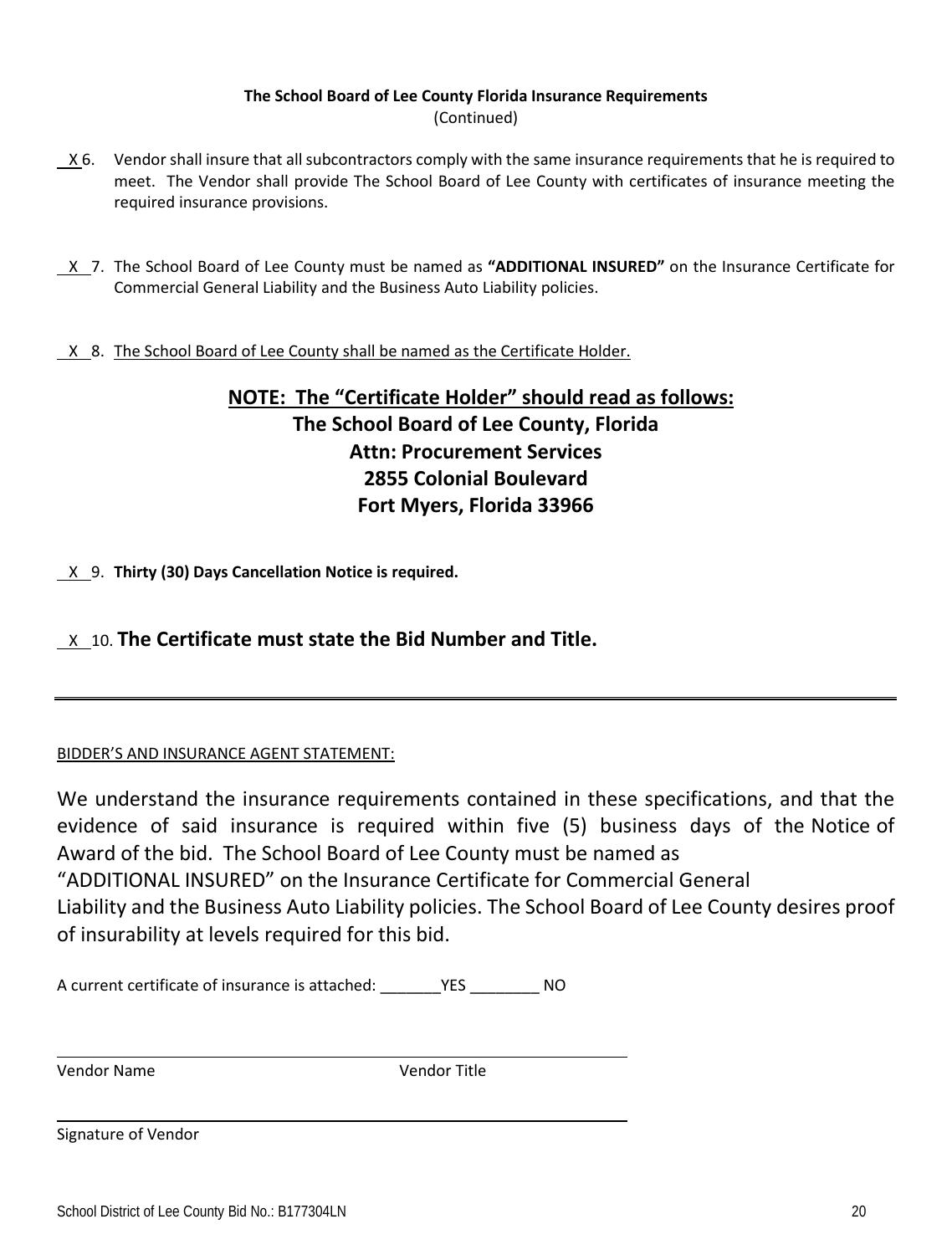#### **ATTACHMENT D - ADDENDA ACKNOWLEDGEMENT FORM**

It is the sole responsibility of each Bidder to ensure that all addenda released are received; that all ITB and addenda requirements have been completed and that all required submittals have been included.

## **The undersigned acknowledges the receipt of any addenda. Include a copy of each addendum with bid.**

| Addendum #1 |           | Date Issued: Natural Attached to bid: Y_N                                                                      |                      |
|-------------|-----------|----------------------------------------------------------------------------------------------------------------|----------------------|
|             | Signature |                                                                                                                |                      |
|             | Signature |                                                                                                                |                      |
|             | Signature |                                                                                                                |                      |
| Addendum #4 | Signature | Date Issued: Natural Attached to bid: Y_N                                                                      |                      |
| Addendum #5 | Signature | Date Issued: Note that the same of the same of the same of the same of the same of the same of the same of the | Attached to bid: Y N |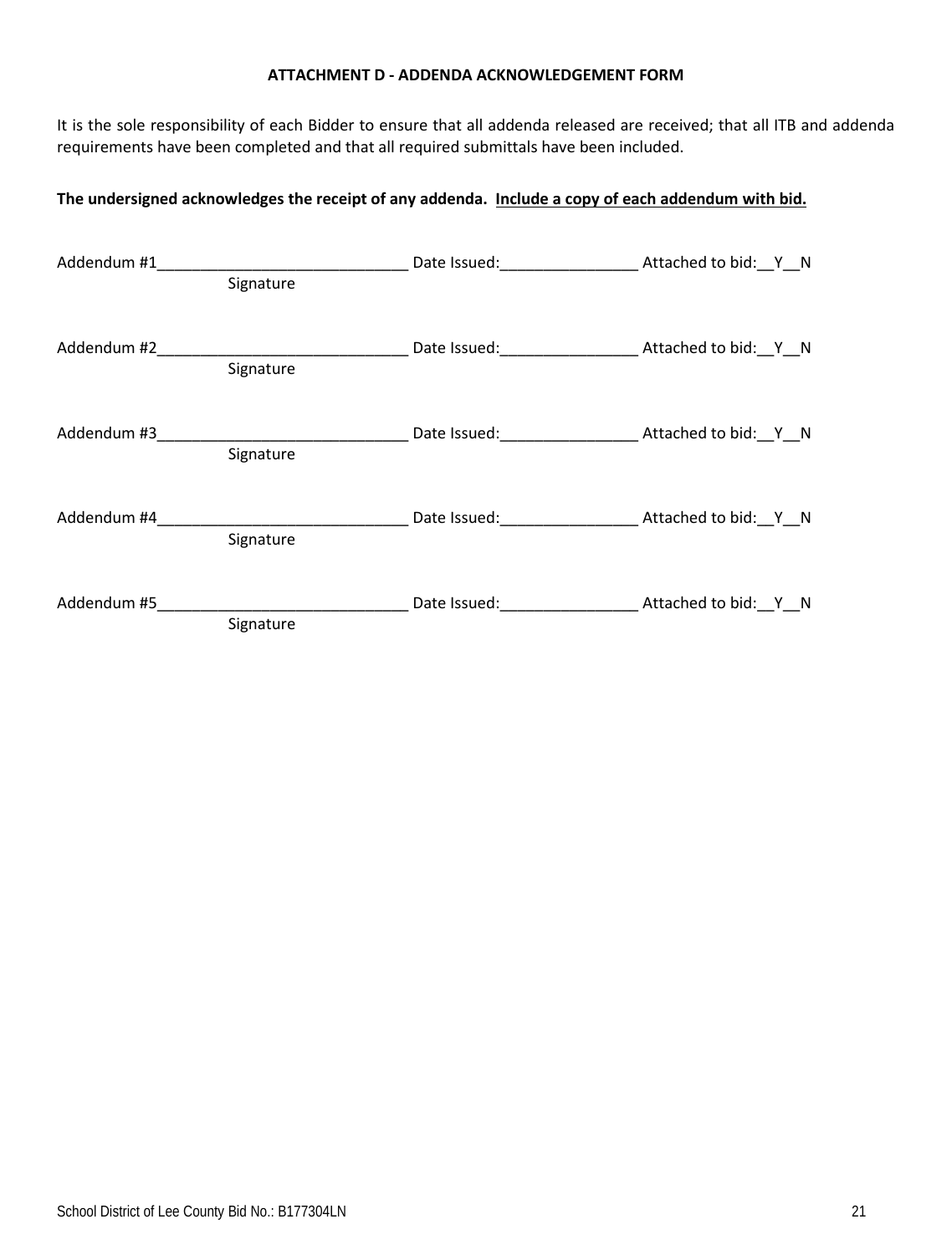\_\_\_\_\_\_\_\_\_\_\_\_\_\_\_\_\_\_\_\_\_\_\_\_\_\_\_\_\_\_\_\_\_\_\_\_\_\_\_\_\_\_\_\_\_\_\_\_\_\_\_\_\_\_\_\_\_\_\_\_\_\_\_\_\_\_\_\_\_\_\_\_\_\_\_\_\_\_\_\_\_\_\_\_\_\_\_\_\_\_\_\_\_\_\_\_\_\_\_\_\_\_\_\_\_\_\_\_\_\_\_\_\_\_\_\_\_\_\_\_\_\_\_\_\_\_\_

#### **Certification Regarding Debarment, Suspension, Ineligibility and Voluntary Exclusion -- Lower Tier Covered Transactions**

This certification is required by the Department of Education regulations implementing Executive Order 12549, Debarment and Suspension, 34 CFR Part 85, for all lower tier transactions meeting the threshold and tier requirements stated at Section 85.110.

#### **Instructions for Certification**

1. By signing and submitting this bid, the prospective lower tier participant is providing the certification set out below.

2. The certification in this clause is a material representation of fact upon which reliance was placed when this transaction was entered into. If it is later determined that the prospective lower tier participant knowingly rendered an erroneous certification, in addition to other remedies available to the Federal Government, the department or agency with which this transaction originated may pursue available remedies, including suspension and/or debarment.

3. The prospective lower tier participant shall provide immediate written notice to the person to which this bid is submitted if at any time the prospective lower tier participant learns that its certification was erroneous when submitted or has become erroneous by reason of changed circumstances.

4. The terms "covered transaction," "debarred," "suspended," "ineligible," "lower tier covered transaction," "participant," " person," "primary covered transaction," " principal," "bid," and "voluntarily excluded," as used in this clause, have the meanings set out in the Definitions and Coverage sections of rules implementing Executive Order 12549. You may contact the person to which this bid is submitted for assistance in obtaining a copy of those regulations.

5. The prospective lower tier participant agrees by submitting this bid that, should the proposed covered transaction be entered into, it shall not knowingly enter into any lower tier covered transaction with a person who is debarred, suspended, declared ineligible, or voluntarily excluded from participation in this covered transaction, unless authorized by the department or agency with which this transaction originated.

6. The prospective lower tier participant further agrees by submitting this bid that it will include the clause titled Certification Regarding Debarment, Suspension, Ineligibility, and Voluntary Exclusion-Lower Tier Covered Transactions, without modification, in all lower tier covered transactions and in all solicitations for lower tier covered transactions.

7. A participant in a covered transaction may rely upon a certification of a prospective participant in a lower tier covered transaction that it is not debarred, suspended, ineligible, or voluntarily excluded from the covered transaction, unless it knows that the certification is erroneous. A participant may decide the method and frequency by which it determines the eligibility of its principals. Each participant may but is not required to, check the No procurement List.

8. Nothing contained in the foregoing shall be construed to require establishment of a system of records in order to render in good faith the certification required by this clause. The knowledge and information of a participant is not required to exceed that which is normally possessed by a prudent person in the ordinary course of business dealings.

9. Except for transactions authorized under paragraph 5 of these instructions, if a participant in a covered transaction knowingly enters into a lower tier covered transaction with a person who is suspended, debarred, ineligible, or voluntarily excluded from participation in this transaction, in addition to other remedies available to the Federal Government, the department or agency with which this transaction originated may pursue available remedies, including suspension and/or debarment..

#### **Certification**

Lertincation<br>(1) The prospective lower tier participant certifies, by submission of this bid, that neither it nor its principals are presently debarred, suspended, proposed for debarment, declared ineligible, or voluntarily excluded from participation in this transaction by any Federal department or agency.

\_\_\_\_\_\_\_\_\_\_\_\_\_\_\_\_\_\_\_\_\_\_\_\_\_\_\_\_\_\_\_\_\_\_\_\_\_\_\_\_\_\_\_\_\_\_\_\_\_\_\_\_\_\_\_\_\_\_\_\_\_\_\_\_\_\_\_\_\_\_\_\_\_\_\_\_\_\_\_\_\_\_\_\_\_\_\_\_\_\_\_\_\_\_\_\_\_\_\_\_\_\_\_\_\_\_\_\_\_\_\_\_\_\_\_\_\_\_\_\_\_\_\_\_\_\_\_\_\_\_\_\_\_\_\_\_\_\_\_\_\_\_\_\_\_\_\_\_\_\_\_\_\_\_\_\_\_\_\_\_\_\_\_\_\_\_\_\_\_\_\_\_\_\_\_\_\_\_\_\_\_\_\_\_

(2) Where the prospective lower tier participant is unable to certify to any of the statements in this certification, such prospective participant shall attach an explanation to this bid.

| NAME OF APPLICANT                                   | PR/AWARD NUMBER AND/OR PROJECT NAME |
|-----------------------------------------------------|-------------------------------------|
|                                                     |                                     |
| PRINTED NAME AND TITLE OF AUTHORIZED REPRESENTATIVE |                                     |
|                                                     |                                     |
| SIGNATURE                                           | DATE                                |
|                                                     |                                     |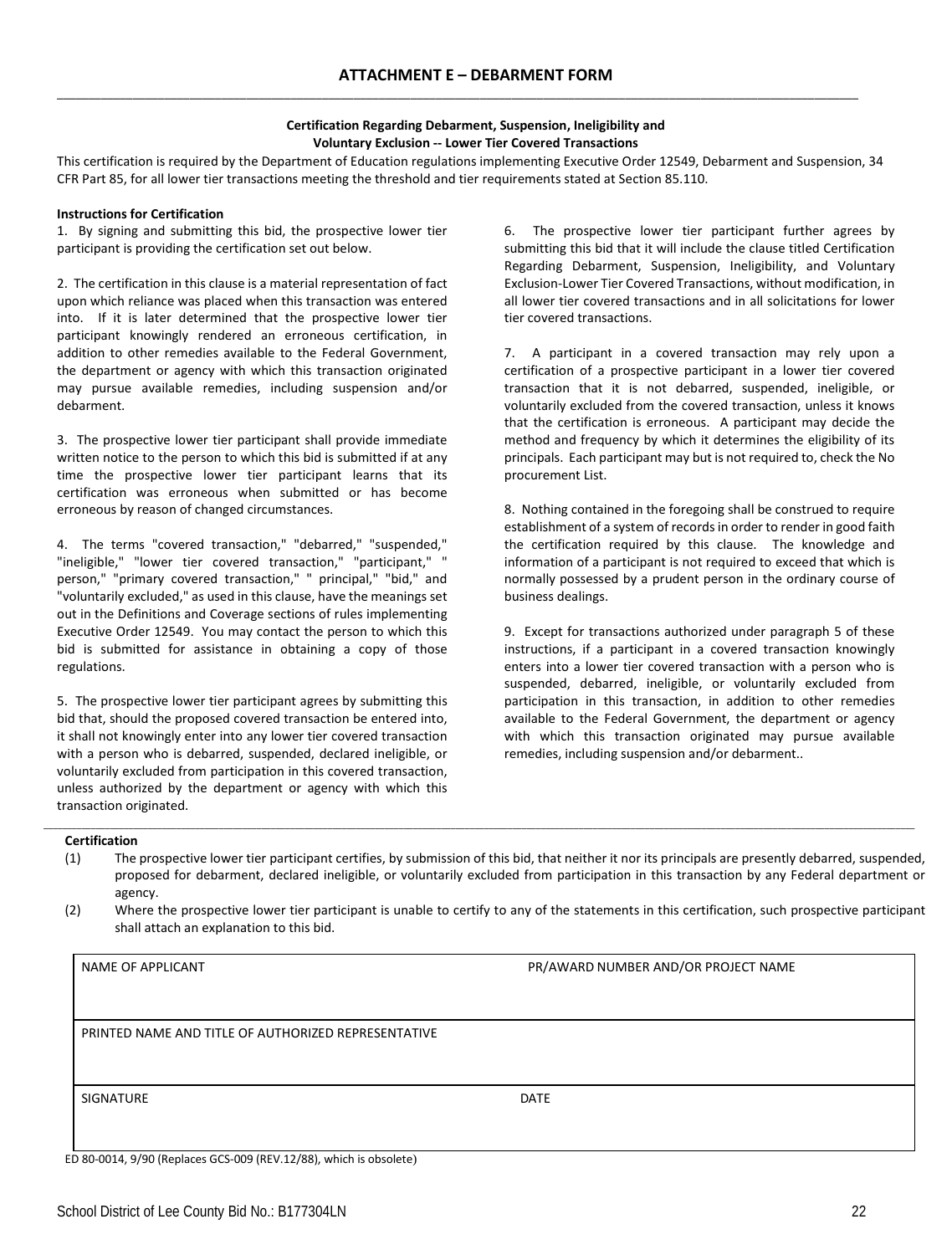## **ATTACHMENT F - DRUG-FREE WORKPLACE CERTIFICATION**

The undersigned Vendor, in accordance with Florida Statue 287.087 hereby certifies that

Name of Business

1. Publish a statement notifying employees that the unlawful manufacture, distribution, dispensing, possession, or use of a controlled substance is prohibited in the workplace and specifying the actions that will be taken against employees for violations of such prohibition.

does:

- 2. Inform employees about the dangers of drug abuse in the workplace, the business's policy of maintaining a drug-free workplace, any available drug counseling, rehabilitation, employee assistance programs and the penalties that may be imposed upon employees for drug abuse violations.
- 3. Give each employee engaged in providing the commodities or contractual services that are under bid a copy of the statement specified in Paragraph 1.
- 4. In the statement specified in Paragraph 1, notify the employees that, as a condition of working on the commodities or contractual services that are under bid, the employee will abide by the terms of the statement and will notify the employer of any conviction of, or plea of guilty or nolo contender to, any violation of Chapter 893 or of any controlled substance law of the United States or any state, for a violation occurring in the workplace no later than five (5) days after such conviction.
- 5. Impose a sanction on, or require the satisfactory participation in a drug abuse assistance or rehabilitation program if such is available in the employee's community, by any employee who is so convicted.
- 6. Make a good faith effort to continue to maintain a drug-free workplace through implementation of Paragraphs 1 thru 5.

As the person authorized to sign this statement, I certify that this firm complies fully with the above requirements.

Signature of Authorized Officer

Date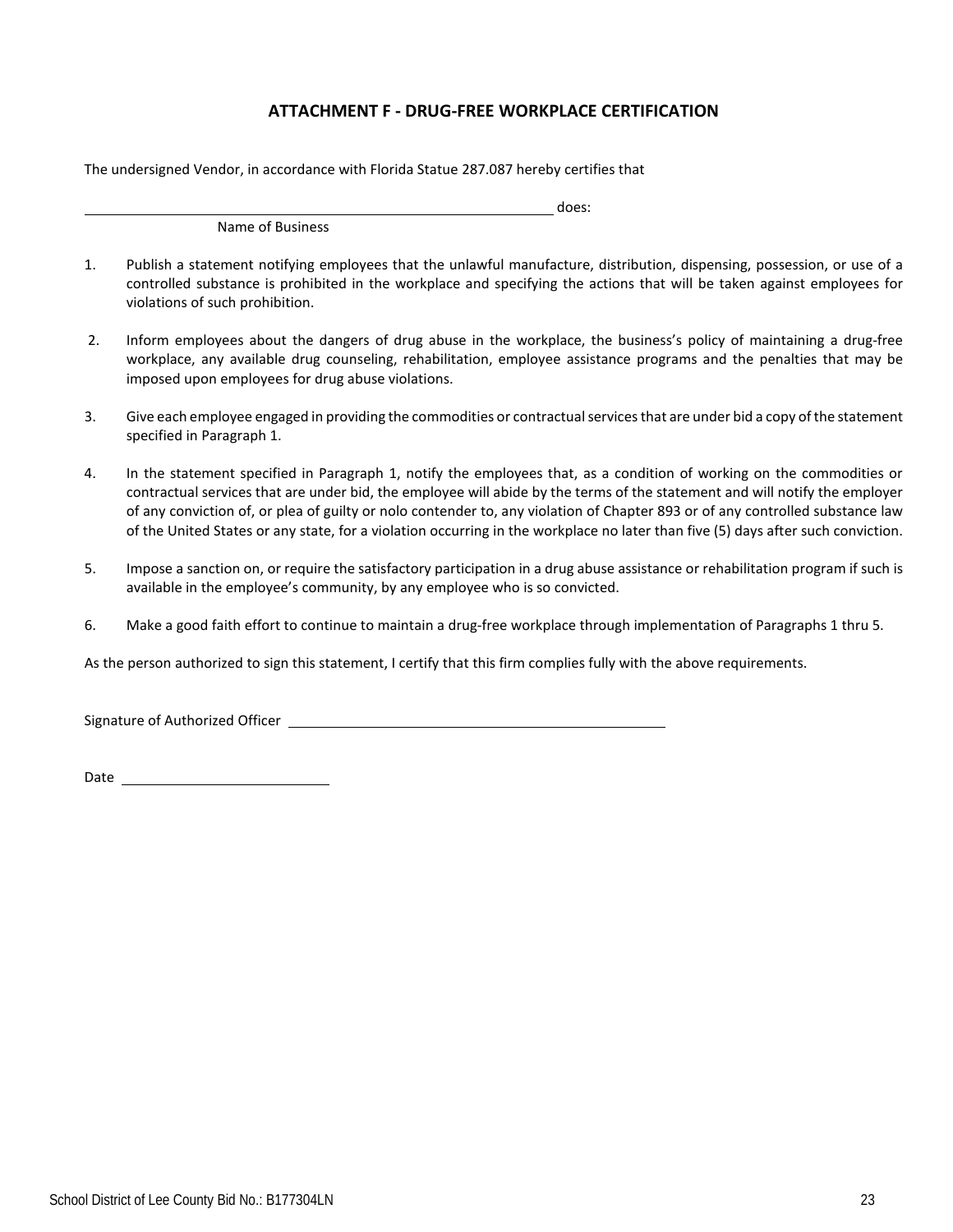### **ATTACHMENT G - PUBLIC ENTITY CRIMES FORM**

### **SWORN STATEMENT UNDER SECTION 287.133(3)(a), FLORIDA STATUTES, PUBLIC ENTITY CRIMES**

THIS FORM MUST BE SIGNED IN THE PRESENCE OF A NOTARY PUBLIC OR OTHER OFFICER AUTHORIZED TO ADMINISTER OATHS.

1. This sworn statement is submitted with Bid, Proposal or Contract No.  $\qquad \qquad$  for \_\_\_\_\_\_\_\_\_\_\_\_\_\_\_\_\_\_\_\_\_\_\_\_\_\_\_\_\_\_\_\_\_\_\_\_\_\_\_\_. 2. This sworn statement is submitted by \_\_\_\_\_\_\_\_\_\_\_\_\_\_\_\_\_\_\_\_\_\_\_\_\_\_\_\_\_\_\_\_\_\_ (name of entity submitting sworn statement) whose business address is \_\_\_\_\_\_\_\_\_\_\_\_\_\_\_\_\_\_\_\_\_\_\_\_\_\_\_\_\_\_\_\_\_\_\_\_\_\_\_\_\_\_\_\_\_\_\_\_\_\_\_\_\_ and (if applicable) its Federal Employer Identification Number (FEIN) is \_\_\_\_\_\_\_\_\_\_\_\_\_\_\_\_\_\_\_\_\_\_\_\_\_. If the entity has no FEIN, include the Social Security Number of the individual signing this sworn statement: \_\_\_\_\_\_\_\_\_\_\_\_\_\_\_\_\_\_\_\_\_\_\_\_\_\_ 3. My name is the state of the state of the state of the state of the state of the state of the state of the state of the state of the state of the state of the state of the state of the state of the state of the state of \_\_\_\_\_\_\_\_\_\_\_\_\_\_\_\_\_\_\_\_\_\_\_\_\_\_\_\_\_\_\_\_\_\_\_\_\_\_\_\_\_ (entity name above) is \_\_\_\_\_\_\_\_\_\_\_\_\_\_\_\_\_\_\_\_\_\_\_\_\_\_\_\_\_\_\_\_\_\_\_.

- 4. I understand that a "public entity crime" as defined in Paragraph 287.133(1)(g), Florida Statutes, means a findings of any state or federal law by a person with respect to and directly related to the transaction of business with any public entity or with an agency or political subdivision of any other state or with the United States, including, but not limited to, any bid or contract for goods or services to be provided to any public entity or an agency or political subdivision of any other state or of the United States and involving antitrust, fraud, theft, bribery, collusion, racketeering, conspiracy, or material misrepresentation.
- 5. I understand that "convicted" or "conviction" as defined in Paragraph 287.133(1)(b), Florida Statutes, means a violation of guilt or a conviction of a public entity crime, with or without an adjudication of guilt, in any federal or state trial court of record relating to charges brought by indictment or information after July 1, 1989, as a result of a jury verdict, nonjury trial, or entry of a plea of guilty or nolo contendere.
- 6. I understand that an "affiliate" as defined in Paragraph 287.133(1)(a), Florida Statutes, *means*:
	- 1. A predecessor or successor of a person convicted of a public entity crime; or
	- 2. An entity under the control of any natural person who is active in the management of the entity and who has been convicted of a public entity crime. The term "affiliate" includes those officers, directors, executives, partners, shareholders, employees, members, and agents who are active in the management of an affiliate. The ownership by one person of shares constituting a controlling interest in another person, or a pooling of equipment or income among persons when not for fair market value under an arm's length agreement, shall be a prima facie case that one person controls another person. A person who knowingly enters into a joint venture with a person who has been convicted of a public entity crime in Florida during the preceding 36 months shall be considered an affiliate.
- 7. I understand that a "person" as defined in Paragraph 287.133(1)(e), Florida Statutes, means any natural person or entity organized under the laws of any state or of the United States with the legal power to enter into a binding contract and which bids or applies to bid on contracts for the provision of goods or services let by a public entity, or which otherwise transacts or applies to transact business with a public entity. The term "person" includes those officers, directors, executives, partners, shareholders, employees, members, and agents who are active in management of an entity.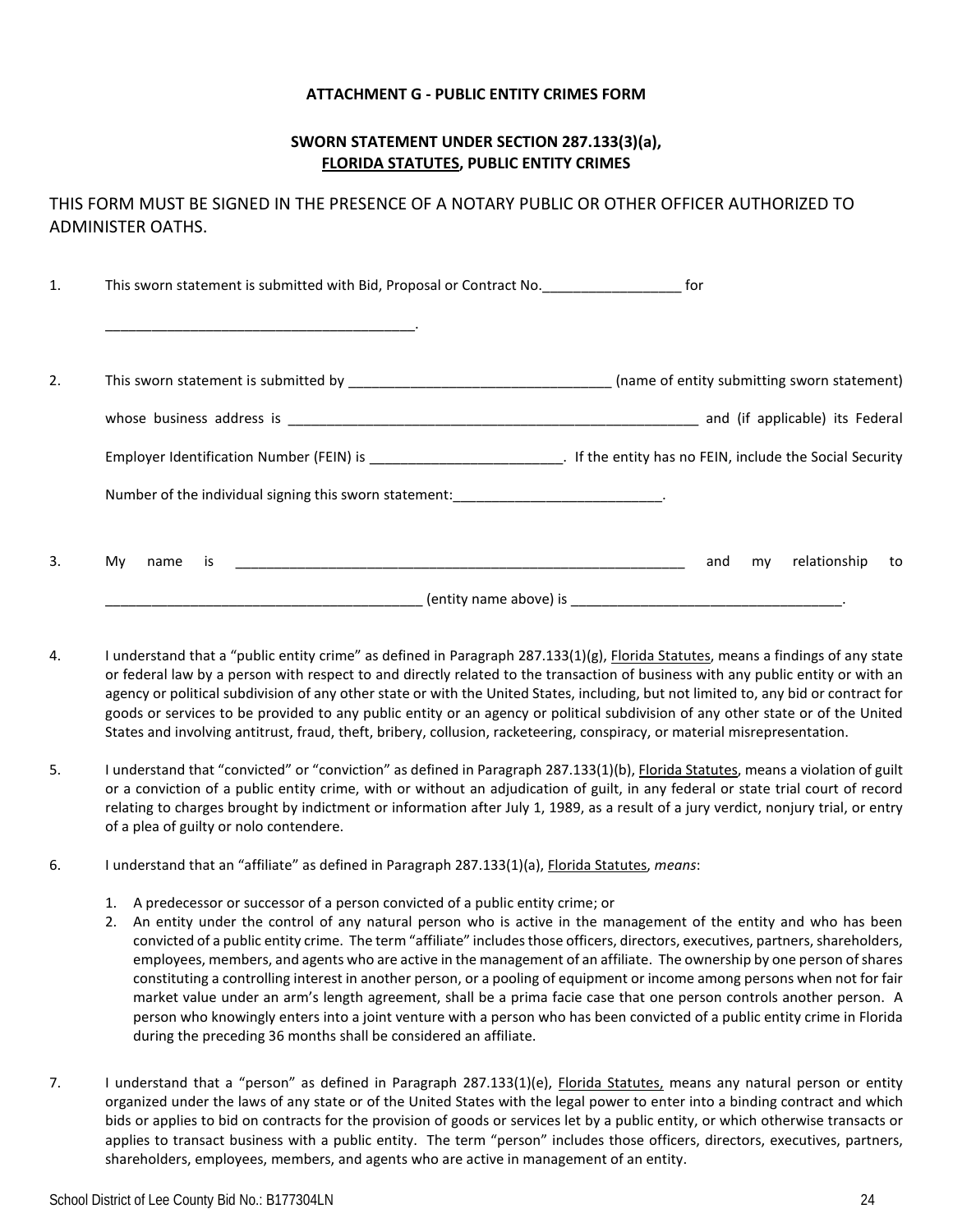8. Based on information and belief, the statement which I have marked below is true in relation to the entity submitting this sworn statement. (Please indicate which statement applies.)

Neither the entity submitting this sworn statement, nor any officers, directors, executives, partners, shareholders, employees, members, or agents who are active in management of the entity, not any affiliate of the entity have been charged with and convicted of a public entity crime subsequent to July 1, 1989.

\_\_\_\_\_The entity submitting this sworn statement, or one or more of the officers, directors, executives, partners, shareholders, employees, members, or agents who are active in management of the entity, or an affiliate of the entity has been charged with and convicted of a public entity crime subsequent to July 1, 1989, AND (Please indicate which additional statement applies.)

The person HAS \_\_\_\_\_\_\_\_\_\_\_ or HAS NOT \_\_\_\_\_\_\_\_ been placed on the convicted Vendor list. (Please describe any action taken by or pending with the Department of Management Services concerning removal from the list.)

(Signature)

Date: \_\_\_\_\_\_\_\_\_\_\_\_\_\_\_\_\_\_\_\_\_\_\_\_\_\_\_\_\_\_\_\_\_\_\_\_\_\_\_\_\_

\_\_\_\_\_\_\_\_\_\_\_\_\_\_\_\_\_\_\_\_\_\_\_\_\_\_\_\_\_\_\_\_\_\_\_\_\_\_\_\_\_\_\_\_\_\_

STATE OF\_\_\_\_\_\_\_\_\_\_\_\_\_\_\_\_\_\_\_\_\_\_\_\_\_\_\_\_\_\_\_

COUNTY OF \_\_\_\_\_\_\_\_\_\_\_\_\_\_\_\_\_\_\_\_\_\_\_\_\_\_\_\_\_

APPEARED IN PERSON BEFORE ME (the undersigned authority), who is personally known to me or provided the following identification \_\_\_\_\_\_\_\_\_\_\_\_\_\_\_\_\_\_\_\_\_\_\_\_\_, and affixed his/her signature in the space provided above on this \_\_\_\_\_\_\_\_ day of \_\_\_\_\_\_\_\_\_\_\_\_\_\_\_\_, 20\_\_\_\_\_.

NOTARY PUBLIC (SEAL)

\_\_\_\_\_\_\_\_\_\_\_\_\_\_\_\_\_\_\_\_\_\_\_\_\_\_\_\_\_\_\_\_\_\_\_\_\_\_\_\_\_\_\_\_\_\_\_\_\_\_\_\_\_

My commission expires: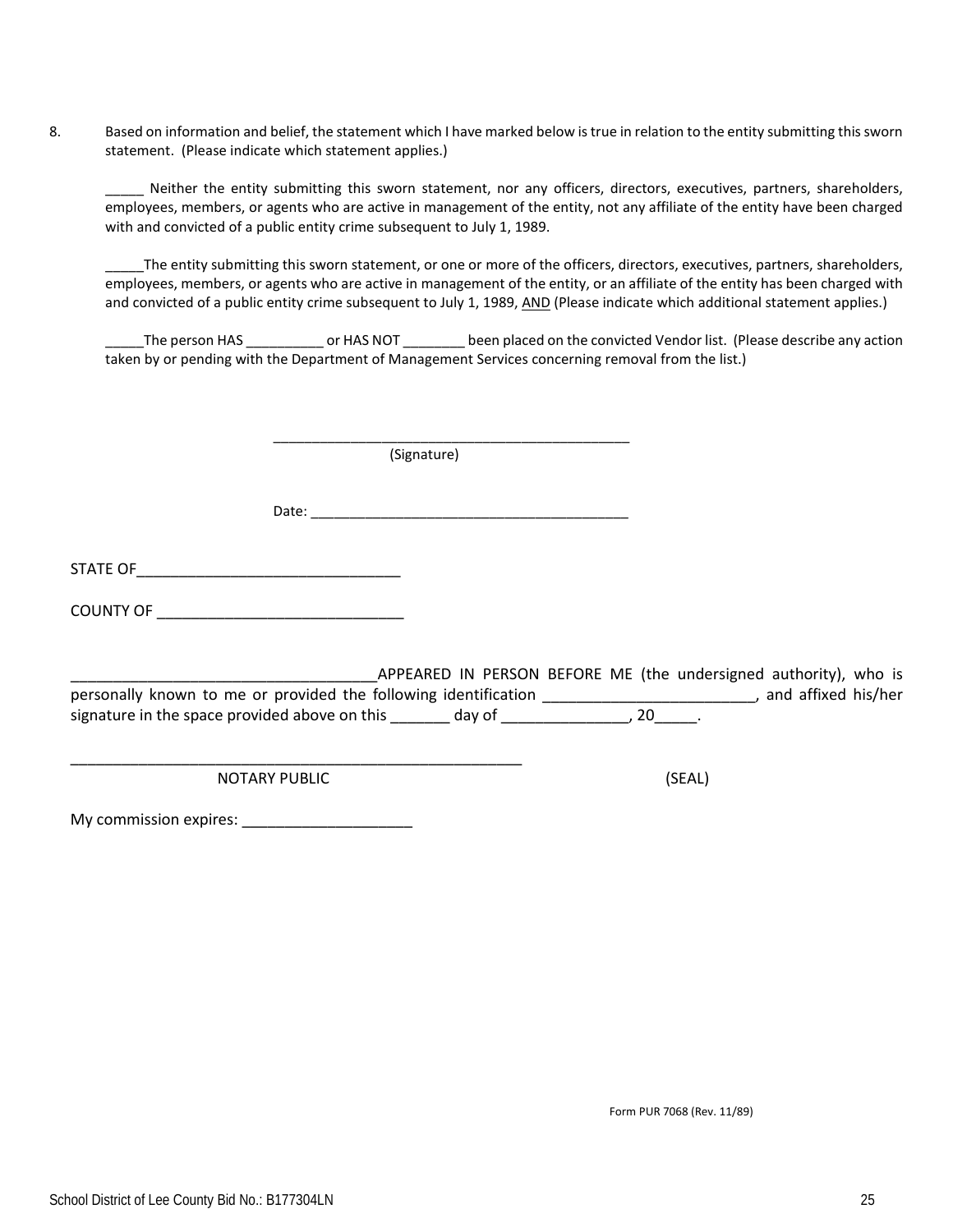### **ATTACHMENT H – BIDDER'S STATEMENT OF PRINCIPAL PLACE OF BUSINESS**

#### **AND OPINION OF OUT-OF-STATE BIDDERS'S ATTORNEY ON BIDDING PREFERENCES**

#### **PART A. TO BE COMPLETED BY ALL BIDDERS – STATEMENT OF PRINCIPAL PLACE OF BUSINESS**

| Name of Firm/Individual Bidding:                                                        |      |  |
|-----------------------------------------------------------------------------------------|------|--|
| Identify the State in which the Bidder has its principal place of business:             |      |  |
| Identify the political subdivision in which Bidder has its principal place of business: |      |  |
| Signature of Legally Authorized Bidder's Representative                                 | Date |  |

\_\_\_\_\_\_\_\_\_\_\_\_\_\_\_\_\_\_\_\_\_\_\_\_\_\_\_\_\_\_\_\_\_\_\_\_\_\_\_\_\_\_\_\_\_\_\_\_\_\_\_\_\_\_\_\_\_\_\_\_\_\_\_\_\_\_\_\_\_\_\_\_\_\_\_\_\_\_\_\_\_\_\_\_\_\_\_\_\_\_\_\_\_\_\_\_\_\_\_\_\_\_\_\_\_\_\_

Printed Name of Legally Authorized Bidder's Representative

#### **PART B. TO BE COMPLETED BY OUT-OF-STATE BIDDERS (Bidders with a principal place of business outside of Florida) OPINION OF OUT-OF-STATE BIDDER'S ATTORNEY ON BIDDING PREFERENCES** *(Sections I and II must be completed by the Attorney for an Out-of-State Bidder)*

**NOTICE: Section 287.084(2), Florida Statutes provides that "a vendor whose principal place of business is outside this State must accompany any written bid, proposal, or reply documents with a written opinion of an attorney at law licensed to practice law in that foreign state, as to the preferences, if any or none, granted by the law of that state [or political subdivision thereof] to its own business entities whose principal places of business are in that foreign state in the letting of any or all public contracts." See also: Section 287.084(1), Florida Statutes.** 

#### **Section I. LEGAL OPINION ABOUT STATE BIDDING PREFERNCES**

#### *(Please Select One)*

The bidder's principal place of business is in the State of \_\_\_\_\_\_\_\_\_\_\_\_\_\_\_\_\_\_\_\_ and it is my legal opinion that the laws of that state **do not grant a preference** in the letting of any or all public contracts to business entities whose principal places of business are in that state.

The bidder's principal place of business is in the State of \_\_\_\_\_\_\_\_\_\_\_\_\_\_\_\_\_\_\_and it is my legal opinion that the laws of that state **grant the following preference(s)** in the letting of any or all public contracts to business entities whose principal places of business are in the state: (Please describe applicable preference(s) and identify applicable state laws(s)]:

\_\_\_\_\_\_\_\_\_\_\_\_\_\_\_\_\_\_\_\_\_\_\_\_\_\_\_\_\_\_\_\_\_\_\_\_\_\_\_\_\_\_\_\_\_\_\_\_\_\_\_\_\_\_\_\_\_\_\_\_\_\_\_\_\_\_\_\_\_\_\_\_\_\_\_\_\_\_\_\_\_\_\_\_\_\_\_\_\_\_\_\_\_\_\_\_\_\_\_\_\_\_\_\_\_\_\_\_\_\_\_\_\_\_\_\_\_\_\_\_\_ \_\_\_\_\_\_\_\_\_\_\_\_\_\_\_\_\_\_\_\_\_\_\_\_\_\_\_\_\_\_\_\_\_\_\_\_\_\_\_\_\_\_\_\_\_\_\_\_\_\_\_\_\_\_\_\_\_\_\_\_\_\_\_\_\_\_\_\_\_\_\_\_\_\_\_\_\_\_\_\_\_\_\_\_\_\_\_\_\_\_\_\_\_\_\_\_\_\_\_\_\_\_\_\_\_\_\_\_\_\_\_\_\_\_\_\_\_\_\_\_\_

#### **Section II. LEGAL OPINION ABOUT POLITICAL SUBDIVISION BIDDING PREFERNCES**

*(Please Select One)*

The bidder's principal place of business is in the political subdivision of \_\_\_\_\_\_\_\_\_\_\_\_\_\_\_\_\_\_\_\_\_\_\_\_\_\_\_\_\_\_\_\_ and it is my legal opinion that the laws of that political subdivision **do not grant a preference** in the letting of any or all public contracts to business entities whose principal places of business are in that political subdivision.

The bidder's principal place of business is in the political subdivision of \_\_\_\_\_\_\_\_\_\_\_\_\_\_\_\_\_\_\_\_\_\_\_ and the laws of that political subdivision **grant the following preference(s)** in the letting of any or all public contracts to business entities whose principal places of business are in the political subdivision: [Please describe applicable preference(s) and identify applicable authority granting the preference(s)]:

\_\_\_\_\_\_\_\_\_\_\_\_\_\_\_\_\_\_\_\_\_\_\_\_\_\_\_\_\_\_\_\_\_\_\_\_\_\_\_\_\_\_\_\_\_\_\_\_\_\_\_\_\_\_\_\_\_\_\_\_\_\_\_\_\_\_\_\_\_\_\_\_\_\_\_\_\_\_\_\_\_\_\_\_\_\_\_\_\_\_\_\_\_\_\_\_\_\_\_\_\_\_\_\_\_\_\_

\_\_\_\_\_\_\_\_\_\_\_\_\_\_\_\_\_\_\_\_\_\_\_\_\_\_\_\_\_\_\_\_\_\_\_\_\_\_\_\_\_\_\_\_\_\_\_\_\_\_\_\_\_\_\_\_\_\_\_\_\_\_\_\_\_\_\_\_\_\_\_\_\_\_\_\_\_\_\_\_\_\_\_\_\_\_\_\_\_\_\_\_\_\_

Signature of out-of-state bidder's attorney:  $\Box$ Printed name of out-of-state bidder's attorney: \_\_\_\_\_\_\_\_\_\_\_\_\_\_\_\_\_\_\_\_\_\_\_\_\_\_\_\_\_\_\_\_\_\_\_\_\_\_\_\_\_\_\_\_\_\_\_\_\_\_\_\_\_\_\_\_\_\_\_\_\_\_\_\_\_\_\_\_\_ Address of out-of-state bidder's attorney: \_\_\_\_\_\_\_\_\_\_\_\_\_\_\_\_\_\_\_\_\_\_\_\_\_\_\_\_\_\_\_\_\_\_\_\_\_\_\_\_\_\_\_\_\_\_\_\_\_\_\_\_\_\_\_\_\_\_\_\_\_\_\_\_\_\_\_\_\_\_\_\_\_ Telephone Number of out-of-state bidder's attorney: ( ) \_\_\_\_\_\_\_\_ - \_\_\_\_\_\_\_\_\_\_\_\_\_\_ Date: \_\_\_\_\_\_\_\_\_\_\_\_\_\_\_\_\_\_\_\_\_\_\_\_\_\_ Email address of out-of-state bidder's attorney: \_\_\_\_\_\_\_\_\_\_\_\_\_\_\_\_\_\_\_\_\_\_\_\_\_\_\_\_\_\_\_\_\_\_\_\_\_\_\_\_\_\_\_\_\_\_\_\_\_\_\_\_\_\_\_\_\_\_\_\_\_\_\_\_\_\_\_\_\_ Attorney's state of bar admission:

School District of Lee County Bid No.: B177304LN 26